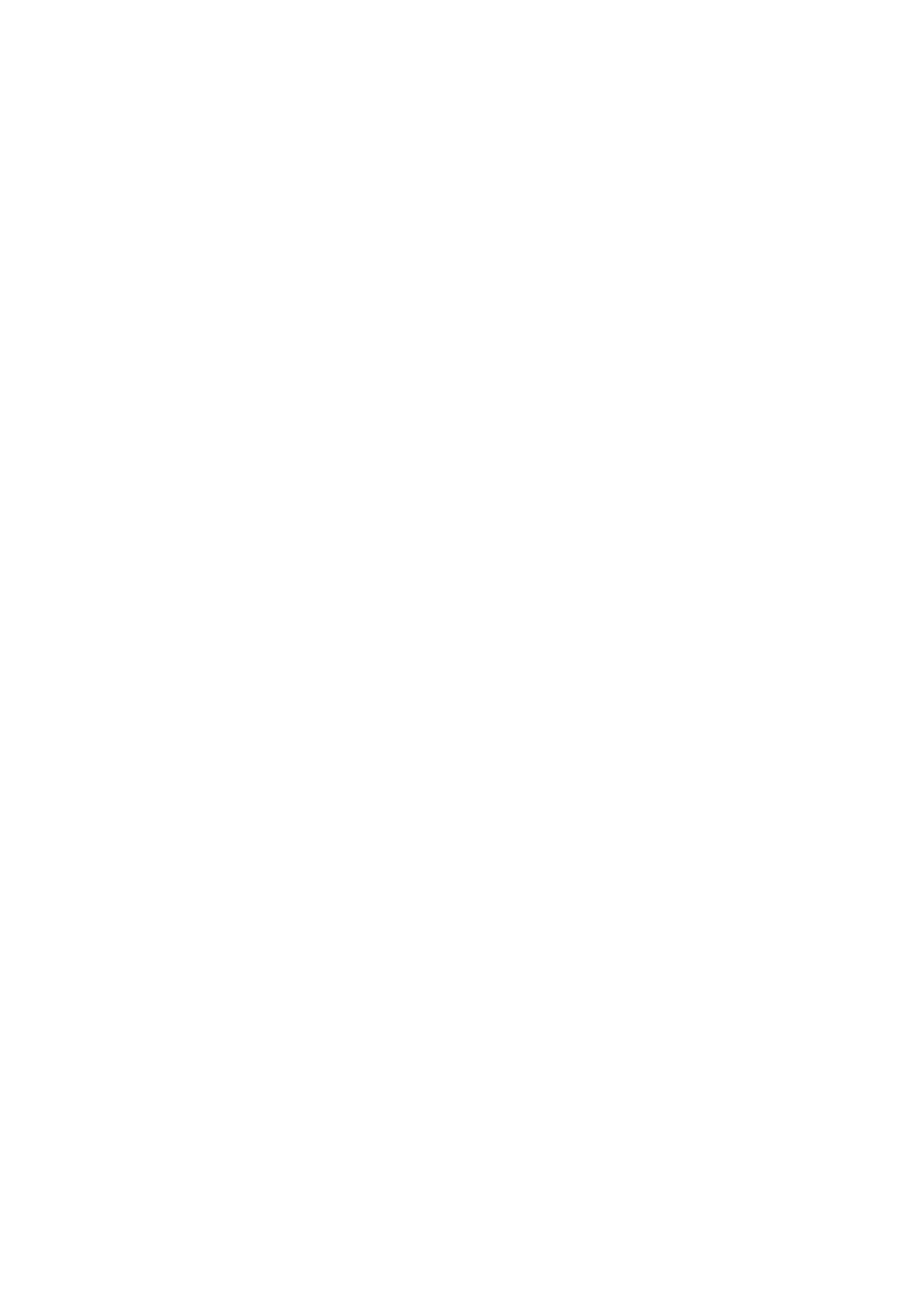

# BACHELOR'S THESIS ASSIGNMENT

### **I. Personal and study details**

| Student's name:      | Krotil Marian                                       | Personal ID number: | 492001 |
|----------------------|-----------------------------------------------------|---------------------|--------|
| Faculty / Institute: | <b>Faculty of Electrical Engineering</b>            |                     |        |
|                      | Department / Institute: Department of Cybernetics   |                     |        |
| Study program:       | <b>Open Informatics</b>                             |                     |        |
| Specialisation:      | <b>Artificial Intelligence and Computer Science</b> |                     |        |

### **II. Bachelor's thesis details**

Bachelor's thesis title in English:

### **Text Summarization Methods in Czech**

Bachelor's thesis title in Czech:

### **Metody sumarizace textu v eštin**

Guidelines:

The aim of this project is to research state-of-the-art NLP methods for text summarization:

- 1) Focus on summarizing Czech news articles.
- 2) Give review of state-of-the-art abstractive summarization methods and datasets.
- 3) Select most promising methods, train models and compare quality of generated summarizations.
- 4) Experiment with SumeCzech dataset as well as with data supplied by the supervisor.

### Bibliography / sources:

[1] Puspitaningrum, Diyah. "A Survey of Recent Abstract Summarization Techniques." arXiv preprint arXiv:2105.00824 (2021).

[2] Lewis, Mike, et al. "Bart: Denoising sequence-to-sequence pre-training for natural language generation, translation, and comprehension." arXiv preprint arXiv:1910.13461 (2019).

[3] Straka, Milan, et al. "Sumeczech: Large czech news-based summarization dataset." Proceedings of the Eleventh International Conference on Language Resources and Evaluation (LREC 2018). 2018.

[4] Fabbri, Alexander R., et al. "Summeval: Re-evaluating summarization evaluation." Transactions of the Association for Computational Linguistics 9 (2021): 391-409.

Name and workplace of bachelor's thesis supervisor:

**Ing. Jan Drchal, Ph.D. Artificial Intelligence Center FEE**

Name and workplace of second bachelor's thesis supervisor or consultant:

Date of bachelor's thesis assignment: **27.01.2022** Deadline for bachelor thesis submission: **20.05.2022**

Assignment valid until: **30.09.2023**

.

Ing. Jan Drchal, Ph.D. Supervisor's signature

prof. Ing. Tomáš Svoboda, Ph.D. Head of department's signature

\_\_\_\_\_\_\_\_\_\_\_\_\_\_\_\_\_\_\_\_\_\_\_\_\_\_\_ \_\_\_\_\_\_\_\_\_\_\_\_\_\_\_\_\_\_\_\_\_\_\_\_\_\_\_ \_\_\_\_\_\_\_\_\_\_\_\_\_\_\_\_\_\_\_\_\_\_\_\_\_\_\_ prof. Mgr. Petr Páta, Ph.D. Dean's signature

### **III. Assignment receipt**

The student acknowledges that the bachelor's thesis is an individual work. The student must produce his thesis without the assistance of others,<br>with the exception of provided consultations. Within the bachelor's thesis, t

Date of assignment receipt Student's signature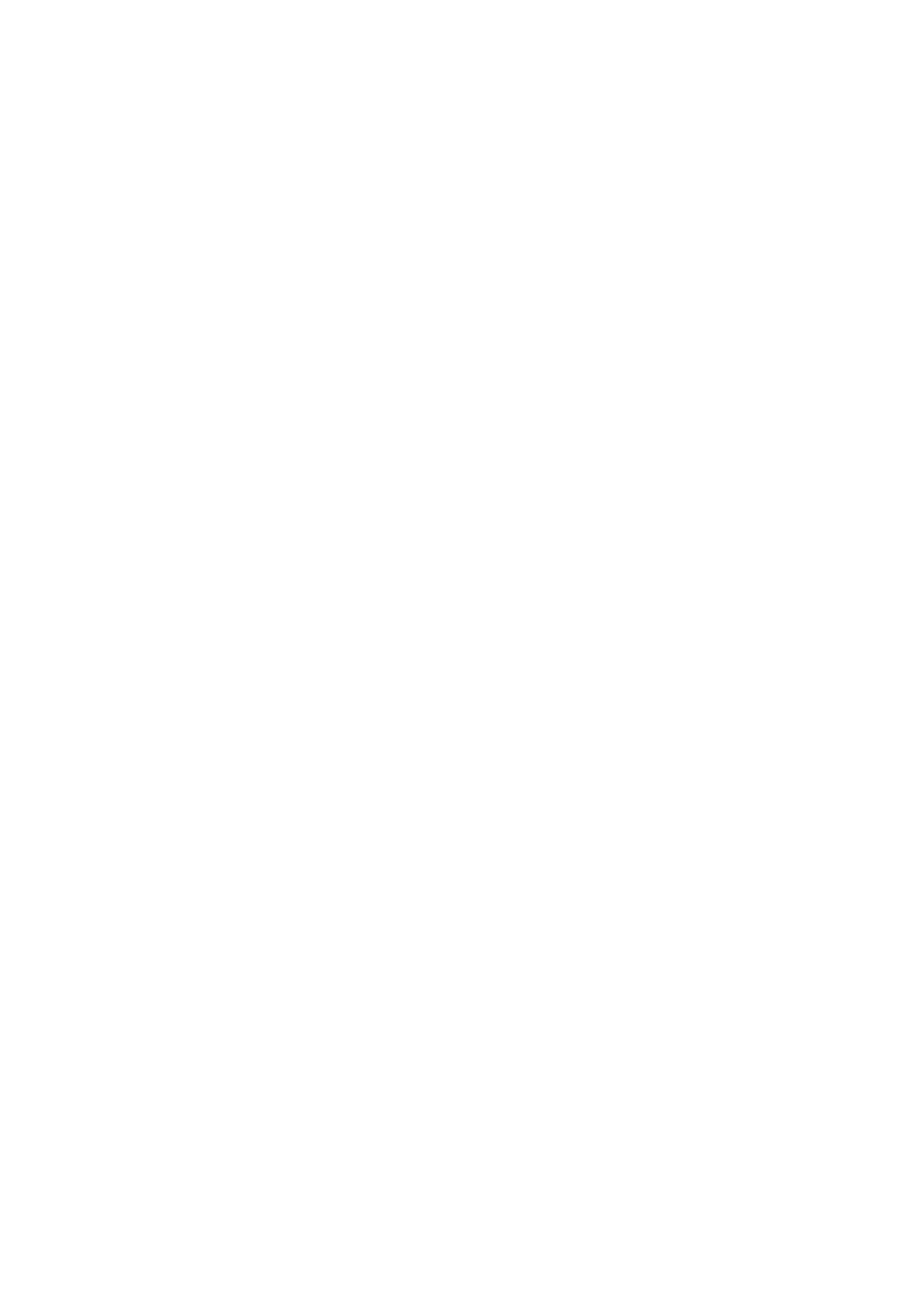## **Acknowledgement / Declaration**

I would like to express my gratitude to my supervisor ing. Jan Drchal, Ph.D., for the time he gave me during the consultations as well as for his advice and guidance.

Last but not least, I would like to thank my parents, my girlfriend, and others who supported me during my studies.

I declare that the presented work was developed independently and that I have listed all sources of information used within it in accordance with the methodical instructions for observing the ethical principles in the preparation of university theses.

........................................

Prague, date 20.5.2022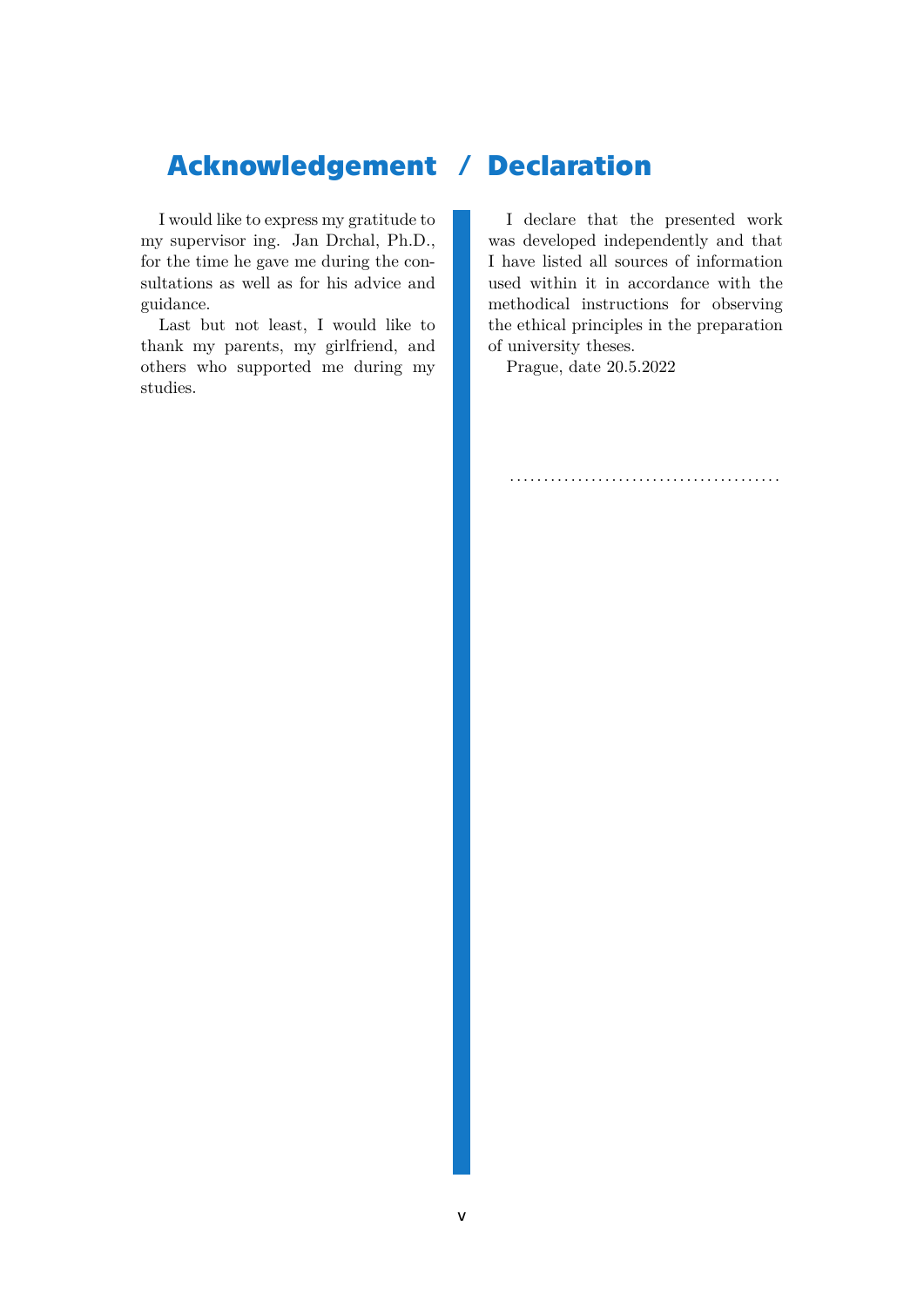## **Abstrakt / Abstract**

Transformer architektura a modely, založené na této architektuře, předtrénované na rozsáhlých korpusech textu v posledních letech prokázaly značný úspěch v řešení různých úloh z oblasti Natural Language Processing. Tento koncept rovněž zahrnuje a usnadňuje úlohu sumarizace jak pro rozšířené jazyky jako Angličtina nebo Čínština, tak ale i pro menší jazyky jako je právě Čeština, kterou se tato práce zabývá. Úloha sumarizace spočívá v krátkém shrnutí delšího textu se zachováním všech důležitých informací. V této práci, je představen přístup použití předtrénovaného Transformer modelu mBART k vytváření českých abstraktních sumarizací. Tři české zpravodajské datasety, SumeCzech, privátní CNC, a jeden velký, vytvořený z předchozích dvou, jsou použity pro trénování modelů. Práce rovněž rozebírá vliv parametrů inferenčních metod na generování českých sumarizací. Provedené experimenty ukazují, že všechny naučené modely překonaly doposud nejlepší výsledky na všech úlohách datasetu SumeCzech, a rovněž dokazují, že model naučený na obou datasetech funguje nejlépe.

**Klíčová slova:** NLP; NLG; čeština; abstraktní sumarizace; SumeCzech; CNC; Transformer; mBART; Hugging-Face Transformers.

**Překlad titulu:** Metody sumarizace textu v češtině

The Transformer architecture and models derived from this architecture, pre-trained on large corpora of text, have shown considerable success in solving a wide range of Natural Language Processing tasks in recent years. This approach also incorporates and facilitates the task of summarization for widespread languages like English or Chinese, but also for less covered languages such as Czech, which is the focus of this work. The summarization task consists in forming a short summary from a long text while preserving all relevant information. This thesis presents an approach of applying the pre-trained Transformer model, mBART, to produce Czech abstractive summaries. Three Czech news datasets, SumeCzech, private CNC, and a large one developed from the previous two, are utilized for training the models. The thesis also studies the impact of parameters of the inference methods on generating Czech summaries. The experiments conducted demonstrate that all learned models achieved stateof-the-art results on all tasks of the SumeCzech dataset and prove that the model learned on both datasets performed the best.

**Keywords:** NLP; NLG; Czech; abstractive summarization; SumeCzech; CNC; Transformer; mBART; Hugging-Face Transformers.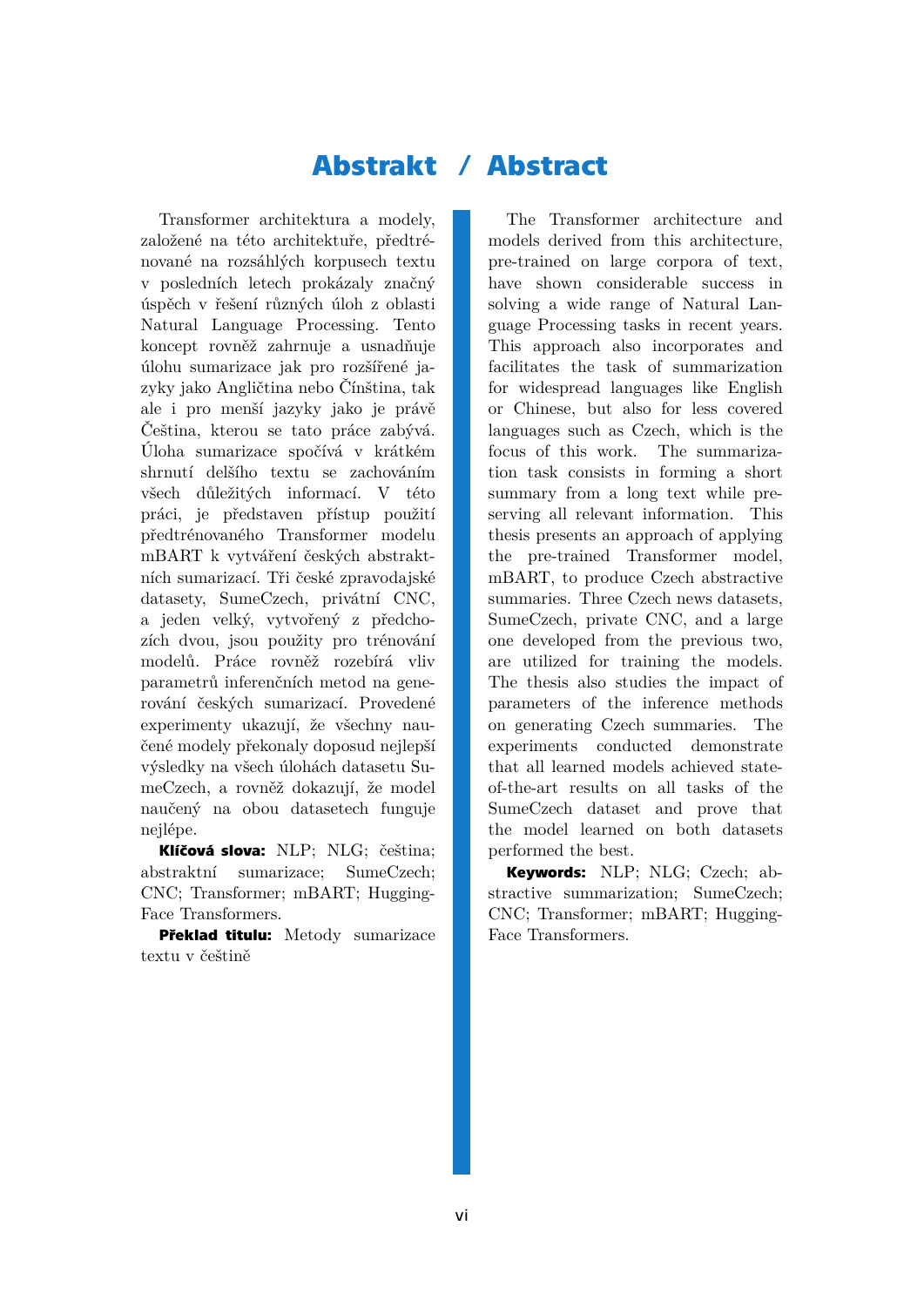## **Contents /**

|     | 1 Introduction                                                            | 1  |
|-----|---------------------------------------------------------------------------|----|
|     | 1.1 Summarization Tasks $\ldots$ 2                                        |    |
|     | 2 State-of-the-art Methods                                                | 5  |
|     | 2.1 Attention is all you need $\ldots$ .                                  |    |
|     | 2.2 BERT 7                                                                |    |
|     | $2.3$ RoBERTa 8                                                           |    |
|     | 2.4 GPT. 8                                                                |    |
|     | $2.5$ T5 8                                                                |    |
|     | $2.6$ PEGASUS $\ldots \ldots \ldots \ldots 9$                             |    |
|     | 2.7 ProphetNet $\ldots \ldots \ldots \ldots$                              |    |
|     | 2.8 BART 9                                                                |    |
|     | $2.9$ mBART 10                                                            |    |
|     | $2.10$ Inference 11                                                       |    |
|     | $2.10.1$ Beam search 11                                                   |    |
|     | 2.10.2 Sampling with Tem-                                                 |    |
|     | $\text{perature} \quad . \quad . \quad . \quad . \quad . \quad . \quad .$ | 12 |
|     | $2.10.3$ Top-k Sampling $\ldots \ldots$                                   | 12 |
|     | $2.10.4$ Nucleus Sampling $\ldots$ .                                      | 12 |
|     | 2.10.5 Repetition penalty $\ldots$ .                                      | 13 |
|     | 2.11 Metric                                                               | 13 |
|     | <b>3 Datasets</b>                                                         | 15 |
|     | 3.1 The SumeCzech Dataset                                                 | 15 |
|     | 3.1.1 Structure of the                                                    |    |
|     | Dataset Documents $\ldots$ .                                              | 15 |
|     | 3.1.2 Dataset Statistics $\ldots$ .                                       | 16 |
|     | $3.1.3$ Dataset Split                                                     | 16 |
|     | 3.2 The CNC Dataset $\dots \dots$                                         | 16 |
|     | 3.2.1 Structure of the                                                    |    |
|     | Dataset Documents $\dots$ .                                               | 16 |
|     | 3.2.2 Data Preparation $\ldots$ .                                         | 16 |
|     | 3.2.3 Dataset Statistics $\ldots$ .                                       | 17 |
|     | $3.2.4$ Dataset Split 18                                                  |    |
|     | 3.3 The CNC-Sum Dataset $\ldots$ 18                                       |    |
|     | 3.3.1 Dataset Statistics                                                  | 18 |
| 4   | <b>Implementation</b>                                                     | 21 |
| 4.1 | HuggingFace Transformers                                                  | 21 |
| 4.2 | HuggingFace Datasets Library.                                             | 21 |
|     | 4.3 Summarization Pipeline                                                | 22 |
|     | 4.4 Model                                                                 | 23 |
|     | 4.5 Tokenizer                                                             | 23 |
|     | 4.6 Data Preprocessing $\ldots \ldots$                                    | 24 |
|     | $4.7$ Training $\ldots \ldots \ldots$                                     | 25 |
|     | $4.8$ Inference                                                           | 25 |
|     | <b>5 Experiments</b>                                                      | 27 |
|     | 5.1 Experimental Settings 27                                              |    |

| 5.1.1 Training settings $\ldots$ $\ldots$ 27            |    |
|---------------------------------------------------------|----|
| 5.1.2 Inference settings $\ldots$ 28                    |    |
| $5.2$ Training $\ldots \ldots \ldots \ldots 29$         |    |
| 5.2.1 Hardware 29                                       |    |
| $5.2.2$ AT2H-S 29                                       |    |
| $5.2.3 \text{ HT2A-S} \dots \dots \dots \dots \dots 29$ |    |
| 5.2.4 AT2H-C $\ldots \ldots \ldots \ldots$ 29           |    |
| $5.2.5 \text{ HT2A-C}$ 29                               |    |
| $5.2.6$ AT2H-CS 30                                      |    |
| $5.2.7 \text{ HT2A-CS} \ldots \ldots \ldots \ldots 30$  |    |
| $5.3$ Inference 30                                      |    |
| $5.3.1$ Inference of AT2H models . $30$                 |    |
| 5.3.2 Inference of HT2A models . 31                     |    |
| $5.4$ Test settings 32                                  |    |
| $5.5$ Results 33                                        |    |
| 5.6 Results on SumeCzech tasks 34                       |    |
| $5.7$ Summaries 37                                      |    |
| $5.8$ Discussion $\ldots \ldots \ldots \ldots 39$       |    |
| <b>6 Conclusion</b>                                     | 41 |
| <b>References</b>                                       | 43 |
| A Acronyms                                              | 47 |
| <b>B</b> Inference results                              | 49 |
| B.1 Inference results of AT2H                           |    |
| models $\ldots \ldots \ldots \ldots 49$                 |    |
| B.2 Inference results of HT2A                           |    |
| models $\ldots \ldots \ldots \ldots 50$                 |    |
| <b>C</b> Attached files                                 | 53 |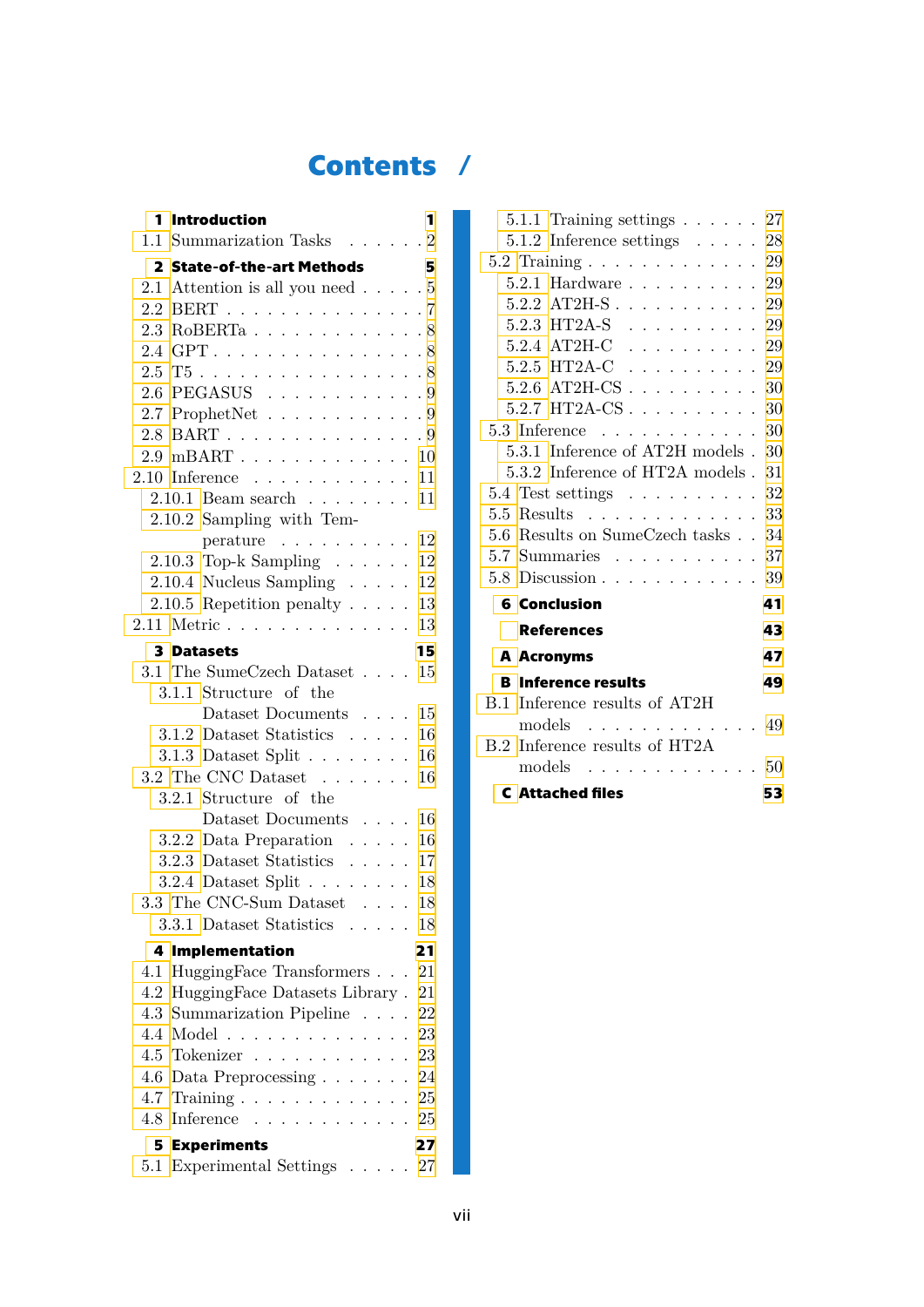# **Tables / Figures**

| <b>3.1</b> Documents representation in          |
|-------------------------------------------------|
|                                                 |
| <b>3.2</b> Quantitative statistics              |
| SumeCzech dataset  16                           |
| <b>3.3</b> Data preparation CNC                 |
| $\ldots$ 17                                     |
| <b>3.4</b> Quantitative statistics CNC          |
| 18                                              |
| <b>3.5</b> Quantitative statistics CNC-         |
| Sum dataset $\dots\dots\dots\dots\dots\dots$ 19 |
| 4.1 Quantitative statistics of to-              |
|                                                 |
| <b>5.1</b> Model names summary  27              |
| <b>5.2</b> AT2H task Results  33                |
| <b>5.3</b> HT2A task Results 34                 |
| <b>5.4</b> SumeCzech tasks Results  36          |
| <b>5.5</b> Examples of CNC summaries. . 37      |
| <b>5.6</b> Examples of SumeCzech                |
|                                                 |
| <b>B.1</b> Rouge scores for the beam            |
|                                                 |
| <b>B.2</b> Rouge scores for the beam            |
|                                                 |
| <b>B.3</b> Rouge scores for the top-k           |
|                                                 |
| <b>B.4</b> Rouge scores for the top-k           |
| sampling, $AT2H-C$<br>50                        |
| <b>B.5</b> Rouge scores for the top-p           |
|                                                 |
| <b>B.6</b> Rouge scores for the top-p           |
| sampling, $AT2H-C$<br>50                        |
| <b>B.7</b> Rouge scores for the beam            |
|                                                 |
| <b>B.8</b> Rouge scores for the beam            |
|                                                 |
| <b>B.9</b> Rouge scores for the top-k           |
|                                                 |
| <b>B.10</b> Rouge scores for the top-k          |
|                                                 |
| <b>B.11</b> Rouge scores for the top-p          |
|                                                 |
| <b>B.12</b> Rouge scores for the top-p          |
|                                                 |

| <b>1.1</b> Czech news document2                     |
|-----------------------------------------------------|
| <b>2.1</b> Scheme of Attention mecha-               |
|                                                     |
| <b>2.2</b> Transformer architecture $\dots \dots 7$ |
| <b>2.3</b> Scheme of BART model  10                 |
| <b>2.4</b> Pre-training and fine-tuning             |
|                                                     |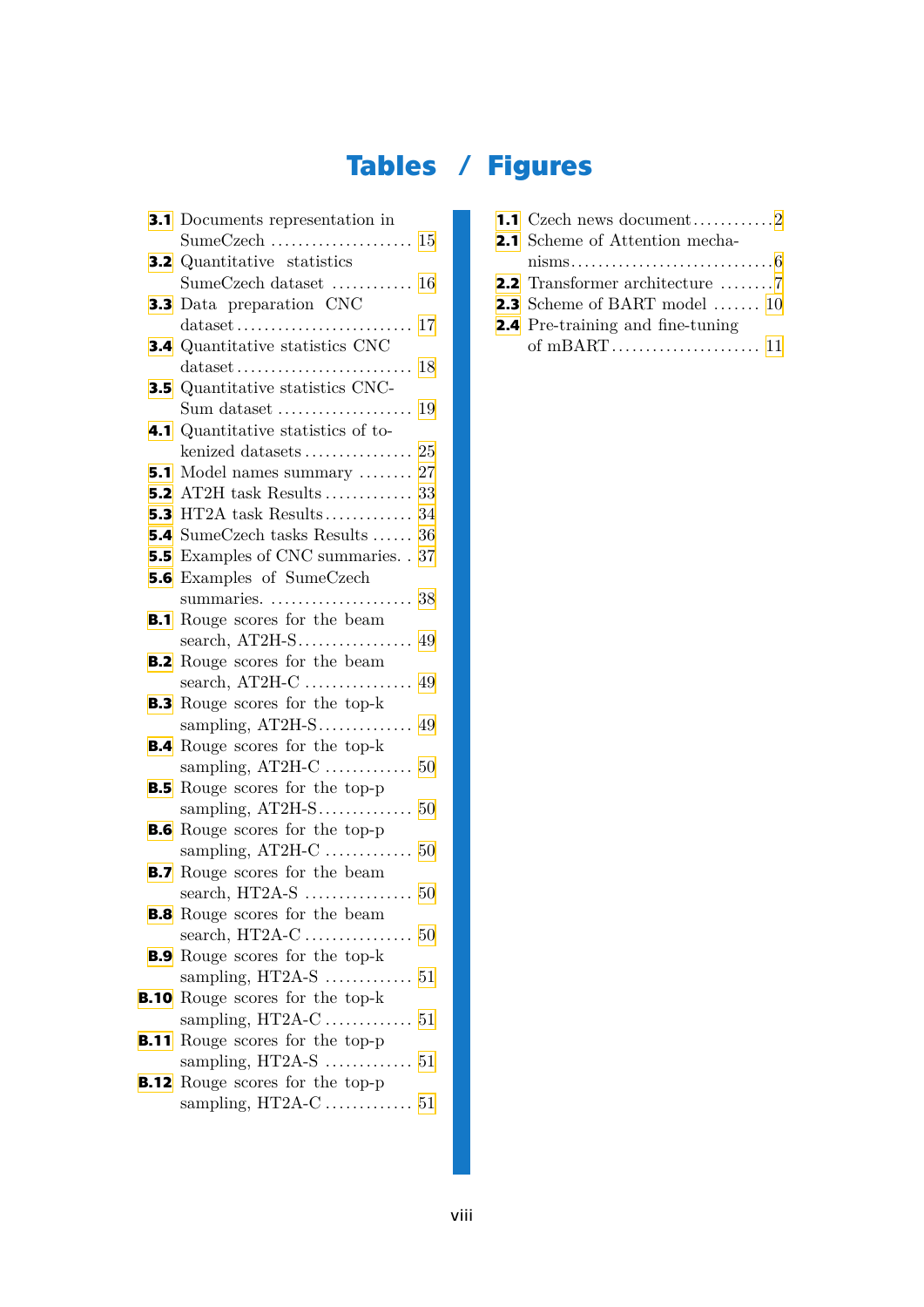# <span id="page-8-1"></span><span id="page-8-0"></span>**Chapter1 Introduction**

Recent research on the Attention mechanisms[[1](#page-50-1)] has driven a substantial expansion of the Transformer architecture, which has become dominant across the field of Natural Language Processing (NLP) for both Natural Language Understanding (NLU) and Natural Language Generation (NLG). Similarly, pre-trained Transformers on large corpora of texts have demonstrated remarkable achievement in fine-tuning on downstream NLP tasks.

Natural language processing is a field of artificial intelligence that allows computers to understand human language and work with it. Overall, NLP encompasses many sub-tasks, but we are dealing with Natural Language Generation. Natural Language Generation refers to any environment in which we generate new text. This could be Language modeling in which the next word is predicted based on words given so far, or it could be conditioned on previous inputs and is therefore named Conditional language modeling. In Conditional language modeling, a new word is predicted after reading all previous words  $y_{t-1}, \ldots, y_1$  and also some input x. This can be expressed as  $P(y_t|y_{t-1},...,y_1,x)$ , where P is the probability of the new word  $y_t$ . This task is used, for example, by machine translation but also by summarization. Summarization is a task in which we produce a shorter text  $y$  from the input text  $x$ , denoted as a summary, containing important information from  $x$ . We usually distinguish two types of summarization strategies, extractive and abstractive. Extractive summarization is a technique that selects or highlights parts (typically sentences) of the input document to form a summary. Whereas abstractive summarization, which we are concerned with within this thesis, is the generation of new text using neural language generation techniques. For this neural technique, in this work, we use the state-of-the-art Transformer architecture[[1](#page-50-1)]. To quickly understand how this works, the Transformer architecture model is first unsupervisedly trained on a large text corpus to build textual information. This learned model is subsequently fine-tuned on the downstream task, such as summarization. The final model is then capable of generating summaries.

In this thesis, we present an approach of employing a pre-trained multilingual Transformer model, mBART[\[2\]](#page-50-2), to summarize Czech news datasets. We trained a total of six models on three datasets for two summarization tasks, with which we achieved state-of-the-art performance on all tasks of the SumeCzech[[3](#page-50-3)] dataset. Respectively, we used only two datasets, the publicly available SumeCzech dataset and a non-public CNC dataset provided by the supervisor; however, the third dataset was constructed by concatenating the previous two. Since we are dealing with a Czech summarization, there is almost no representation of research conducted or datasets for this language, in contrast to languages such as English or Chinese. Therefore, we would like to contribute to the research of Czech summarization by this work. Furthermore, we would be happy if these models would serve even to summarize texts in everyday life because there are more and more long but interesting articles on the internet. However, nobody wants to or is able to read such amounts of texts, and thus, our models would make it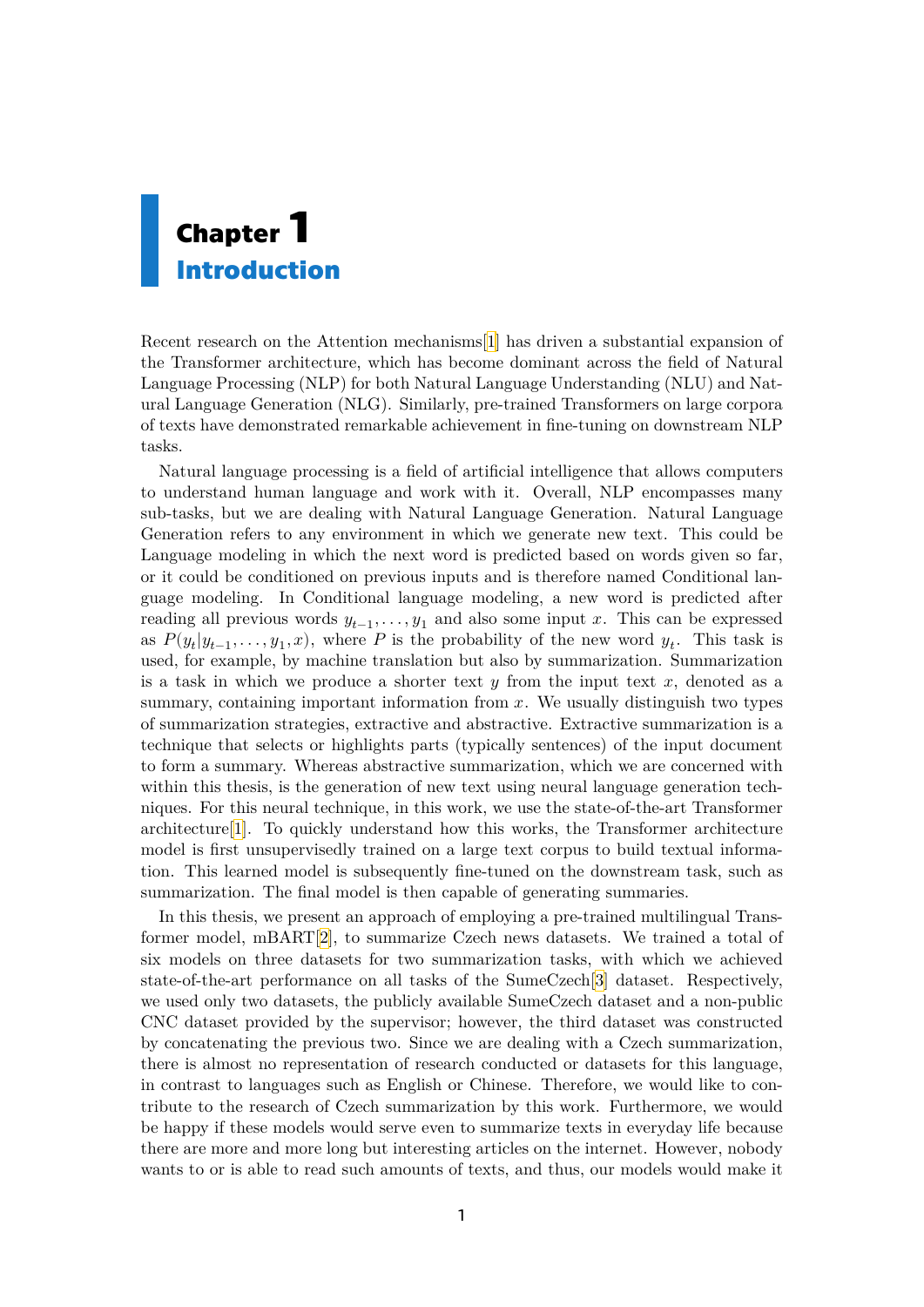<span id="page-9-1"></span>easier. In addition, we hope that our work might facilitate journalists' work or at least inspire them by writing headlines and abstracts for them from the text they write.

The following lines briefly describe the structure of this work. This section also introduces the summarization tasks addressed in this thesis. In the next chapter, we introduce state-of-the-art models based on the Transformer architecture, followed by inference methods for generating summarizations and metrics that measure the resulting summarizations. The Datasets chapter details the information and partitioning of the Czech summarization datasets that we use to train our models and presents modifications made to the CNC dataset. The Implementation chapter describes the summarization pipeline and our implementation. The Experiments chapter describes the process of training our models, followed by testing various inference methods. It concludes with examples of summarizations as well as with results on our tasks and the SumeCzech tasks. At the end, the last chapter summarizes our work.

### <span id="page-9-0"></span>**1.1 Summarization Tasks**

Several types of summarization tasks can be considered depending on the structure of our news datasets, whose documents consist of a headline, abstract and full text. An example of the news document is shown in the figure [1.1.](#page-9-2) More about datasets is discussed in the chapter [3.](#page-22-0)

**Headline** 

Moderní trendy ve vytápění

#### **Abstract**

Při plánování stavby domu nebývá volba způsobu vytápění prioritou. Jelikož ale topný systém zásadně ovlivňuj e charakter interiéru, je vhodné zvolit topení nejlépe před zahájením projekčních prací.

Tex

Důležité také je, zda bude dům také chlazen. Pokud ano, je možné zvolit takový systém, který zabezpečí distr ibuci tepla i chladu dle potřeby. Zejména v moderních stavbách s nízkými nároky na množství dodané energie m áme k dispozici širokou paletu možností. Nejčastějším způsobem ohřevu interiéru je v současné době podlahové vytápění, které pomalu vytlačuje dlouhou dobu dominující radiátory. V tomto článku...

<span id="page-9-2"></span>**Figure 1.1.** An example of a document from Czech news datasets (SumeCzech document).

Therefore, the authors of the paper SumeCzech[\[3\]](#page-50-3) propose three possible tasks.

- **.** Abstract to headline (A2H): generating a one- or two-sentence summary based on sentences from the abstract.
- **.** Full text to headline (T2H): generating a one- or two-sentence summary based on sentences from the full text.
- **.** Full text to abstract (T2A): generating a multi-sentence summary based on sentences from the full text.

The concept of the proposed tasks was considered with minor modifications. In agreement with the supervisor and the CNC data provider<sup>1</sup>, we decided to combine all the remaining sections listed in the document, resulting in the generation of summaries from the texts while keeping all available information. The thesis, therefore, deals with the following summarization tasks:

<sup>&</sup>lt;sup>1</sup> The Czech News Center (CNC) is one of the largest media houses in Central Europe and provides its readers with a wide range of magazines, news articles, journals, and much more.[\[4\]](#page-50-4)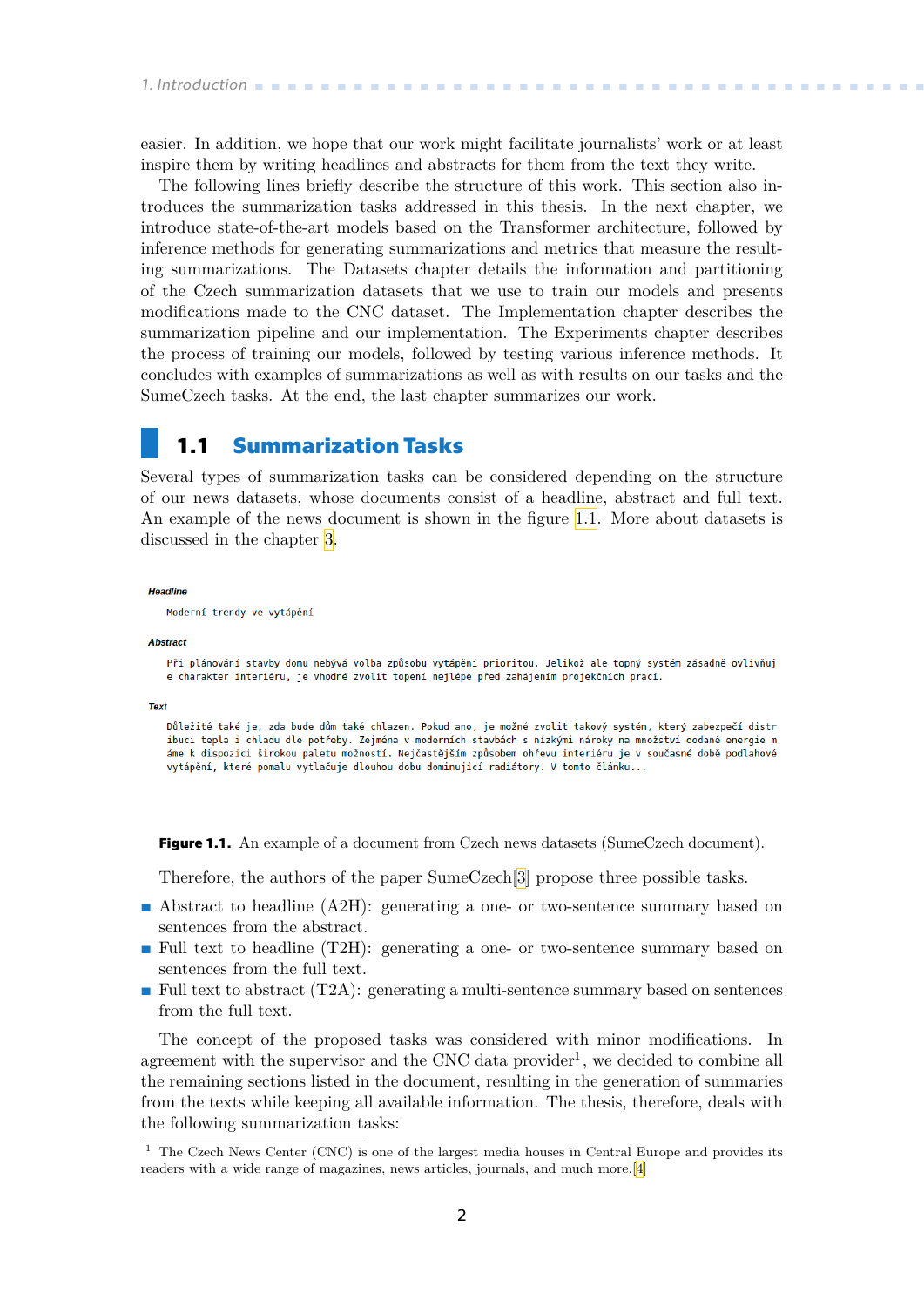- **Abstract** + full text to headline (AT2H): generating a one- or two-sentence summary based on sentences from a combination of the abstract and full text.
- **.** Headline + full text to abstract (HT2A): generating a multi-sentence summary based on sentences from a combination of the headline and full text.

With three datasets and two types of summarization tasks, six models need to be trained. Depending on the model applied, all tasks are considered as abstractive summarization. At the end of this work, we also evaluate the tasks proposed by the authors of SumeCzech but using the models learned on our two tasks.

The assumption that the abstract is a summary of the full text can be somewhat misleading, as the abstract in news articles is intended to attract the reader's attention, not to summarize the text purely, and therefore may contain information not occurring in the full text. This problem could be solved by human-generated reference summaries that would preserve the relevance of the text. However, this solution is time-consuming as well as beyond human capabilities, so this assumption is the only available way for generating summaries for large datasets in the Czech so far.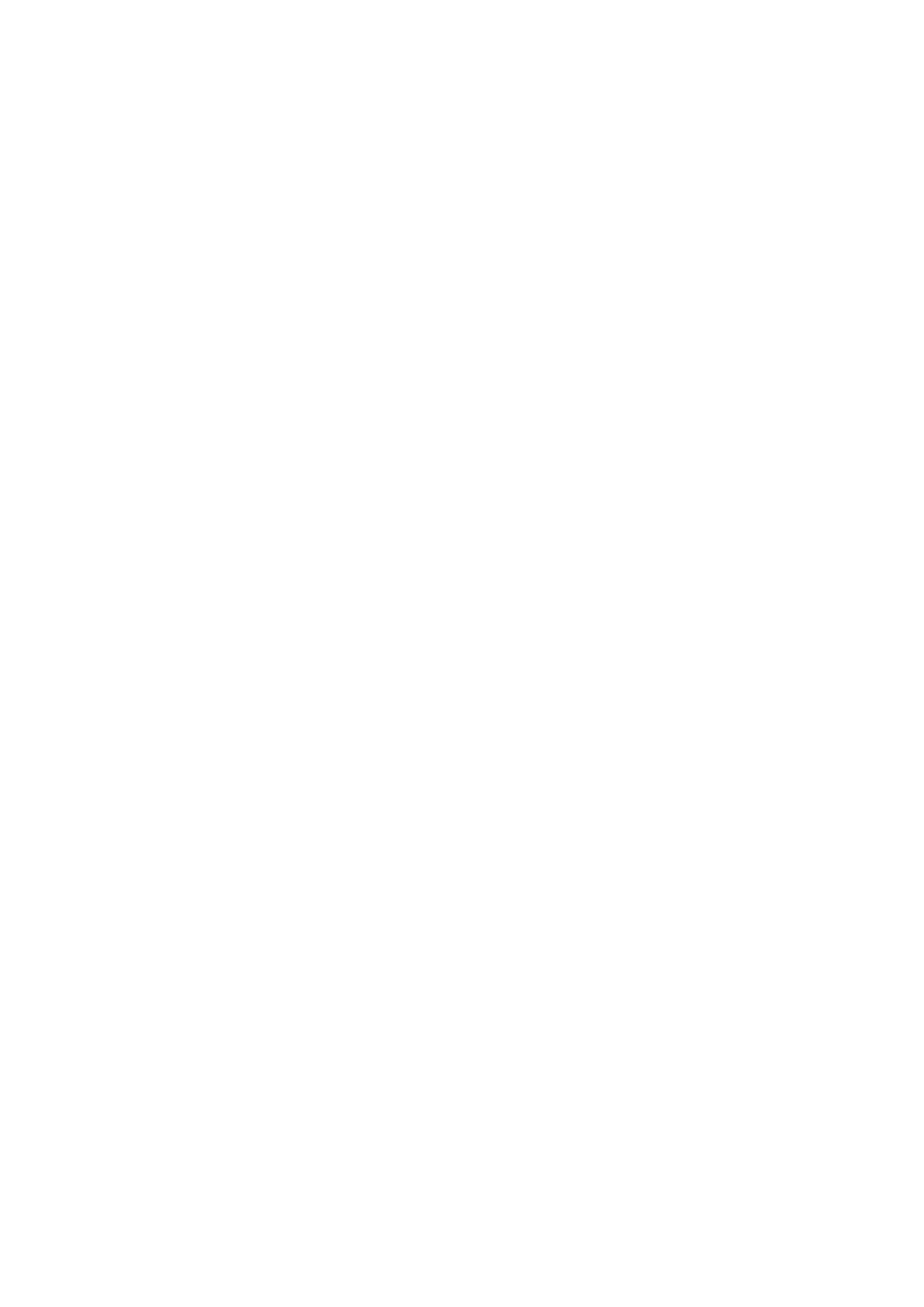# <span id="page-12-1"></span><span id="page-12-0"></span>**Chapter2 State-of-the-art Methods**

This chapter discusses the Transformers architecture we use and presents state-of-theart abstractive summarization methods based on this architecture. This chapter concludes by presenting generation methods and metrics measuring the summarizations. For a better understanding, the representation of the models discussed below is provided here.

Encoder-based models can produce a high-dimensional representation from an input sequence, usually using bi-directionality, which is the concept of the model being trained to understand text information from both left-to-right and right-to-left contexts. This is accomplished by pre-training the model by corrupting the input text and reconstructing the original text. Text corrupting varies from model to model, but usually, token masking is applied. Our representatives are BERT and RoBERTa.

Decoder-based models (auto-regressive) can predict the next new tokens conditioned on previous already generated tokens. Hence, the model is pre-trained by employing language modeling, where the model is trained based on its generated predictions and the expected target outputs. Our representative is GPT.

Encoder-Decoder-based models (sequence-to-sequence) are a combination of encoder and decoder, where the learned encoder produces a representation of the input sequence, which is then passed to the decoder output. The decoder then regressively generates the output sequence. These models are usually fine-tuned for many downstream tasks such as summarization, translation, etc. Our representatives are, i.e., BART and others.

## <span id="page-12-2"></span>**2.1 Attention is all you need**

Recurrent neural networks[\[5\]](#page-50-5) (RNN) have performed excellently in language modeling and machine translation in terms of the state-of-the-art results so far. However, unfortunately, they have faced a few shortcomings. Their sequential text processing could not be parallelized and often lost text information when processing long sequences. In 2017, these ailments motivated Vaswani et al. to introduce a new network architecture, the Transformer, in the paper *Attention Is All You Need*[[1](#page-50-1)]. The Transformer architecture showed admirable results, beating the best at the time, and since then, this architecture has become very popular and the most used in the field of NLP.

The Attention mechanism was first invented to solve the bottleneck problem in RNNs[[6](#page-50-6)–[7](#page-50-7)], which is the point between the encoder and decoder where the information of the entire sequence is passed. The idea behind this technique is that it uses a direct connection to the encoder at each step of the decoder and focuses on a specific part of the source sequence.

However, Vaswani et al. wondered why not just use Attention without a recurrent unit, and thus they present a new Multi-Head Attention and definition of the Scaled Dot-Product Attention mechanism in a slightly different way. Attention can be described by performing a mapping of query and a set of key-value pairs to a space of the same dimension, where query, key, and value are vectors representing just word vectors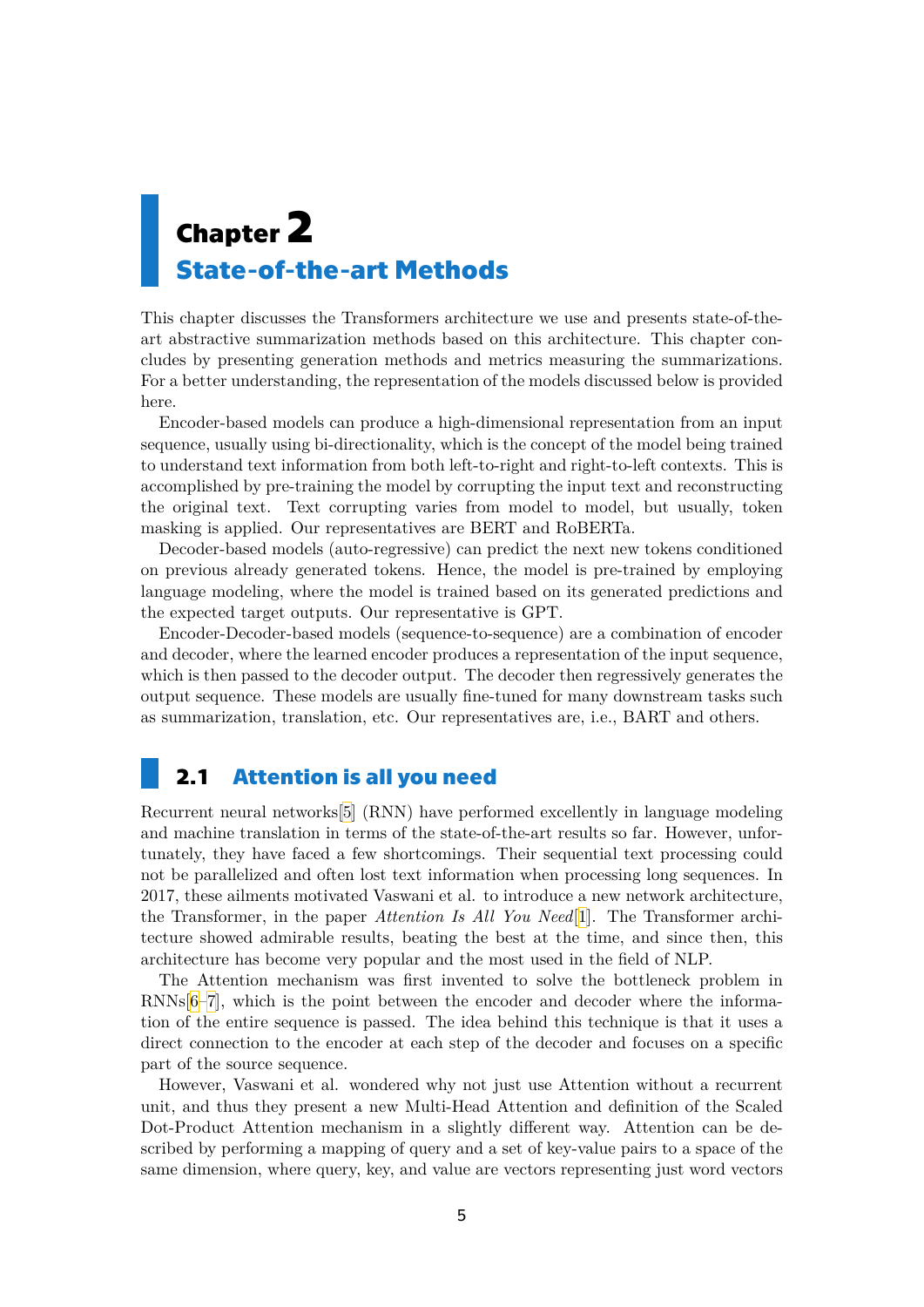<span id="page-13-1"></span>with positional encoding. Thus, a weighted sum of values is calculated, where each value has its weight computed from the query and the corresponding key. Both Scaled Dot-Product Attention and Multi-Head Attention are shown in the figure [2.1](#page-13-0)



<span id="page-13-0"></span>**Figure 2.1.** The Scaled Dot-Product Attention and Multi-Head Attention, copied from [\[1](#page-50-1)].

The authors use Scaled Dot-Product attention computed as follows:

$$
Attention(Q,K,V) = softmax(\frac{QK^T}{\sqrt{d_k}})V
$$

Where  $Q$ ,  $K$ , and  $V$  are the matrices corresponding to queries, keys, and values, and  $\sqrt{d_k}$  is the scaling factor of the size of the key vector dimension to preserve unit variance.

Next, they present Multi-Head Attention, which looks for different dependencies from different perspectives and solves a way for either distant or closer words to interact with each other. So here, Attention is computed multiple times in parallel, and the result is then concatenated and transformed into the desired dimension of the model. Multi-head attention is derived as follows:

$$
MultiHead(Q, K, V) = Concat(head_1, ..., head_h)W^{O}
$$
  

$$
head_i =Attention(QW_i^{Q}, KW_i^{K}, VW_i^{V})
$$

They also found it beneficial to linearly project the queries, keys and values  $h$  times with different, learned linear projections  $W_i^Q \in R^{d_{model}*d_k}$ ,  $W_i^K \in R^{d_{model}*d_k}$  and  $W_i^V \in$  $R^{d_{model}*d_v}$  to  $d_k$ ,  $d_k$  and  $d_v$  dimensions, respectively. And they use  $h = 8$ .

Now we can define the Transformer architecture, which follows an encoder-decoder structure using Attention mechanisms and point-wise fully connected layers, as shown in the figure [2.2.](#page-14-2)

A transformer block is composed of two sub-layers, where the first is Multi-Head  $Self-Attention<sup>1</sup>$  and the second is a feed-forward network with ReLu, which allows us to parallelize the computation at each depth.

**.** The encoder part consists of these six transformer blocks with residual connections [\[8\]](#page-50-8) around each, followed by a normalization layer[[9](#page-50-9)], which changes input features to have zero mean and unit variance.

Self-Attention is essentially attention, which in particular takes the input (a word vector in  $Q, K, V$ ) and computes a weighted representation of the neighbors on top of it, thus figuring out how they interact with each other and whom to pay more or less attention to.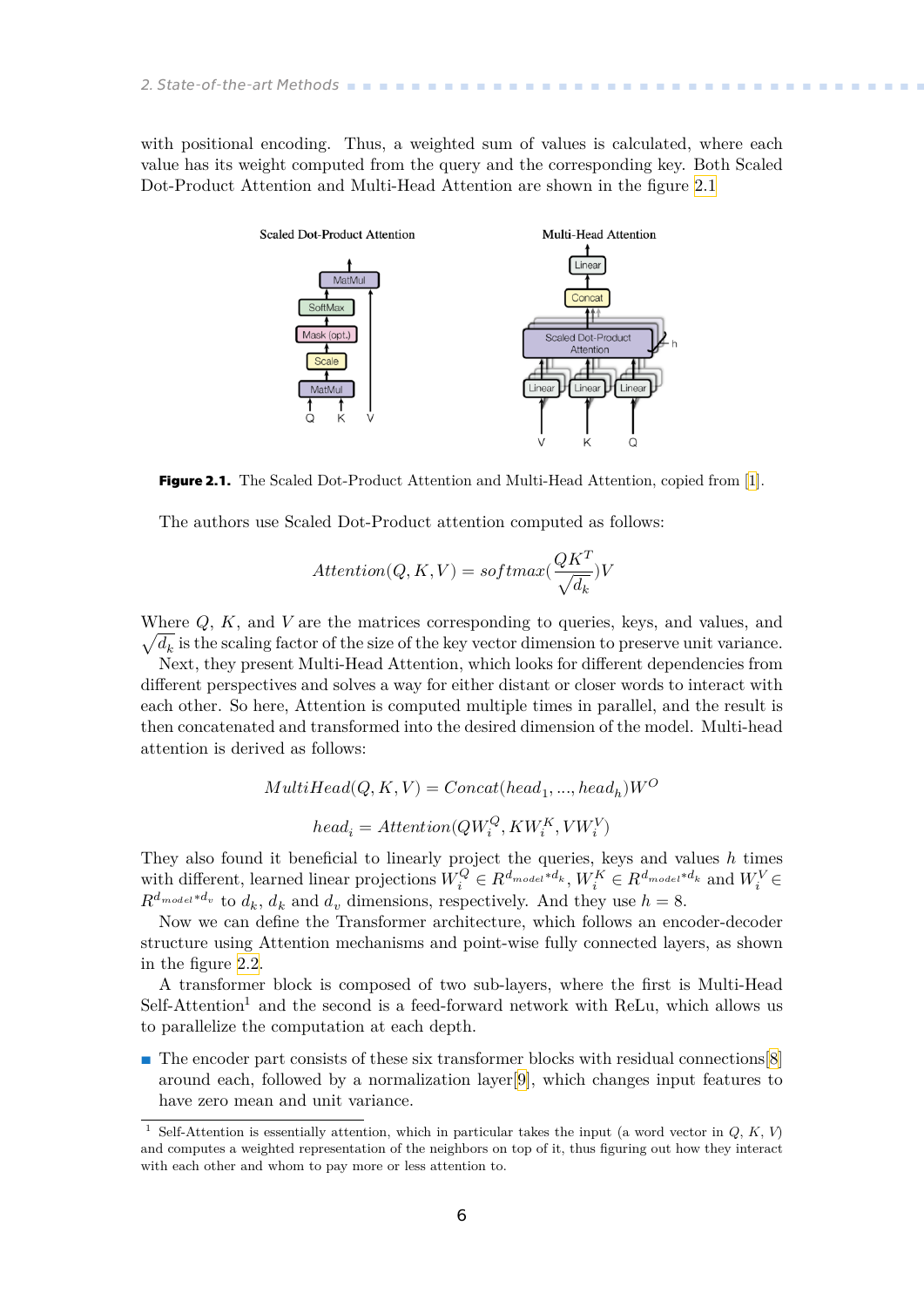<span id="page-14-1"></span>

<span id="page-14-2"></span>**Figure 2.2.** The Transformer architecture, copied from [\[1](#page-50-1)].

**.** The decoder is also made of these six transformer blocks with residual connections and normalization layers, but each block has a Multi-Head Attention between its two sub-layers to allow the decoder to access the encoder output, which is crucial in sequence to sequence tasks. The first layer is also altered Multi-Head Attention that focuses only on previously generated outputs to prevent the decoder from attending to future outputs, thus preserving decoder auto-regressive.

Before the encoder and decoder parts, learned input embeddings and positional encodings are performed, which converts each token into a vector representation of dimension  $d_{model}$  and adds positional information primarily based on cosine and sine functions of different frequencies (exact words at the different position have different overall representations). The importance of residual connections is that they carry positional information to higher layers, among other information. Moreover, a linear layer and softmax function is also added on top of the decoder to convert the decoder output to the probability distribution of the next token, where the standard cross-entropy loss could be used.

## <span id="page-14-0"></span>**2.2 BERT**

Bidirectional Encoder Representations from Transformers (BERT), one of the first developed pre-trained encoders based on the encoder Transformer architecture[[1](#page-50-1)] with altered input positional embeddings, introduced in the paper *BERT: Pre-training of Deep Bidirectional Transformers for Language Understanding*[[10\]](#page-50-10) by Jacob Devlin et al. is designed to learn bidirectional representations from an unlabeled text along with left and right context in all layers. The BERT model incorporates 12 layers of encoder Transformer and is fed with the tokenized data using WordPiece. Overall, the BERT model was pre-trained with two unsupervised learning methods. First, masked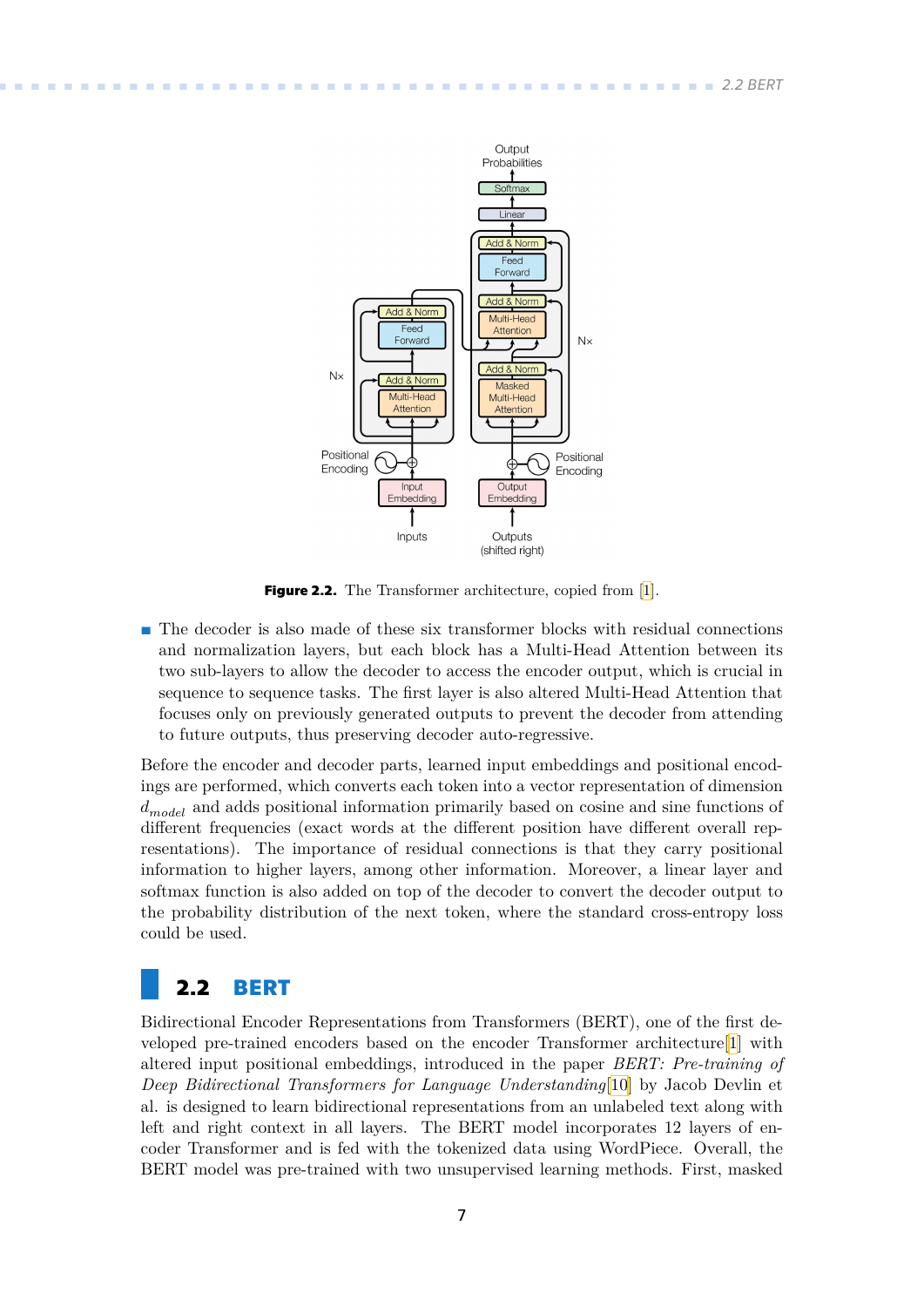<span id="page-15-1"></span>language modeling (MLM), where the model predicts randomly selected masked input tokens (15% of the input), and second, next sentence prediction (NSP), where the model predicts if the next sentence enriches the previous or not. In particular, BERT learns a high-dimensional representation of the input sequences. The authors fine-tuned the pretrained BERT model with just one additional output layer and achieved state-of-the-art results for a wide variety of downstream tasks.

The strength of the BERT model accounts for its widespread use in a plethora of NLP tasks, and, according to the paper[[11\]](#page-50-11), a substantial amount of models are derived from this BERT model. Further research on text summarization presented by Liu et al.[[12\]](#page-51-0) describes the application of the BERT model specifically for summarization using a document-level encoder and their new proposed learning techniques. Their results showed that the model with the pre-trained encoder relies less on individual features and learns a deeper representation of the document.

## <span id="page-15-0"></span>**2.3 RoBERTa**

RoBERTa released in *RoBERTa: A Robustly Optimized BERT Pretraining Approach*[[13\]](#page-51-1) by Lie et al. follows the BERT[[10\]](#page-50-10) architecture with different pre-training objectives and a modification of embeddings, since they utilized byte-pair encoding[\[14](#page-51-2)]. The authors found that hyperparameter choices have a significant impact on the final results, and as a consequence, the BERT model was substantially undertrained. In contrast to the BERT, RoBERTa is trained with dynamic masking consisting in a generation of masking patterns whenever the sequence is fed to the model and full-sentences without NSP loss, which samples sentences contiguously from one or more documents as an input. During training, the authors also used much bigger batches, learning rate, as well as more data based on their study of the BERT pre-training. In addition, the authors fine-tuned the RoBERTa on some downstream tasks, resulting in state-of-the-art performance.

## <span id="page-15-2"></span>**2.4 GPT**

GPT, the first auto-regressive model derived from a slightly different variant of Transformer decoder architecture[\[1\]](#page-50-1), was introduced in the paper *Improving Language Understanding by Generative Pre-Training*[\[15](#page-51-3)] by Radford et al. The authors trained the decoder-only model using language modeling objective for pre-training on English-based dataset, followed by discriminative supervised fine-tuning on specific tasks. Despite the single decoder model, this approach achieved strong natural language understanding and improved the state-of-the-art results in many NLP tasks.

## <span id="page-15-3"></span>**2.5 T5**

T5 stands for Text-to-Text Transfer Transformer, and it is an encoder-decoder Transformer model[\[1\]](#page-50-1) with altered positional encodings, which was introduced in the paper *Exploring the Limits of Transfer Learning with a Unified Text-to-Text Transformer*[[16\]](#page-51-4) by Raffel et al. The authors provide a T5 framework, in which the model is capable of solving a wide range of NLP tasks, just by specifying a prefix in the input corresponding to the task, and then the model converts the input into a text-to-text format to understand it. The model is pre-trained using corrupted text, especially the model is trained to predict missing tokens (15% of the input), where the authors used a sizeable English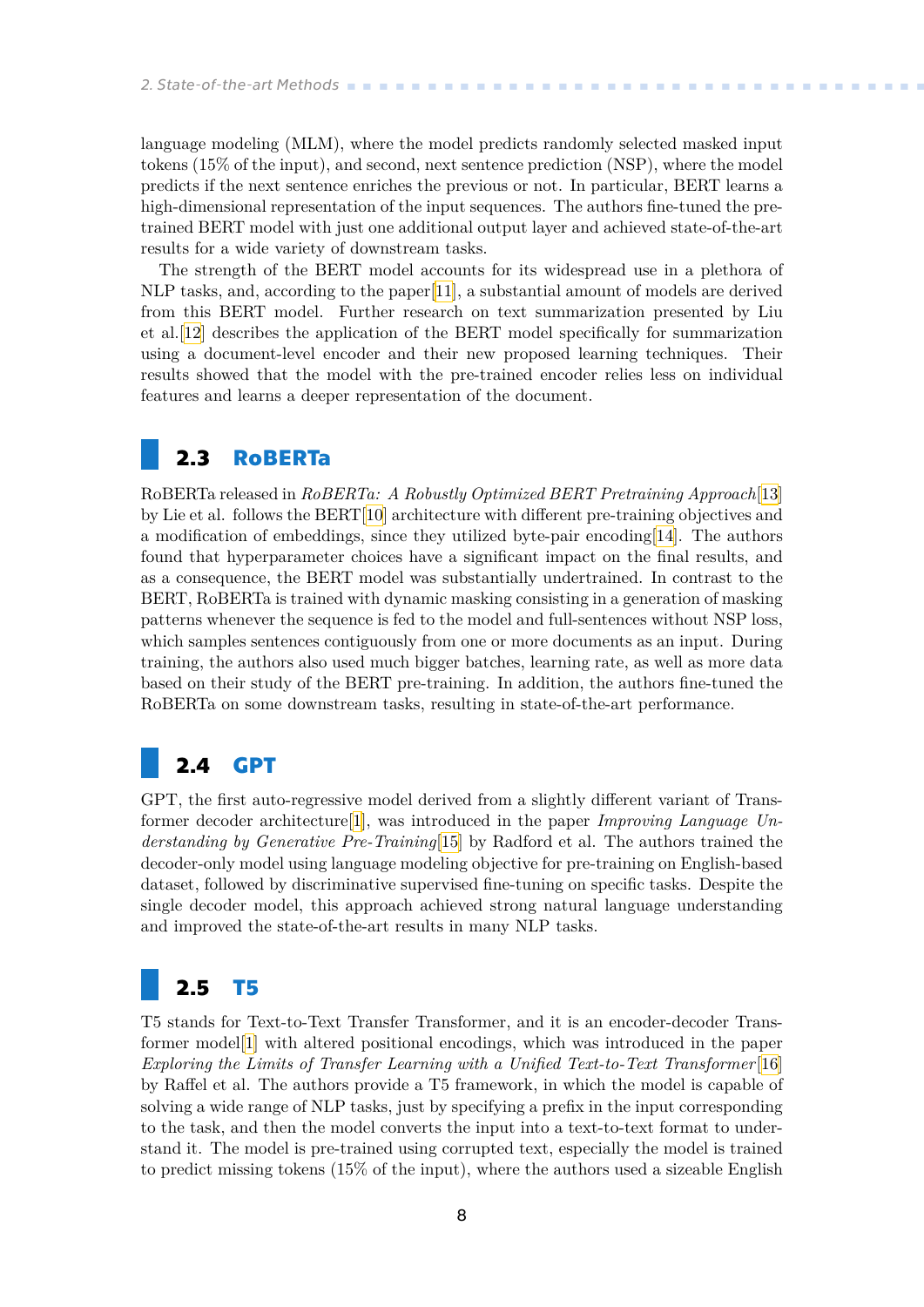<span id="page-16-1"></span>dataset. In addition, the authors fine-tuned the model with the use of the conversion of text-to-text format on downstream tasks, covering summarization, and more, in which they achieved state-of-the-art results.

## <span id="page-16-0"></span>**2.6 PEGASUS**

Authors of a paper *PEGASUS: Pre-training with Extracted Gap-sentences for Abstract Summarization*[\[17](#page-51-5)] introduce PEGASUS, a sequence-to-sequence model with gap-sentences generation as a pre-training objective tailored for abstractive text summarization, by which they achieved state-of-the-art performance on 12 downstream summarization tasks of English-based datasets. The model architecture is derived from the encoder-decoder Transformer[[1](#page-50-1)] and is inspired by BART[[18\]](#page-51-6) and T5[[16\]](#page-51-4) models. Their pre-training consists in predicting randomly masked tokens (15% from each document) and in masking and removing a few important sentences from an input document, and subsequently generating these gap-sentences from the rest of the document as a pre-training objective. In contrast to other models, this approach proved to be suitable for abstractive summarization as it appears relatively similar to the downstream task.

### <span id="page-16-2"></span>**2.7 ProphetNet**

Another sequence-to-sequence pre-training model proposed in *ProphetNet: Predicting Future N-gram for Sequence-to-Sequence Pre-training*[\[19](#page-51-7)] by Weizhen Qi et al. is again based on the encoder-decoder Transformer architecture[[1](#page-50-1)] with modified positional encoding in the decoder. The authors use a newly proposed technique of the self-supervised objective, future n-gram prediction, where at each step of the decoder, the decoder predicts  $n$  future tokens simultaneously. For this, they also use n-stream self-attention in the decoder, which allows them to predict  $n$  future continuous tokens respectively. During pre-training, they utilized the denoising task, where they masked  $15\%$  of the input tokens and trained ProphetNet to recover the next  $n$  future tokens within each masked token span. In addition, they fine-tuned the model with the disabled predicting stream, which acts as a standard Transformer decoder, on English summarization datasets and achieved state-of-the-art results.

According to the paper[[20\]](#page-51-8), where the authors investigated recent abstract summarization techniques and compared the T5, PEGASUS, and ProphetNet models for summarizing English and Indonesian Wikipedia texts. They found that although the first two models performed the best, the ProphetNet model could perform particularly well for languages other than English.

## <span id="page-16-3"></span>**2.8 BART**

BART, a denoising autoencoder for pre-training sequence-to-sequence models, was introduced *in BART: Denoising Sequence-to-Sequence Pretraining for Natural Language Generation, Translation, and Comprehension*[\[18](#page-51-6)] by Lewis et al. and achieved new state-of-the-art results for the text generation tasks, including abstractive text summarization, where the model outperformed all existing work. As we continue to use this model in our work, it is more fully elaborated here. The BART architecture uses a sequence-to-sequence Transformer architecture [\[1\]](#page-50-1) with a modification of ReLU activation functions to GeLUs[[21\]](#page-51-9). The authors used six layers for the base and twelve layers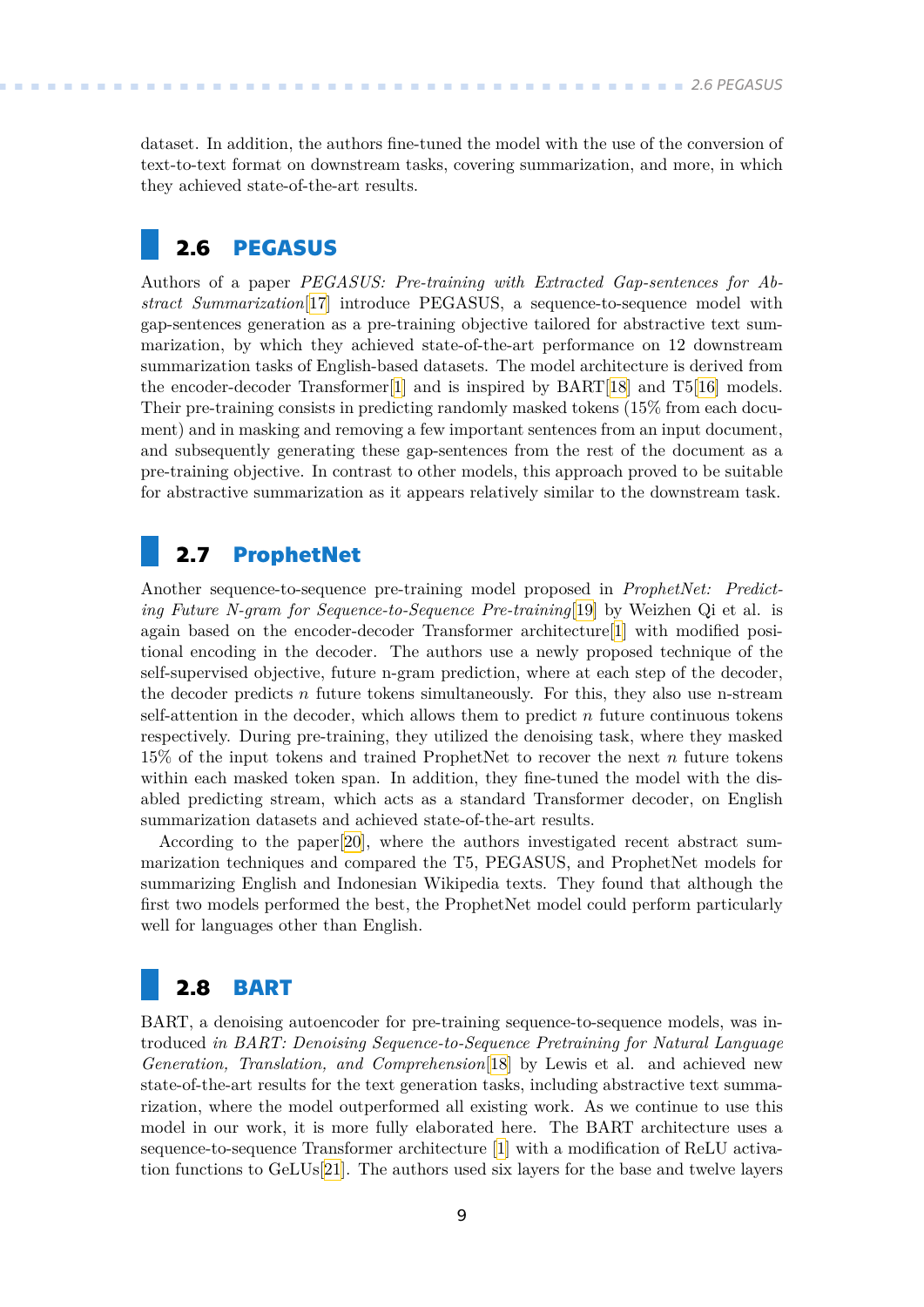

<span id="page-17-2"></span><span id="page-17-1"></span>**Figure 2.3.** The BART model, copied from [\[18](#page-51-6)]. The encoder learns vector representation with bi-directional information from randomly masked input sequences, and the decoder auto-regressively predicts the output tokens from these vectors passed by the encoder.

for the large model in both encoder and decoder transformer blocks[\[1\]](#page-50-1). The model can be perceived as a generalization of the BERT[[10](#page-50-10)] model for the bidirectional encoder and the GPT[\[15](#page-51-3)] model for the auto-regressive decoder, in that the encoder is attached to the decoder, shown in the figure [2.3.](#page-17-2)

Unlike BERT, which was trained using a simple token masking technique, BART utilizes complex types of masking algorithms in its pre-training, including two noising techniques, text infilling and sentence permutation, which the authors found to be the best according to their study of pre-training objectives. In the text infilling method, a few contiguous tokens are randomly masked (they chose 30% of the document), and the model learns to predict the missing tokens. In contrast, the sentence permutation technique consists in randomly mixing sentences where the model learns the logical consequences of the sentences. So the authors tokenized documents using the same byte-pair encoding as GPT-2[\[22](#page-51-10)] and trained BART by corrupting documents and then backpropagating the cross-entropy loss between the decoder's output and the original document.

In contrast to the BART model, the BERT model predicts masked tokens independently and is, therefore, more complicated to use in generation tasks than BART.

## <span id="page-17-0"></span>**2.9 mBART**

While BART has been pre-trained only for English, researchers at Facebook AI investigated the effect of pre-training on different languages and came up with a new model, mBART, which they present in the paper *Multilingual Denoising Pre-training for Neural Machine Translation*[[2](#page-50-2)]. According to the abstract, this is the first method for pre-training a complete sequence-to-sequence model by denoising full texts in multiple languages, leading to a multilingual model. The mBART model is trained in the same way as the BART[[18\]](#page-51-6) model but on a multilingual corpus. This approach works effectively, which is also confirmed by the state-of-the-art results in the machine translation task.

The authors downloaded a large corpus with a total of 25 languages from Common Crawl, including English, Russian, and many others but also including Czech, which is an advantage for us because the bidirectional encoder and tokenizer can interpret Czech words. Then, they tokenized the data with a SentencePiece model[\[23](#page-51-11)] learned on the entire dataset, leading to a vocabulary size of 250 000 subword tokens. Also, each input document was separated by the end of a sentence  $\langle \langle S \rangle \rangle$  token and extended by the language token id. They configured the maximum length of the sequences to 512 tokens. For the decoder, the input is the original text with one position offset and with the addition of a language token id as the initial token to predict the sentence.

The mBART model follows the BART large model, consisting of 12 encoder layers and 12 decoder layers with a model dimension of 1024, resulting in 680M learnable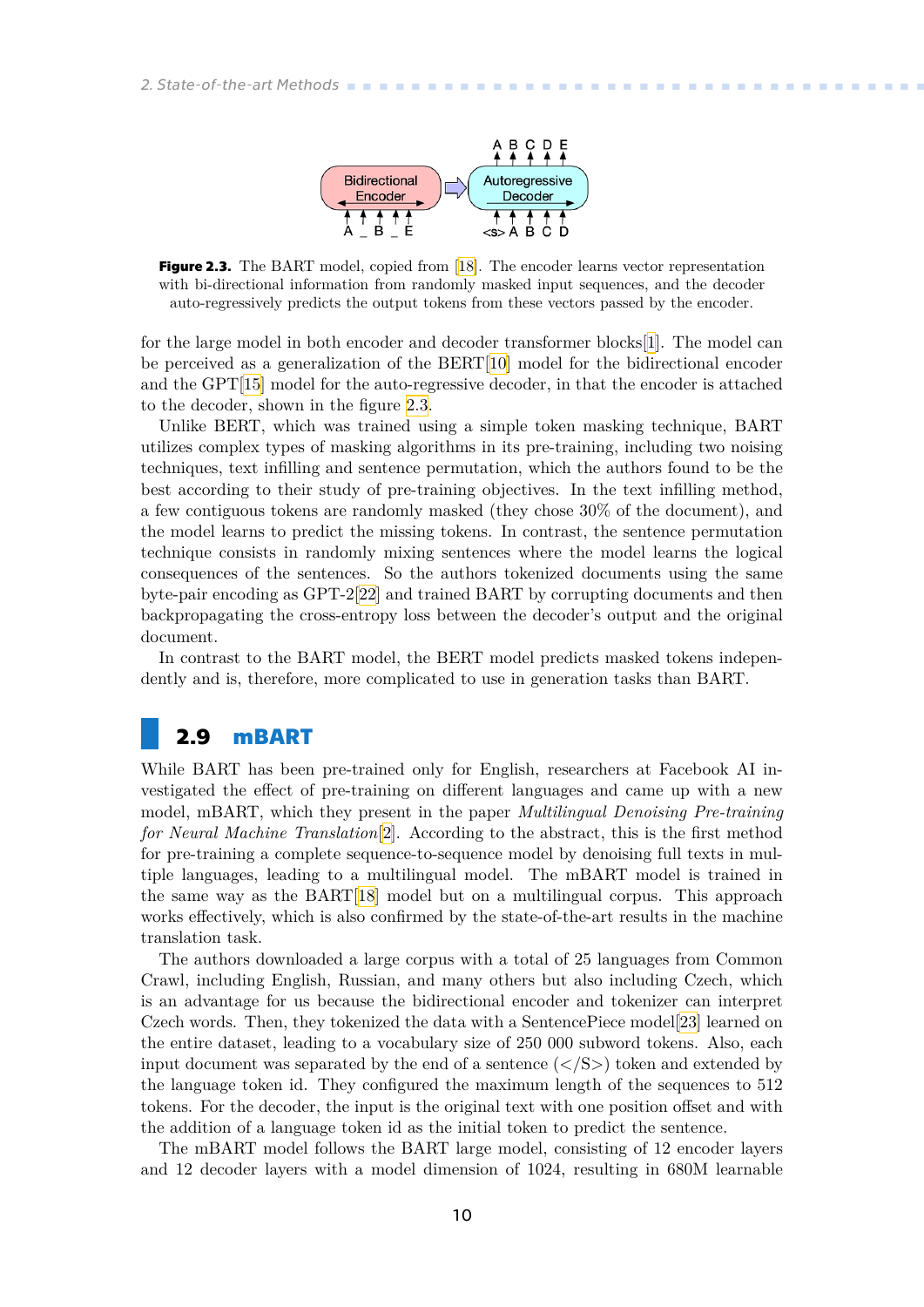<span id="page-18-1"></span>parameters. The authors trained several models, but we are focusing only on the mBART25, which we use in our work. The mBART25 model has been trained for 500K steps with a batch size of 8000 samples using the BART[\[18](#page-51-6)] objective, which took approximately 2.5 weeks, and this is the checkpoint with learned weights we use. The following figure [2.4](#page-18-3) shows an example of the pre-training and fine-tuning process.



<span id="page-18-3"></span>**Figure 2.4.** Scheme of Multilingual denoising pre-training(left) and fine-tuning on downstream machine translation task(right), where the sentence permutation and text infilling as the objectives. Language id is added at both encoder and decoder. Copied from[[2\]](#page-50-2).

In conclusion, the model proved to be very powerful, and, among other things, the authors demonstrated that an extensive multilingual vocabulary could improve generalization even for unseen languages. We use this model in our work based on a recommendation from the supervisor who has conducted preliminary experiments with many models in which this model appeared to be the best.

### <span id="page-18-0"></span>**2.10 Inference**

In the following sections, we introduce the theory behind the different methods of output generation in the decoder, which is usually used by the state-of-the-art models and which we employ in our work for generating summaries. Beam search [2.10.1](#page-18-2) measures the most probable summary, whereas sampling methods measure the current most probable word at a given step.

### <span id="page-18-2"></span>**2.10.1 Beam search**

Beam search [\[24](#page-52-0)] is widely used in NLP to generate output sequences. It is a search algorithm that, on each time step, tracks the  $b$  most probable sequences, called hypotheses, and finally selects the sequence with the highest product of probabilities of the included words, where  $b$  denotes the beam size. For more efficient use, instead of the product of the probabilities, the sum of the logarithms of these probabilities normalized by the length of the hypothesis is performed. The normalization factor addresses the difference among sequences of varying lengths since each hypothesis can produce the end sentence token at various time steps. Despite giving reasonably good results for text fluency, this algorithm is not optimal overall, leading to not finding the best solution and often suffering from repetitive word sequences. In addition, when the beam size is fixed at 1, the beam search algorithm becomes greedy and selects the word with the highest probability at each time step, which requires less computation resulting in the faster output generation but at the cost of non-fluent repetitive text.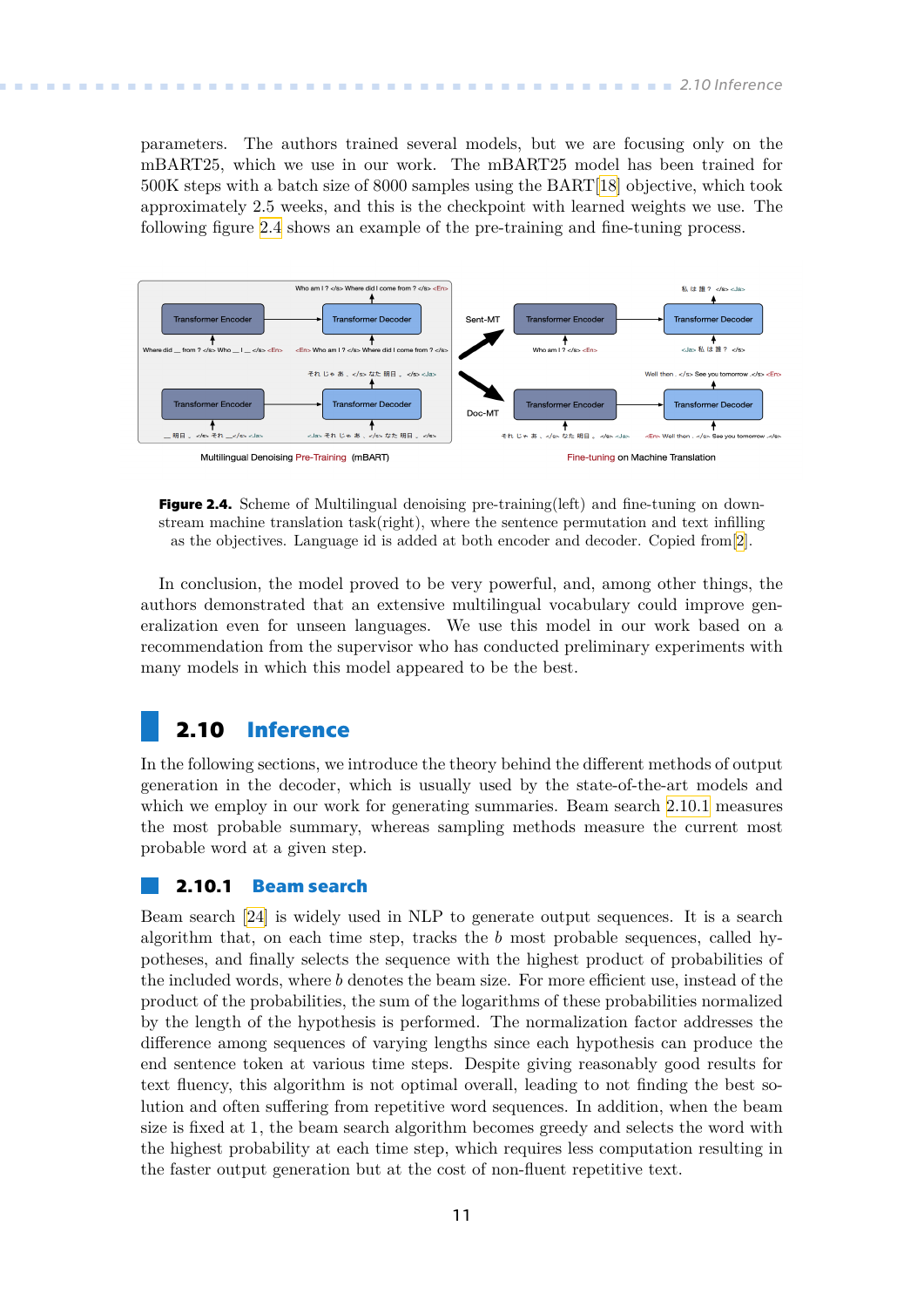### <span id="page-19-1"></span><span id="page-19-0"></span>**2.10.2 Sampling with Temperature**

Sampling is a non-deterministic method that randomly selects a new word from a probability distribution of words conditioned on previously generated words. On its own, this method is not very efficient and can generate improbable words out of context. Therefore it is commonly used in conjunction with temperature. According to the paper *CTRL: A Conditional Transformer Language Model for Controllable Generation* [[25\]](#page-52-1), Nitish Shirish Keskar et al. briefly describe the shaping of probability distributions using temperature[[26\]](#page-52-2). They show that an established size of temperature can flatten or sharpen the distribution as follows  $p_i = \frac{exp(x_i/T)}{\sum_{i} exp(x_i/T)}$  $\frac{exp(x_i/T)}{\sum_j exp(x_j/T)}$ , where  $T > 0$  denotes the temperature,  $x_i \in R^d$  indicates scores for each word (token) *i* in the vocabulary, and  $p_i$  is the probability of predicting the i-th word. Setting  $T \in [0, 1)$  magnitudes the high-probability words as well as lowers the low-probability words, whereas  $T \in (1,\infty)$ flattens the distribution. In addition, this sampling method could be applied in combination with other mentioned methods.

### <span id="page-19-2"></span>**2.10.3 Top-k Sampling**

In the course of story generation research, the top-k method was introduced in the paper *Hierarchical Neural Story Generation*[\[27](#page-52-3)] by Angela Fan et al. They applied a top-k sampling method to generate stories using the learned models, which proved to be more efficient than beam search in some contexts. The top-k sampling method consists in selecting the next generated word from the  $k$  most probable words in the vocabulary, where the number  $k$  is determined in advance. To put it in perspective, the model produces a probability for each vocabulary word based on previously generated words at each time step, then selects the  $k$  words with the highest probability, which are rescaled to produce a new probability distribution. To generate a new word, the algorithm randomly samples one word from the new distribution composed of the  $k$ most probable words. The main reason for using this strategy is that it reduces the possibility of generating unlikely words when focusing only on  $k$  samples.

Let us have an example, we have set  $k = 3$  and have already generated "*I love*" the part of a sentence. Suppose we have a sorted list of vocabulary words with their probabilities based on the words already generated " $V_{P(word|I,love.)} = \{$  'you': 0.4, *'programming' : 0.15, 'the' : 0.09, 'a' : 0.06, ..., 'do' : 0.001*}<sup>"</sup>. We take the 3 most probable words from the vocabulary and rescale their probabilities to add up to 1. We do this by multiplying the normalizer  $\frac{1}{0.4+0.15+0.09} = \frac{1}{0.64}$  with each probability of the selected words. Then we get a new probability distribution of top-k words " $V_{top-k} =$ *'you' : 0.625, 'programming' : 0.234, 'the' : 0.141}*" from which we randomly sample a new word, let's say we have selected the word "*the*", and thus our sentence is "*I love the*". Since we are using the top-k sampling strategy, we are filtering out the least likely words, but we are still sampling randomly, and among the selected top-k words, there may be some words due to a flat distribution that, i.e., beam search would never select in some context, and this method can thus be a bit creative.

### <span id="page-19-3"></span>**2.10.4 Nucleus Sampling**

The top-k strategy has a major problem with fixed  $k$  by obtaining very unlikely words when having a peaked distribution or vice versa. This problem could be solved by using the Nucleus sampling method known as top-p sampling, which was introduced in the paper *The Curious Case of Neural Text Degeneration*[[28\]](#page-52-4) by Ari Holtzman et al. The authors showed that by using the top-p method, generative models could reduce the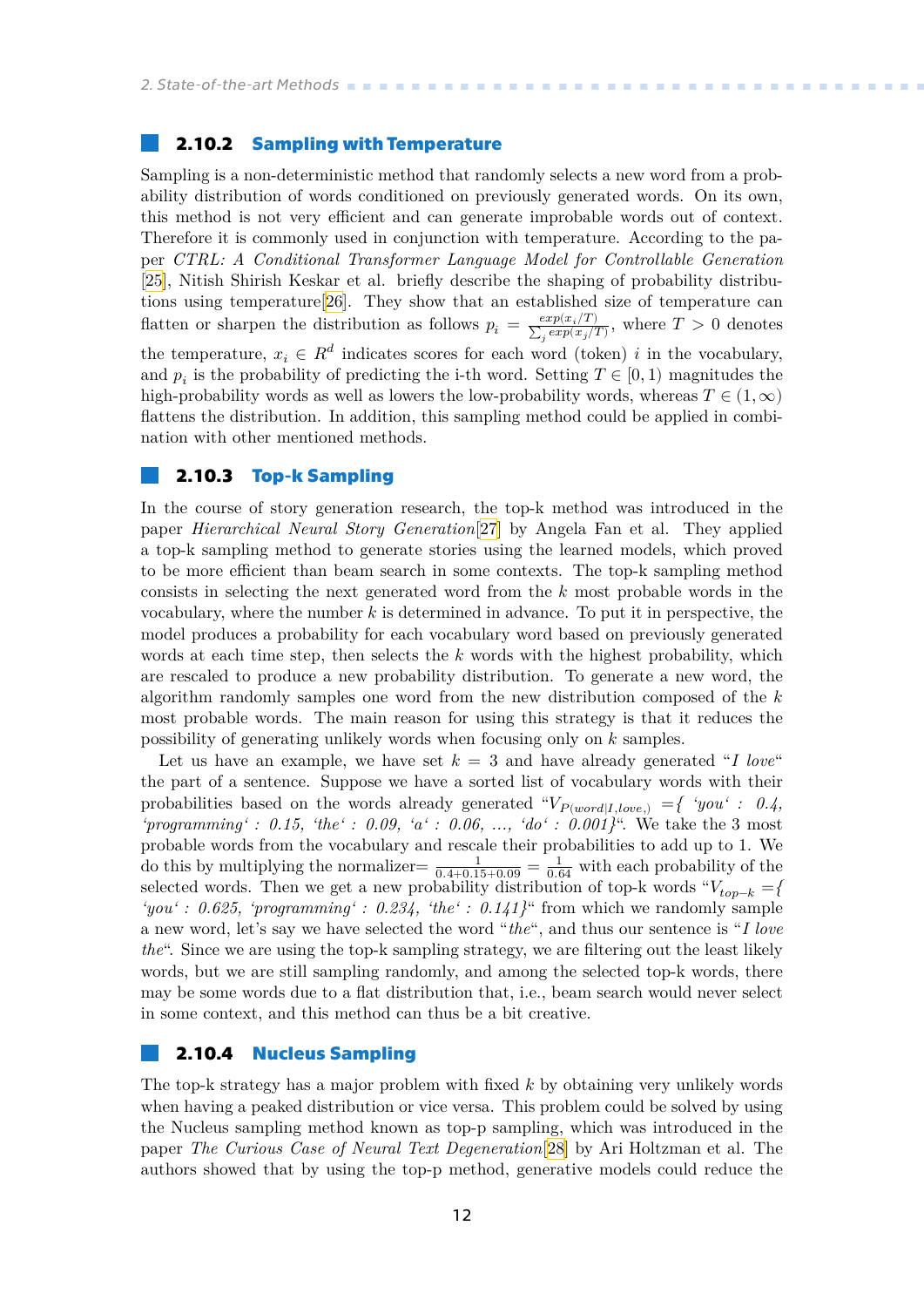<span id="page-20-1"></span>repetition of outputs, and also, the vocabulary distribution generated by models that have an "unreliable tail" consisting of thousands of low-probability candidate words are truncated. This method is very similar to the top-k method, but instead of selecting the top-k words, the words with the highest probability whose cumulative probability is equal to or higher than the specified number  $p$  are selected. Then the next generated word is sampled from a new distribution composed of these top-p words.

Let's consider our example, we have set  $p = 0.5$  and have already generated "*I love*" the part of a sentence. Suppose we have a sorted list of vocabulary words with their probabilities based on the words already generated " $V_{P(word|I,love)} = \{$  'you': 0.4, *'programming' : 0.15, 'the' : 0.09, 'a' : 0.06, ..., 'do' : 0.001}*". We are searching for the most probable words from the vocabulary whose probabilities add up to or exceed 0.5. We then rescale the probabilities of the top-p words into a new probability distribution as described above. Hence, the new probability distribution with top-p words is " $V_{top-p} = \{$  'you': 0.73, 'programming': 0.27}" from which we then randomly sample a new word.

### <span id="page-20-0"></span>**2.10.5 Repetition penalty**

The problem of generating repetitive text negatively affects all of these methods. Beam search, in particular, suffers from this problem the most. However, the use of sampling also faces this problem when a peaked distribution is present, either generated using temperature or for many different reasons. The authors of the paper *CTRL: A Conditional Transformer Language Model for Controllable Generation* [\[25](#page-52-1)] propose a novel sampling scheme preventing repetitions through a penalty by discounting the scores of previously generated words (tokens). According to the paper, the probability distribution  $p_i$  is defined as  $p_i = \frac{exp(x_i/(T * I(i \in g)))}{\sum_{i} exp(x_i/(T * I(i \in g)))}$  $\frac{exp(x_i/(1+1)e(g))}{\sum_j exp(x_j/(T+I(j\in g))} I(c) = \theta$  if c is true otherwise 1, where  $T > 0$  denotes the temperature,  $x_i \in R^d$  indicates scores for each word (token) i in the vocabulary, q is a list of generated tokens and  $\theta > 1$  denotes a penalization factor.

## <span id="page-20-2"></span>**2.11 Metric**

ROUGE stands for Recall-Oriented Understudy for Gisting Evaluation and was first introduced in the paper *ROUGE: A Package for Automatic Evaluation of Summaries*[[29\]](#page-52-5) by Chin-Yew Lin et al. This evaluation metric is widely used in summarization tasks, and all the aforementioned state-of-the-art models dealing with the summarization task were measured by this metric. The main idea of this metric is to measure evaluation by the overlapping n-grams between the text generated by a system or model and the reference text, denoted as golden text, which was written by a human. An n-gram is defined as a subsequence of n consecutive words from a given sequence. In essence, ROUGE involves two scores, recall and precision:

**Recall in the context of ROUGE for summarization basically measure how much** of the golden summary is captured by the system generated summary and can be computed as follows:

<span id="page-20-3"></span>
$$
Recall = \frac{numberOfOverlappingWords}{numberOfWordsInGoldenSummary}
$$
\n(1)

**.** To understand how many extra words are in summary generated by the system, precision plays a role. Essentially, this measures the proportion of words in the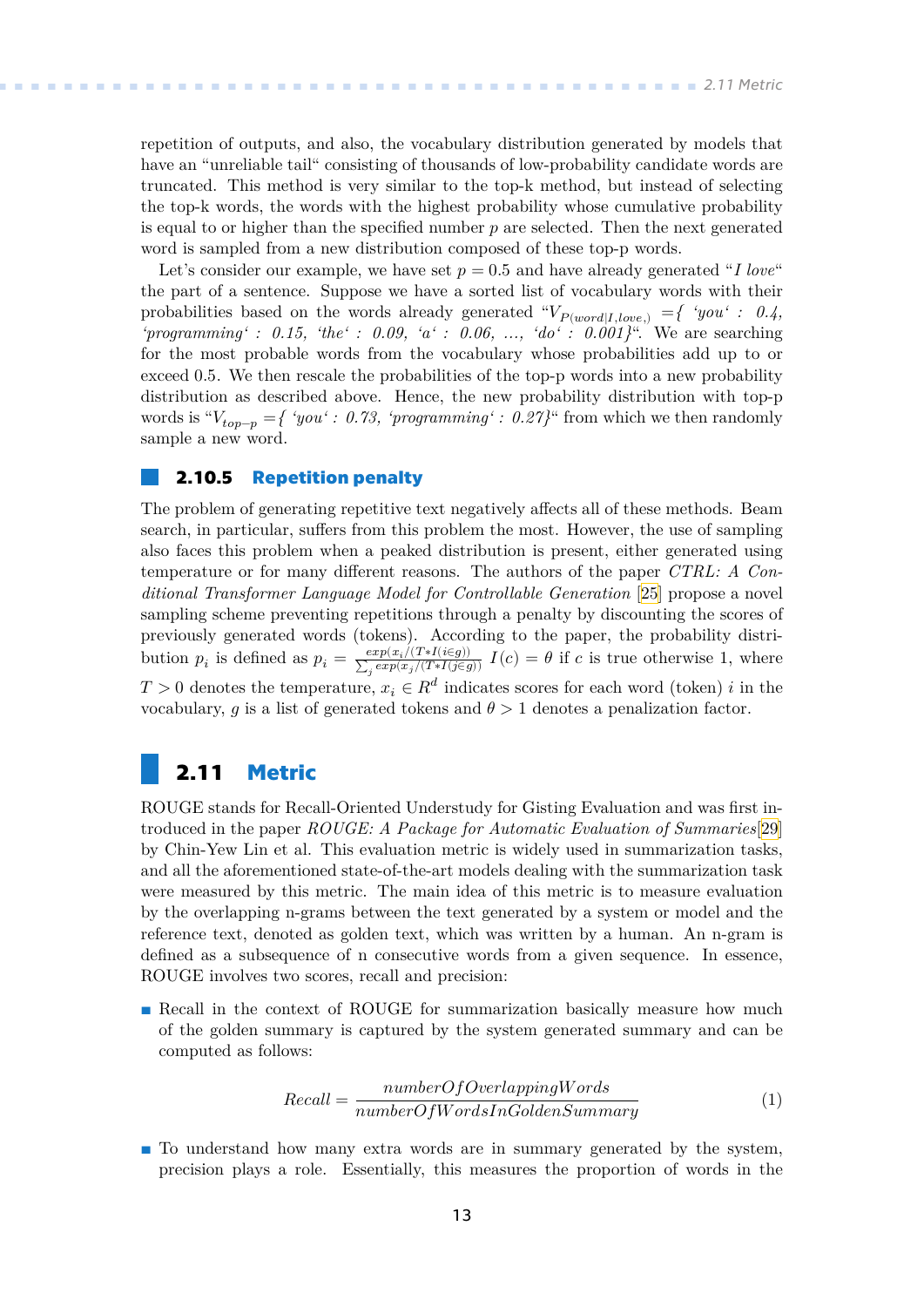system summary that occur in the golden summary. The equation is derived as follows:

<span id="page-21-0"></span>
$$
Precision = \frac{numberOfOverlappingWords}{numberOfWordsInsystemsummary}
$$
 (2)

In addition, the ROUGE scores are computed in three ways  $ROUGE_{RAW}$ -1,  $ROUGE_{RAW}$ -2, and  $ROUGE_{RAW}$ -L in this thesis because it was considered to use language-agnostic ROUGE, which utilizes no stemmer and no stop words, provided by the authors of SumeCzech[[3](#page-50-3)] due to the comparable results. They denoted it as ROUGE<sub>RAW</sub>. For example, let us have golden summary "*I love programming*" and system summary "*I love programming so much*" which carry the same meaning but are written differently.

- **ROUGE**<sub>RAW</sub>-1 computes recall and precision from overlapping uni-grams between the golden summary and the system summary. Let's consider our example, the golden summary and the system summary in uni-grams are *[I, love, programming]* and *[I, love, programming, so, much]* respectively. Hence, the overlapping uni-grams are *[I,* love, programming] making  $recall = \frac{3}{3} (1)$  $recall = \frac{3}{3} (1)$  and  $precision = \frac{3}{5} (2)$  $precision = \frac{3}{5} (2)$ .
- **ROUGE**<sub>RAW</sub>-2 computes recall and precision from overlapping bi-grams between the golden summary and the system summary. According to our example we have bigrams as *[I love, love programming]* for golden summary, similarly done for system generated summary. The overlapping bi-grams thus are *[I love, love programming]* which means  $recall = \frac{2}{2} (1)$  $recall = \frac{2}{2} (1)$  and  $precision = \frac{2}{4} (2)$ .
- $\blacksquare$  ROUGE<sub>RAW</sub>-L computes recall and precision from the longest common subsequence words between the golden summary and the system summary. In our example, the ROUGE<sub>RAW</sub>-L score equals the computed  $\text{ROUGE}_{RAW}$ -1 score because the longest subsequence captures all the words in the overlapping unigrams. For the scores to differ, the same word would have to occur in both summaries, but at apparently distant locations, to interrupt the longest sequence but be recorded by  $\text{ROUGE}_{BAW}$ 1.

All the results from the example above show a recall of 1, indicating that the system summary contains everything from the golden summary, whereas the lower precision indicates that the system-generated summary contains some different words, which is not a significant issue in this case but might be somewhere else. Therefore, these scores are often used to calculate the F1-score (f-score), which is the harmonic mean of precision and recall and is calculated as follows:

$$
F = 2 * \frac{recall * precision}{recall + precision}
$$
 (3)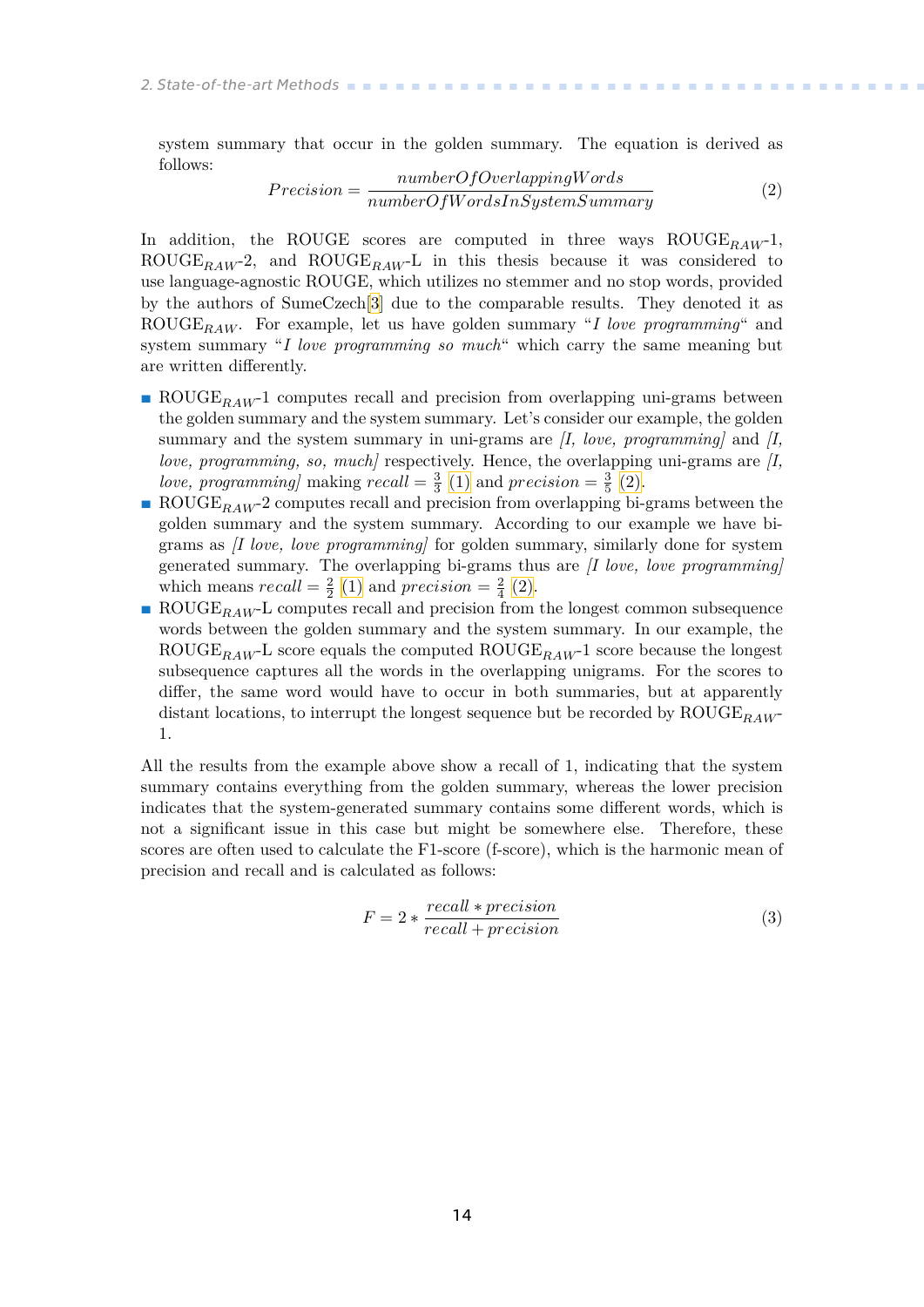<span id="page-22-1"></span><span id="page-22-0"></span>

This chapter describes the Czech datasets composed mainly of news texts that we use in this work and play a key role in fine-tuning and testing the summarization models. This chapter also provides information about the documents included in the datasets and shows the statistical representation of their sections, as well as describes the partitioning of each dataset into the train, validation, and test sets. It also reports our modifications made to the new Czech private dataset to avoid textual inconsistencies when training the models.

## <span id="page-22-2"></span>**3.1 The SumeCzech Dataset**

SumeCzech dataset containing over one million Czech news articles was released in 2018 by the Institute of Formal and Applied Linguistics, *SumeCzech: Large Czech News-Based Summarization Dataset*[[3](#page-50-3)]. The documents were collected from the five news websites shown in the table [3.1](#page-22-4) below, which describes the representation of documents for each website. The dataset was downloaded from Common  $C_{\text{raw}}l^1$  via scripts provided by the authors of SumeCzech.

| Website        | Number    | Percentage |
|----------------|-----------|------------|
| ceskenoviny.cz | 4 8 5 4   | 0.5%       |
| denik.cz       | 157 581   | 15.7%      |
| idnes.cz       | 463 192   | 46.2%      |
| lidovky.cz     | 136 899   | 13.7%      |
| novinky.cz     | 239 067   | 23.9%      |
| Total          | 1 001 593 |            |

<span id="page-22-4"></span><span id="page-22-3"></span>**Table3.1.** Number of documents from individual websites. Table is copied from [[3\]](#page-50-3).

### **3.1.1 Structure of the Dataset Documents**

Each document in the dataset is divided into three sections. The first section, named headline, describes the entire article, usually in one sentence. The second section, an abstract, is supposed to be a shorter version of the third section called full text. And the full text bears the whole message and is the article itself. SumeCzech dataset also includes additional sections focusing on more precise specifications regarding the document; however, these are not part of the summarization task and are ignored.

The authors provide the dataset in JSON Lines format without escaping non-ASCII characters to keep it human-readable, with each line containing all three sections of one document.

 $1$  <http://commoncrawl.org>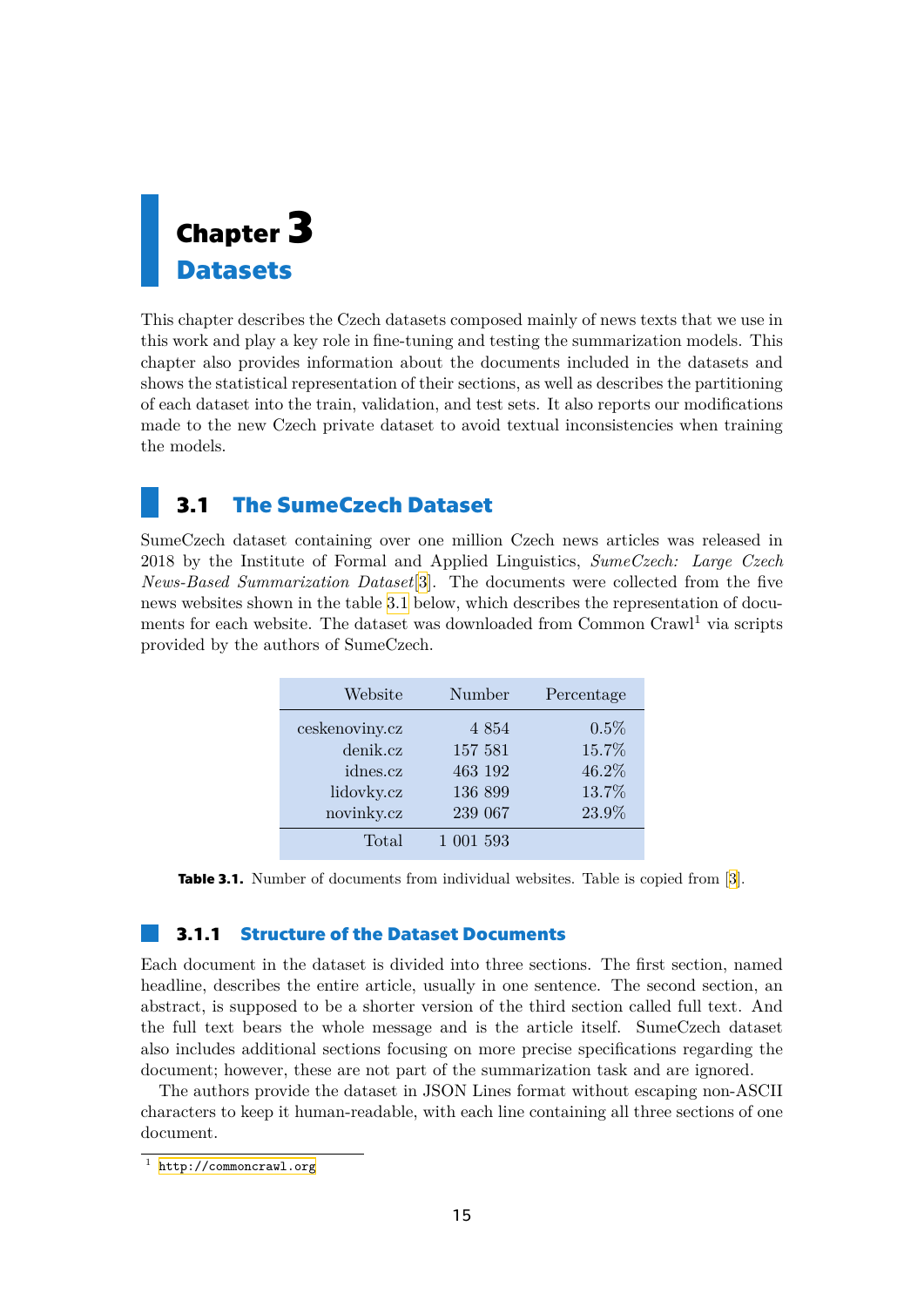# <span id="page-23-1"></span>*3. Datasets* **............................................**

|          | $\omega$ 1 | Median | $\omega$ | Mean  | Stddev |
|----------|------------|--------|----------|-------|--------|
| Headline |            | 9      | 11       | 9.4   | 2.9    |
| Abstract | 33         | 42     | 51       | 42.2  | 14.8   |
| Text     | 265        | 378    | 553      | 470.1 | 365.3  |

<span id="page-23-6"></span>**Table 3.2.** Quantitative statistics of lengths of headlines, abstracts, and texts in words for the SumeCzech dataset. Q1 and Q3 denote the first and the third quartile, respectively. Table is copied from[[3\]](#page-50-3).

### <span id="page-23-0"></span>**3.1.2 Dataset Statistics**

Authors provide the table [3.2](#page-23-6) showing the statistics of the number of words in each section of the headline, abstract, and full text of the Sumeczech dataset[\[3\]](#page-50-3).

### <span id="page-23-2"></span>**3.1.3 Dataset Split**

Before splitting the dataset, the authors created an out-of-domain (OOD) test set by clustering the dataset with the K-Means algorithm based on the normalized L2 similarity of abstracts. Therefore, the out-of-domain test set contains different articles from the subsequently created train, validation, and test sets. The main idea behind creating the OOD test set was to collect data that did not appear in the training set on which a model is trained and can thus be considered as real-life data. In total, the OOD set contains 44 976 documents, the test set 44 567 documents, the validation set 44 454 documents, and the training set 867 596 documents.

### <span id="page-23-3"></span>**3.2 The CNC Dataset**

The Czech News Center dataset (further CNC dataset) is supplied by a supervisor who obtained it from the company Czech News Center, one of the largest media houses in the Czech Republic<sup>[[4](#page-50-4)]</sup>. The CNC dataset is private; hence only a few examples are available in this thesis, and mainly consists of Czech articles from an online media such as blesk.cz, isport.cz, e15.cz, reflex.cz, and many others. The correct representation of articles belonging to certain newspapers is unknown due to the fact that the data has been obtained in the raw text without a description of its origin.

### <span id="page-23-4"></span>**3.2.1 Structure of the Dataset Documents**

Each document is divided into three sections in the same way as the SumeCzech dataset [3.1.1](#page-22-3) and therefore contains a headline, abstract, and full text sections.

### <span id="page-23-5"></span>**3.2.2 Data Preparation**

When examining the dataset, we revealed inconsistencies in the texts that could lead to bias and adversely affect the training of the models. Data exploration was performed using functions from the Pandas library, and subsequent data cleaning was accomplished by the filter and map functions from the Hugging Face Datasets library. The preparation of the CNC dataset is partly based on the idea of the SumeCzech paper [\[3\]](#page-50-3) in order to maintain the similarity of the datasets and avoid feasible biases. The table [3.3](#page-24-2) and the following steps demonstrate how we prepared the data.

1. Documents containing duplicate text either in the abstract, headline, or full text were dropped. Unique documents were retained. In total, 15 173 documents with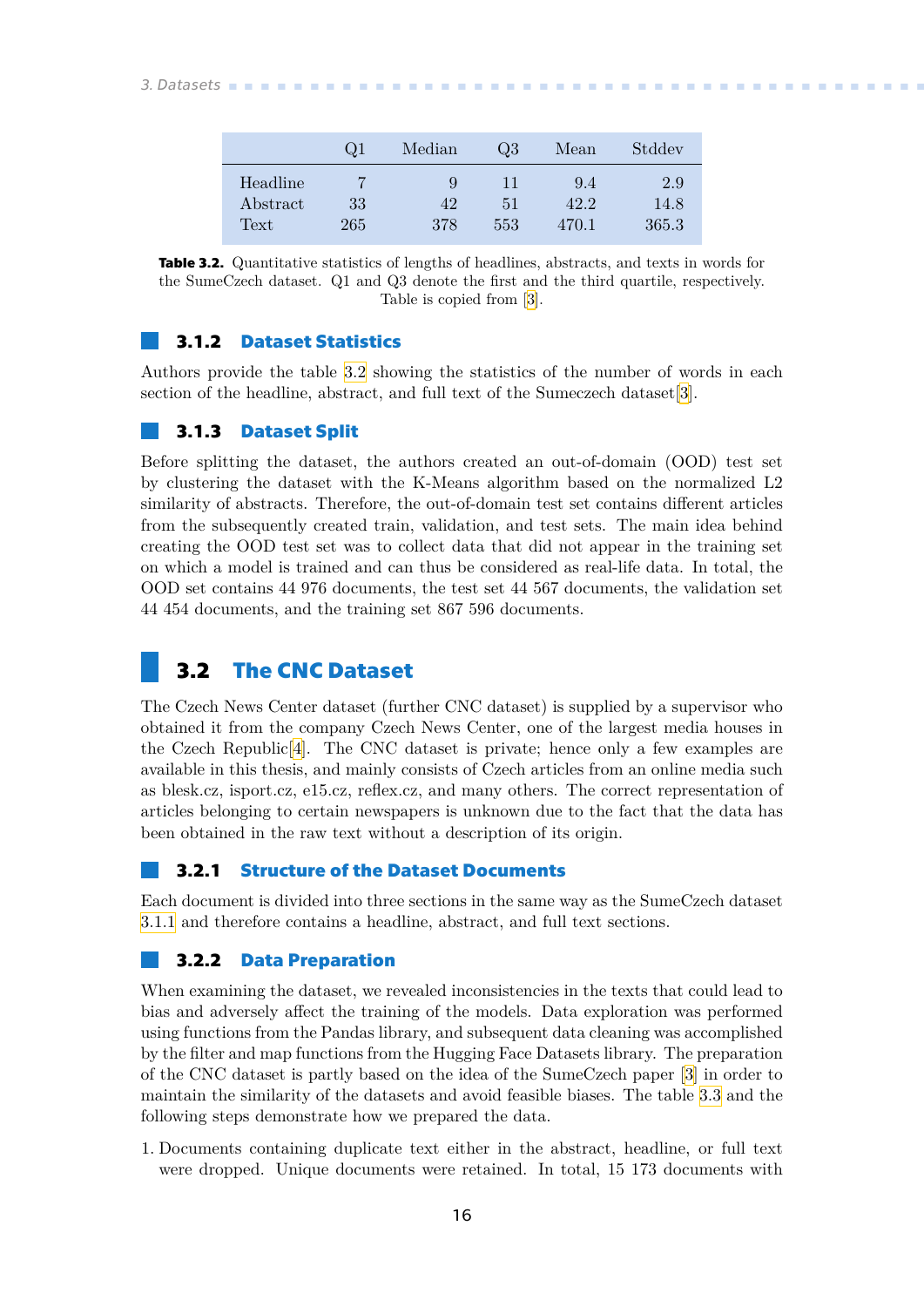<span id="page-24-1"></span>duplicate headlines, 23 650 documents with duplicate abstracts, and 4 113 documents with duplicate full texts were removed.

- 2. Documents that included text with JSON format and advertising subtext were dropped based on a simple regex. In total, 184 documents were removed.
- 3. Documents with English and German full text were removed by using the detect function from the langdetect<sup>2</sup> library ported from Google's language detection library. The detect function also provides Czech language detection. However, when testing the detect function, the results for Czech texts were not very accurate, and sometimes the function outputs Polish or Slovak for entered Czech text. Therefore only German and English recognition is used here. In total, 470 non-Czech documents were removed.
- 4. Several documents have been cleaned of various frequently occurring special symbols such as HTML tags, hashtags, or unique keywords, both in the abstracts and full texts. These symbols have been replaced with empty strings based on regex.
- 5. A large number of occurrences of the keywords VIDEO and FOTO were observed during data exploration. These keywords were frequent in the documents, both in the headlines and full texts. In the headlines, only the keywords were replaced by an empty string, whereas in the full texts, these keywords appeared with their descriptions which were out of context and would bias the training of the models. Therefore the full texts were cleaned of the keywords with their descriptions based on a regex.
- 6. Several documents were cleaned of multiple occurrences of spaces by replacing them with a single one.
- 7. A couple of documents containing an empty section and considerable amounts of documents that did not satisfy the word count requirements were filtered out. The word count requirements were set for each section separately: **.** Headline at least 1 word
	- Headline at least 1 word<br>■ Abstract at least 10 words
	-
	- **.** Full text at least 50 words
	- In total, 21 188 documents were dropped based on these word count requirements.

|      | Initial | $\Box$ Dups | <b>JSONs</b> | NonCz Count Final |       |        |
|------|---------|-------------|--------------|-------------------|-------|--------|
| Docs | 810002  | 42936       | - 184        | 470               | 21188 | 745224 |

<span id="page-24-2"></span>**Table 3.3.** A number of documents removed during data preparation. Initial means the initial dataset size in the documents, Dups indicates removed documents with detected duplicates (step 1), JSONs means removed documents with JSON format occurrences (step 2), NonCz denotes removed non-Czech documents (step 3), and Count stands for removed documents based on word count requirements (step 7). The Final is the final size of the dataset in the documents after these steps have been performed.

### <span id="page-24-0"></span>**3.2.3 Dataset Statistics**

Before the modifications mentioned in the section [3.2.2](#page-23-5) above, the dataset contained approximately 810 000 documents. An estimated 65 000 documents were filtered out during the data preparation, and the resulting dataset hence includes around threequarters of a million documents.

The table [3.4](#page-25-4) shows the statistics of the number of words in each section of the headline, abstract, and full text of the CNC dataset. It can be seen that the average

<sup>2</sup> <https://pypi.org/project/langdetect/>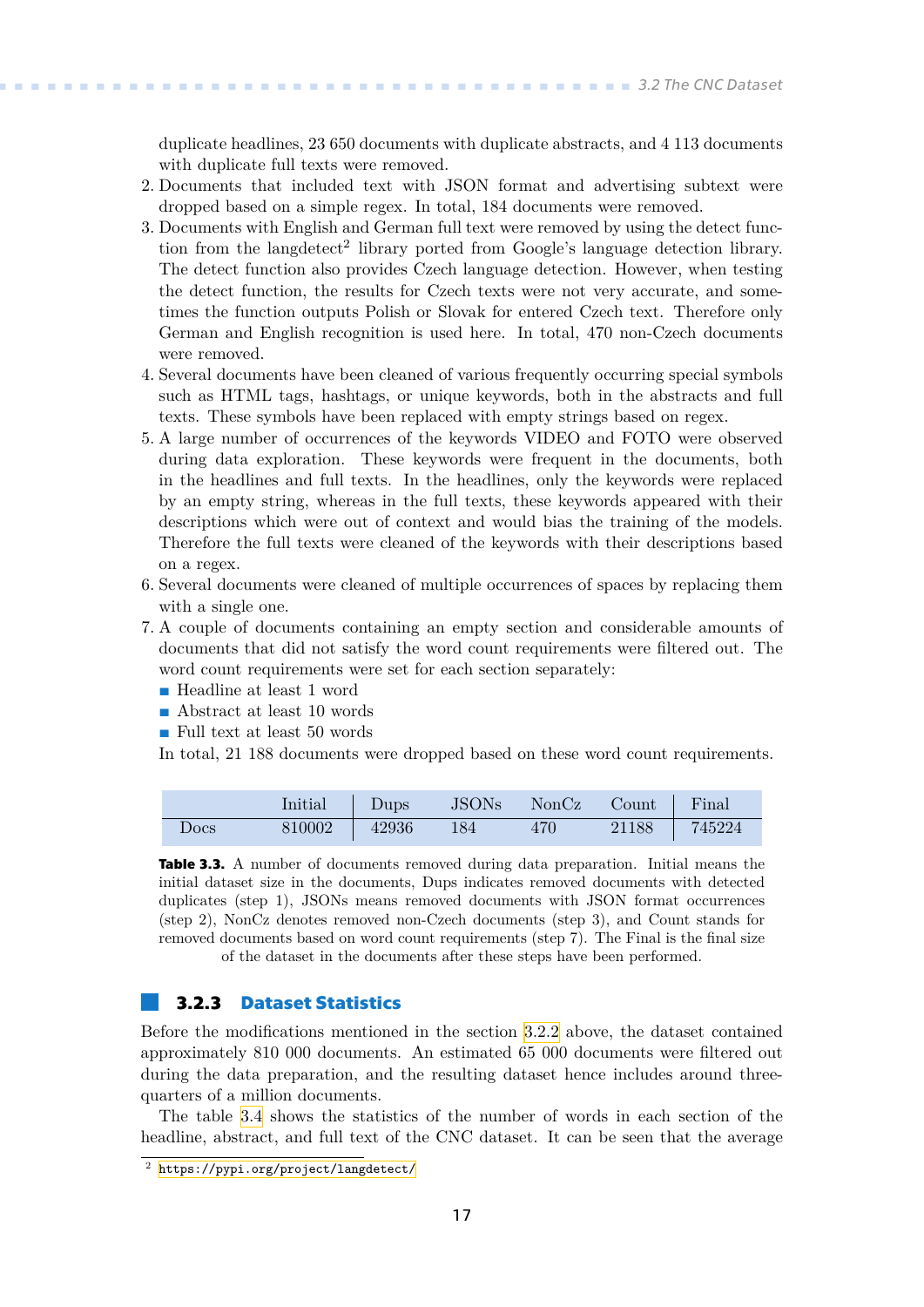<span id="page-25-1"></span>*3. Datasets* **............................................**

length of the headline section is approximately 10 words and reaches one-fifth the size of the abstract, and the abstract reaches almost one-seventh the size of the full text. Compared with the statistical values from the SumeCzech dataset table [3.2,](#page-23-6) it can be inferred that the full texts of the CNC dataset's documents are relatively shorter with respect to the abstract.

|          | $Q_1$ | Median | Q3  | Mean  | Stddev |
|----------|-------|--------|-----|-------|--------|
| Headline | 9     | 10     | 12  | 10.5  | 2.7    |
| Abstract | 34    | 45     | 58  | 46.9  | 17.5   |
| Text     | 147   | 240    | 375 | 318.4 | 309.7  |

<span id="page-25-4"></span>**Table 3.4.** Quantitative statistics of lengths of headlines, abstracts, and texts in words for the CNC dataset. Q1 and Q3 denote the first and the third quartile, respectively.

### <span id="page-25-0"></span>**3.2.4 Dataset Split**

After data preparation, we split the dataset into train, test, and validation sets using a function *train\_test\_split* from the *sklearn.model\_selection* library<sup>3</sup>. The data was also randomly shuffled with chosen seed to reduce bias in the evaluation, and then 35 000 documents were selected for the test set, 35 000 documents for the validation set and the remaining 675 224 documents were kept for the training set.

## <span id="page-25-2"></span>**3.3 The CNC-Sum Dataset**

As the name suggests, this dataset was developed by concatenating two previous datasets, the SumeCzech dataset, and the CNC dataset, in order to provide a wider range of articles from different websites and, most importantly, to design a dataset twice the size, which should help in training the large models that we use. Furthermore, to attempt to reduce the bias by training the model on this large dataset and then testing it on the test sets of each dataset separately.

When designing this dataset, the train, test, and validation sets of both datasets were concatenated separately using the concatenate function from the Hugging Face Datasets library to preserve the uniqueness and avoid undesirable phenomena, i.e., to prevent the model from training on documents that it would then have in the test set. Subsequently, a random shuffling of the data of each set was performed, and as a result, the documents of the individual dataset were mixed with each other. Overall, the dataset exceeds the number of 1.7 million Czech articles, which are divided as follows: 79 567 into the test set, 79 454 into the validation set, and 1 542 820 into the training set.

### <span id="page-25-3"></span>**3.3.1 Dataset Statistics**

The table [3.5](#page-26-0) shows the statistics of the number of words in each section of the headline, abstract, and full text of the CNC-Sum dataset. As expected, most of the values remained within the ranges of both datasets. All the values of quartiles in the abstract have apparently decreased by a few units, probably caused by the union of a large number of abstracts with lower word counts. However, the average number of words in the abstract did not decrease significantly, most likely due to the presence of a few abstracts with notably large word counts.

 $^3\,$  [https://scikit-learn.org/stable/modules/generated/sklearn.model\\_selection.train\\_test\\_sp](https://scikit-learn.org/stable/modules/generated/sklearn.model_selection.train_test_split.html) [lit.html](https://scikit-learn.org/stable/modules/generated/sklearn.model_selection.train_test_split.html)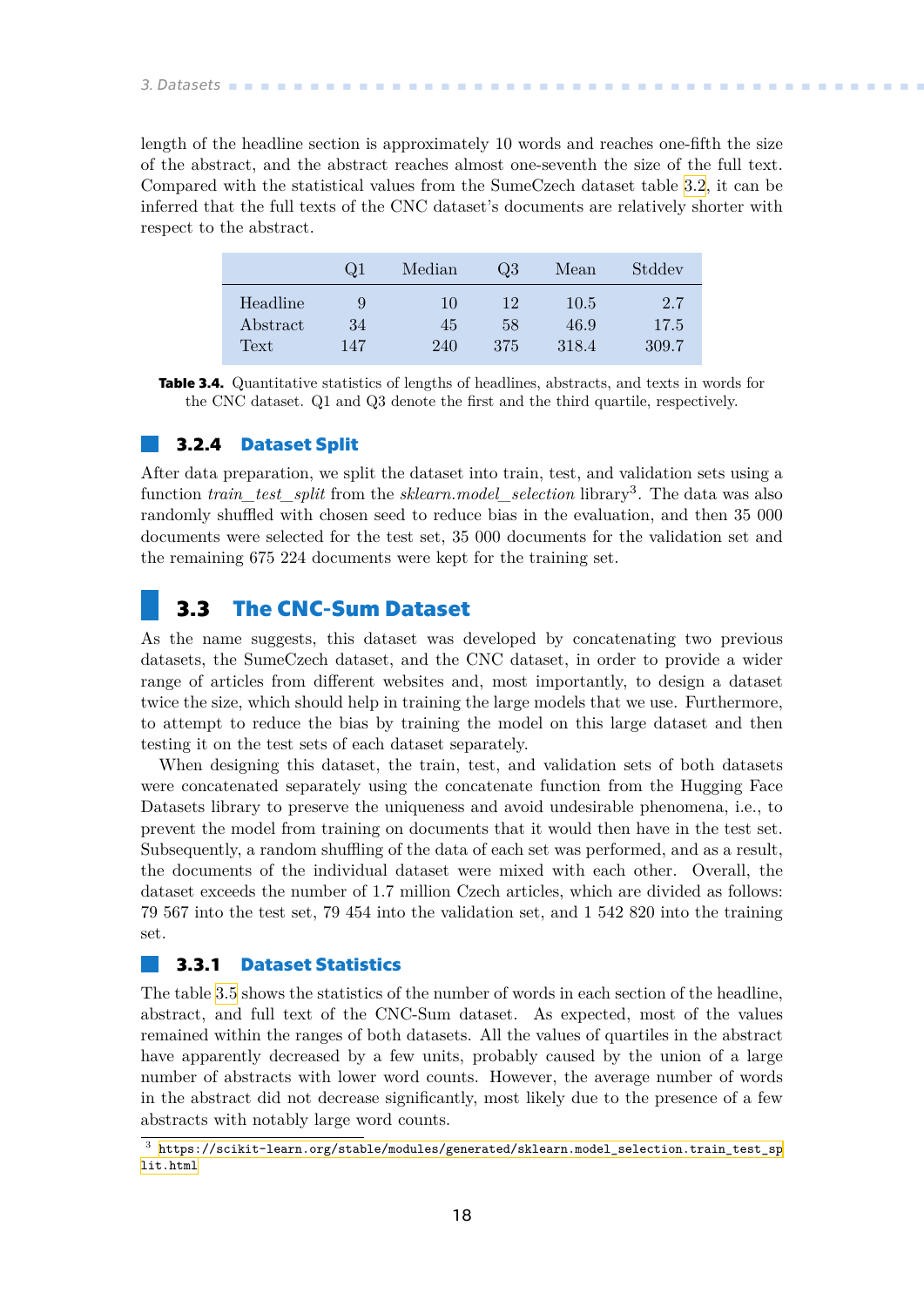<span id="page-26-1"></span>

|          | $\omega$ 1 | Median | $Q_3$ | Mean  | Stddev |
|----------|------------|--------|-------|-------|--------|
| Headline |            | 10     | 11    | 9.5   | 2.7    |
| Abstract | 32         | 40     | 50    | 42.2  | 15.5   |
| Text     | 192        | 289    | 438   | 369.7 | 318.1  |

<span id="page-26-0"></span>**Table 3.5.** Quantitative statistics of lengths of headlines, abstracts, and texts in words for the CNC-Sum dataset. Q1 and Q3 denote the first and the third quartile, respectively.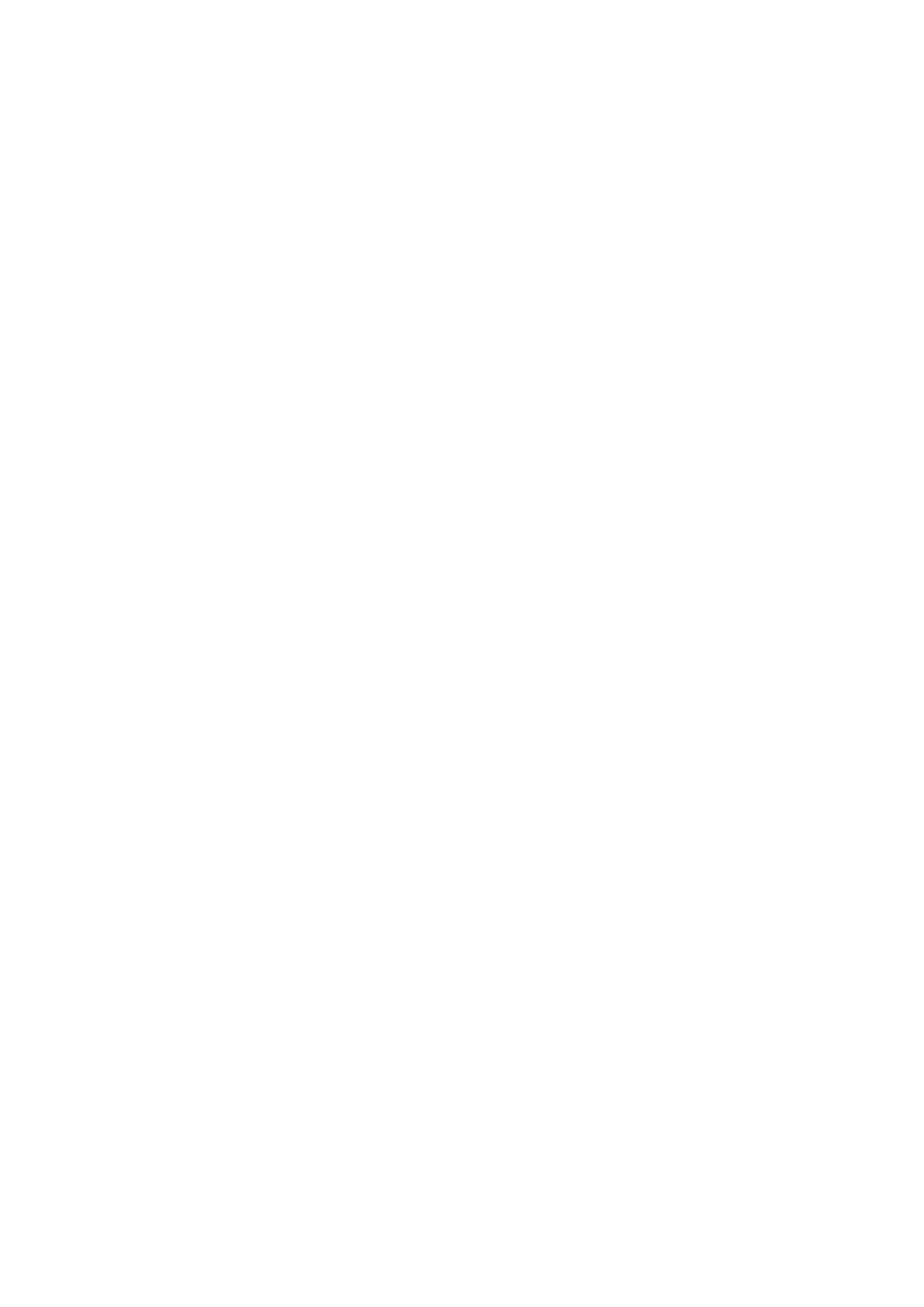# <span id="page-28-1"></span><span id="page-28-0"></span>**Chapter4 Implementation**

In this chapter, we introduce the background of the summarization pipeline and the way we built the individual parts of the pipeline. For the implementation, we used the Python programming language, the two main libraries from HuggingFace that are mentioned in this chapter, and then other notorious libraries such as  $Python\{Pytorch<sup>1</sup>, NumPy<sup>2</sup>,$ Pandas<sup>3</sup>, etc.

## <span id="page-28-2"></span>**4.1 HuggingFace Transformers**

We took advantage of HuggingFace Transformers[\[30](#page-52-6)] library (HFT library) to facilitate the manipulation of models because this library provides state-of-the-art Transformer architectures[\[1\]](#page-50-1) under a single API to simplify user access. Thus all the pre-trained models mentioned in the chapter [2](#page-12-0) are downloadable in this library from Model Hub<sup>4</sup>. To unify, the models are defined by three main components - Tokenizer, Transformer, and Head. The Tokenizer is different for each model and crucial, especially since it converts the text into a numeric representation as expected by the model input. Transformers are implementations of given Transformer architectures (BART[[18\]](#page-51-6), BERT[[10](#page-50-10)], etc.) incorporating their specifics. Heads are pre-implemented output layers for a specific task, such as Conditional Language Generation, Language modeling, etc., that are added on top of the base Transformer model.

## <span id="page-28-3"></span>**4.2 HuggingFace Datasets Library**

We also used the HuggingFace Datasets library<sup>5</sup> which provides easy access to public shared datasets designed primarily for NLP as well as local datasets stored in a local machine and also produces efficient data pre-processing with powerful built-in methods. With Apache Arrow<sup>6</sup> support and the use of mappings between RAM and the storage file system, HuggingFace Datasets is capable of working with large datasets that would overflow RAM and therefore are not fully loaded in memory. Datasets can be stored in various formats such as JSON, CSV, Arrow, or plain text.

In this thesis, the Datasets library is utilized primarily for the ease of use of datasets when training the models from the HFT library, as well as for the ability to work with large datasets, but also for efficient data processing using two powerful functions, Map and Filter.

<sup>1</sup> <https://pytorch.org/>

<sup>2</sup> <https://numpy.org/>

<sup>3</sup> <https://pandas.pydata.org/>

<sup>4</sup> <https://huggingface.co/models?sort=downloads>

<sup>5</sup> <https://huggingface.co/docs/datasets/v2.1.0/en/index#datasets>

<sup>6</sup> <https://arrow.apache.org/>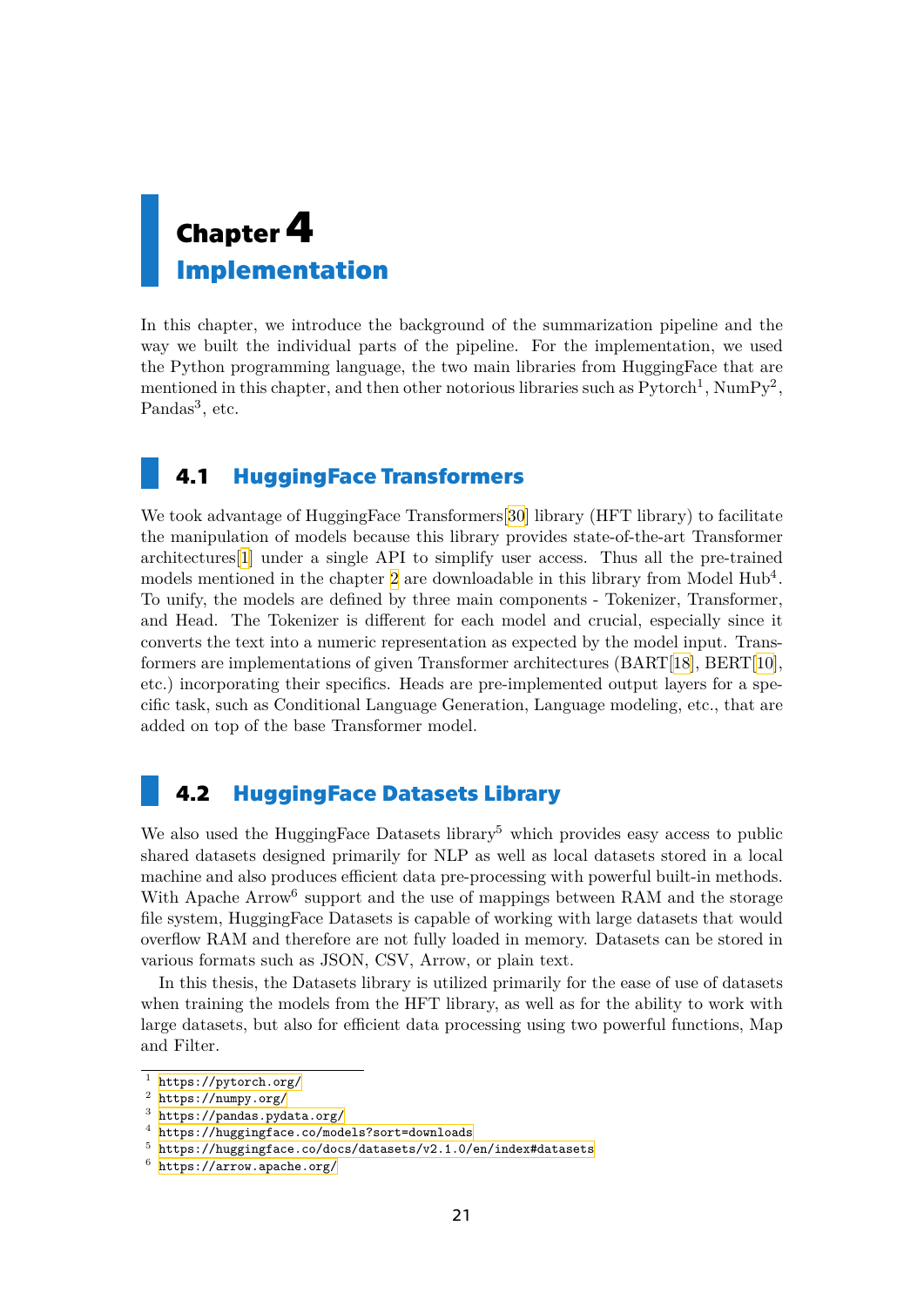- <span id="page-29-1"></span>**.** The Map function iterates over each row of the entire dataset and applies a passed function to it separately, caching and storing the altered data. The whole process can be accelerated by batching the input that iterates over batches of rows with an established size instead of one row. Or moreover, the map function can be parallelized. This function is frequently used to tokenize data to feed the model, but the details are described in the next section.
- **.** The Filter function iterates over batches or rows of the dataset as the map function does, but instead of modifying the data, it filters out rows that do not satisfy a condition specified in the passed function.

When comes to data examination, this library provides the ability to change the output format of the dataset entries. It can be set to Numpy, Pytorch tensors, as well as DataFrame from Pandas library, which brings a simple way of data exploration.

## <span id="page-29-0"></span>**4.3 Summarization Pipeline**

The summarization pipeline represents the entire process of a summarization task, from preparing data for training to generating summaries.

Thus, the first step is to prepare the data so that the model can be trained on it. Since the model cannot read the text as humans usually do, the raw text needs to be preprocessed into a numerical representation. This is done by a tokenizer, which needs to be consistent with the model used. The tokenizer could be loaded using a function *AutoTokenizer.from\_pretrained* from the HFT library with a passed argument indicating the name of the model used. The core function of the tokenizer is to split the input into words or subwords referred to as tokens and then map the tokens to integers and add any special tokens the model needs. Special tokens can be sentence separators, language symbols, etc., depending on the input of the model. The tokenized input is denoted as input ids and is usually stored in tensors. To facilitate tokenization, the map function from the HuggingFace Datasets library comes into play. Since the map function was discussed in the [4.2](#page-28-3) section, the tokenization is applied over the entire dataset. To effectively use the potential of the map function, batching is often used with the addition of truncation and padding strategy, which is handled by the tokenizer. Truncation is the act of shortening longer sequences to an established size, and padding ensures a rectangular shape of shorter sequences by adding extra padding tokens to a specified size. When padding is used, it is necessary to create an attention mask, which is a tensor of precisely the same shape as the input ids that specifies to which input id should or should not be attended by attention layers. This is primarily done due to the model's requirements because the model expects a batch of inputs in a rectangular shape.

After tokenization is applied, a model needs to be defined. With the name of the desired model checkpoint passed in, the *AutoModel.from\_pretrained*<sup>7</sup> function from the HFT library allows to conveniently download the pre-trained model instead of training it from scratch. Moreover, depending on the downstream task, a different *AutoModel* class is used to automatically add a model head on top of it, usually consisting of several linear layers.

The next step is training, specially fine-tuning, which is the process of training a pre-trained model on some downstream tasks such as summarization, translation, etc. First comes the tricky part, all the hyperparameters for the training need to be tuned.

<sup>7</sup> [https://huggingface.co/docs/transformers/model\\_doc/auto#auto-classes](https://huggingface.co/docs/transformers/model_doc/auto#auto-classes)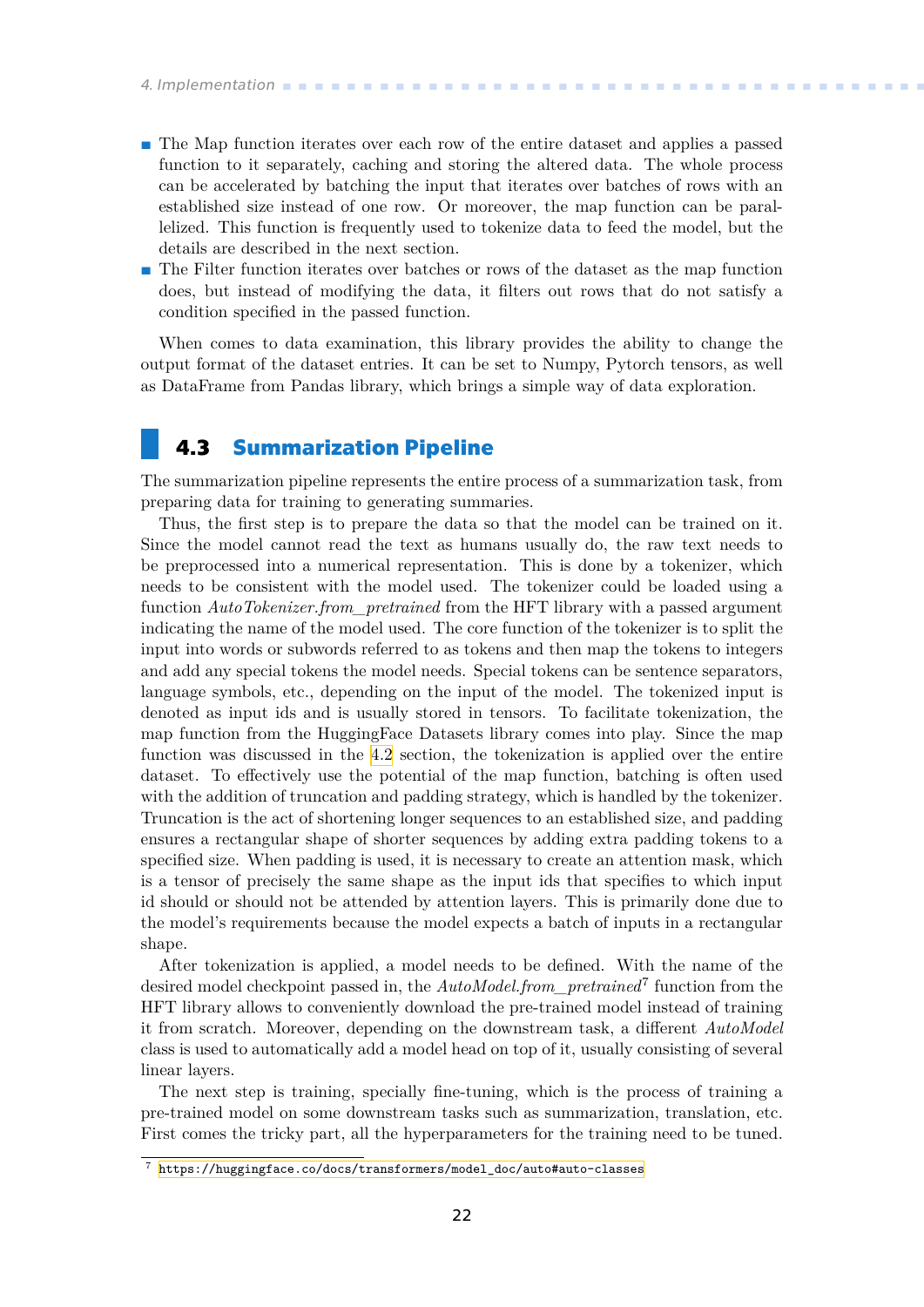<span id="page-30-1"></span>This is done by setting them up in the *TrainingArguments* class from the HFT library. Afterward, a *Trainer* class from the HFT library is created by passing these arguments, the model, the tokenizer, and the tokenized train and validation set of a dataset. Finally, calling the *Trainer.train* method, which is an optimized training loop allowing additional features to be used, starts the training.

Once the training is completed, the learned model is ready for text summarization. The model class stores a generate function, which can predict the output from the input using the learned weights. This function allows adjusting various parameters of inference methods that can positively affect the output leading to significantly better summaries. Finally, the output of the generation function must be decoded by the tokenizer to make it human-readable.

## <span id="page-30-0"></span>**4.4 Model**

The use of an mBART[[2](#page-50-2)] model for the summarization task was considered for several reasons. The main advantage is that it is a multilingual model with the Transformer architecture pre-trained in 25 languages, which produces a universal representation across these languages. In addition, one of the included languages is Czech, and as a result, the pre-trained auto-encoder has a tokenizer for the Czech language. Moreover, the model can be conveniently set up for the summarization task by defining the *MBartForCon*ditionalGeneration<sup>8</sup> class and its method *from\_pretrained* from the HFT library and passing the model checkpoint name "*facebook/mbart-large-cc25*". By this feature, we construct the mBart model from the given checkpoint, which is described in the section [2.9,](#page-17-0) with a Conditional Generation head ready for fine-tuning.

### <span id="page-30-2"></span>**4.5 Tokenizer**

The tokenizer was downloaded using the *MBartTokenizerFast*<sup>9</sup> class from the HFT library and its *from pretrained* method by providing the model's checkpoint name "*facebook/mbart-large-cc25*" as an argument. This tokenizer inherits from *PreTrained-TokenizerFast* class, which works similarly as described in the section above [4.3,](#page-29-0) but it is a part of fast tokenizers. These fast tokenizers are written in Rust programming language instead of Python and are therefore capable of tokenizing multi-gigabyte datasets in minutes. Furthermore, both additional method's arguments, the source language, and the target language were set to the Czech language token id to generate a Czech summary from a Czech article. The advantage of this tokenizer, besides its speed, is that it is already pre-trained on a large corpus and reaches a vocabulary size of 250 000. This tokenizer works based on SentencePiece[\[23](#page-51-11)] unsupervised text tokenizer and detokenzier, which considers texts as sequences of Unicode characters, replaces spaces with \_, and does not depend on a language logic. The main feature of SentencePiece is reversibility, which means that the decoding of the tokens is done by concatenating them and replacing with spaces. SentencePiece implements two subword segmentation tokenizations, Byte-Pair Encoding (BPE) tokenization[\[14](#page-51-2)] and a unigram tokenization[[31](#page-52-7)]. Since we are using the pre-trained tokenizer, we do not train this tokenizer from scratch, and we simply use the learned encodings.

 $^8\,$ [https://huggingface.co/docs/transformers/main/model\\_doc/mbart#transformers.MBartForCond](https://huggingface.co/docs/transformers/main/model_doc/mbart#transformers.MBartForConditionalGeneration) [itionalGeneration](https://huggingface.co/docs/transformers/main/model_doc/mbart#transformers.MBartForConditionalGeneration)

 $9$  [https://huggingface.co/docs/transformers/main/model\\_doc/mbart#transformers.MBartTokeniz](https://huggingface.co/docs/transformers/main/model_doc/mbart#transformers.MBartTokenizerFast) [erFast](https://huggingface.co/docs/transformers/main/model_doc/mbart#transformers.MBartTokenizerFast)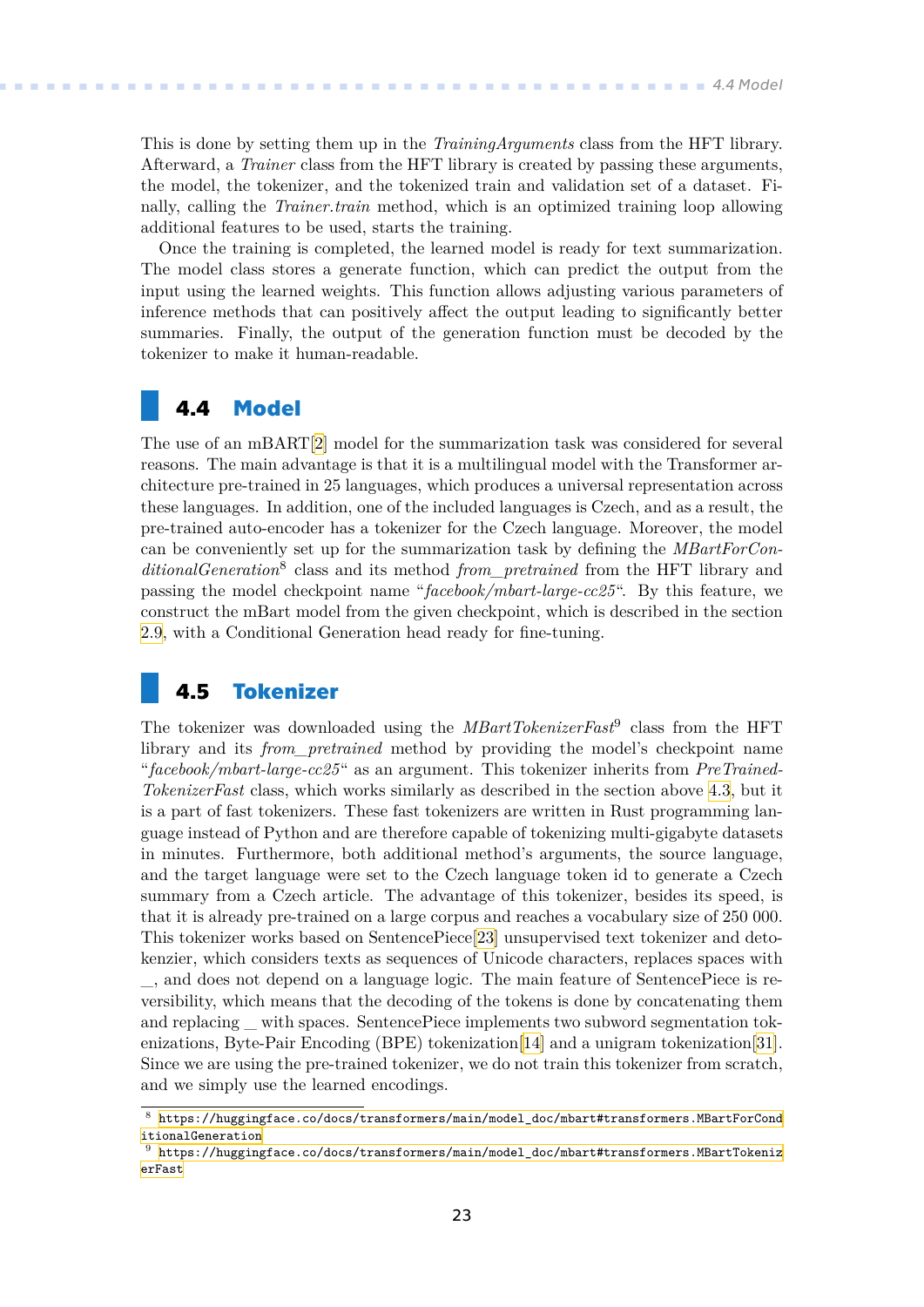- <span id="page-31-1"></span>**.** Byte-Pair Encoding tokenization - splits a word into characters and applies the merge rules learned during training.
- **.** Unigram tokenization finds the most probable split into tokens using scores learned during training.

Let's have an example to see how this mBART tokenizer works.

```
'Nejkulaťoulinkatější balon'
["_Nej", "kula", "ť", "ou", "link", "at", "ější", "_balon"]
[24079, 21260, 1981, 796, 10187, 257, 62137, 118188, 2, 250002]
'Nejkulaťoulinkatější balon</s>cs_CZ'
```
As we can see, the sentence is first tokenized into subwords using a subword segmentation tokenizer (BPE), where the space was replaced by the symbol \_, and then converted to token ids. Each token id corresponds to the subword token except the last two, which indicate special tokens added by the tokenizer. The last row demonstrates the decoded tokens, where we can see that the special tokens are a sentence separator and a language id, respectively.

### <span id="page-31-0"></span>**4.6 Data Preprocessing**

Since we are dealing with modified tasks, we first merged the abstract section with the full text for the *headline + full text to abstract* task and the headline section with the full text for the *abstract + full text to headline* task as input text for each dataset. According to the paper[\[2\]](#page-50-2), the model expects input text with split sentences using a sentence separator token. This was done by splitting the input text of each document into sentences, then inserting a sentence separator token between each sentence. Since we are dealing with a supervised sequence-to-sequence generation using the encoderdecoder architecture, we also need to tokenize target output text to train the decoder part. This is done by tokenizing the target sequences in a slightly different way (means a different order of special tokens) and then by shifting created labels with replaced padding tokens to the right as expected by the model. The tokenization is "*<tokens> <eos> <language code>*" for input language texts, and "*<language code> <tokens> <eos>*" for target language texts, where "*<eos>*" is an end of sentence token. We tokenized all datasets using the tokenizer[4.5](#page-30-2) with fixed sizes of truncation and padding regarding the specific summarization task. For the *headline + full text to abstract* task, truncation and padding were set to 512 tokens for the encoder input and 128 tokens for the decoder input. For the *abstract + full text to headline* task, truncation and padding were configured to 512 tokens for the encoder input and 64 tokens for the decoder input.

The following table [4.1](#page-32-3) shows statistics of lengths of input ids and decoder input ids for each tokenized dataset after the truncation was performed. The values of the input ids show that in almost every dataset, we truncated more than half of the documents to 512 tokens, possibly losing some text information at the expense of learning speed. However, most documents contain essential information at the beginning of the text, so we believe that the truncation will not significantly impact the generation of summaries. In addition, the values of the decoder input ids were not significantly truncated, with only a tiny percentage of the documents, preserving the information for the target summaries.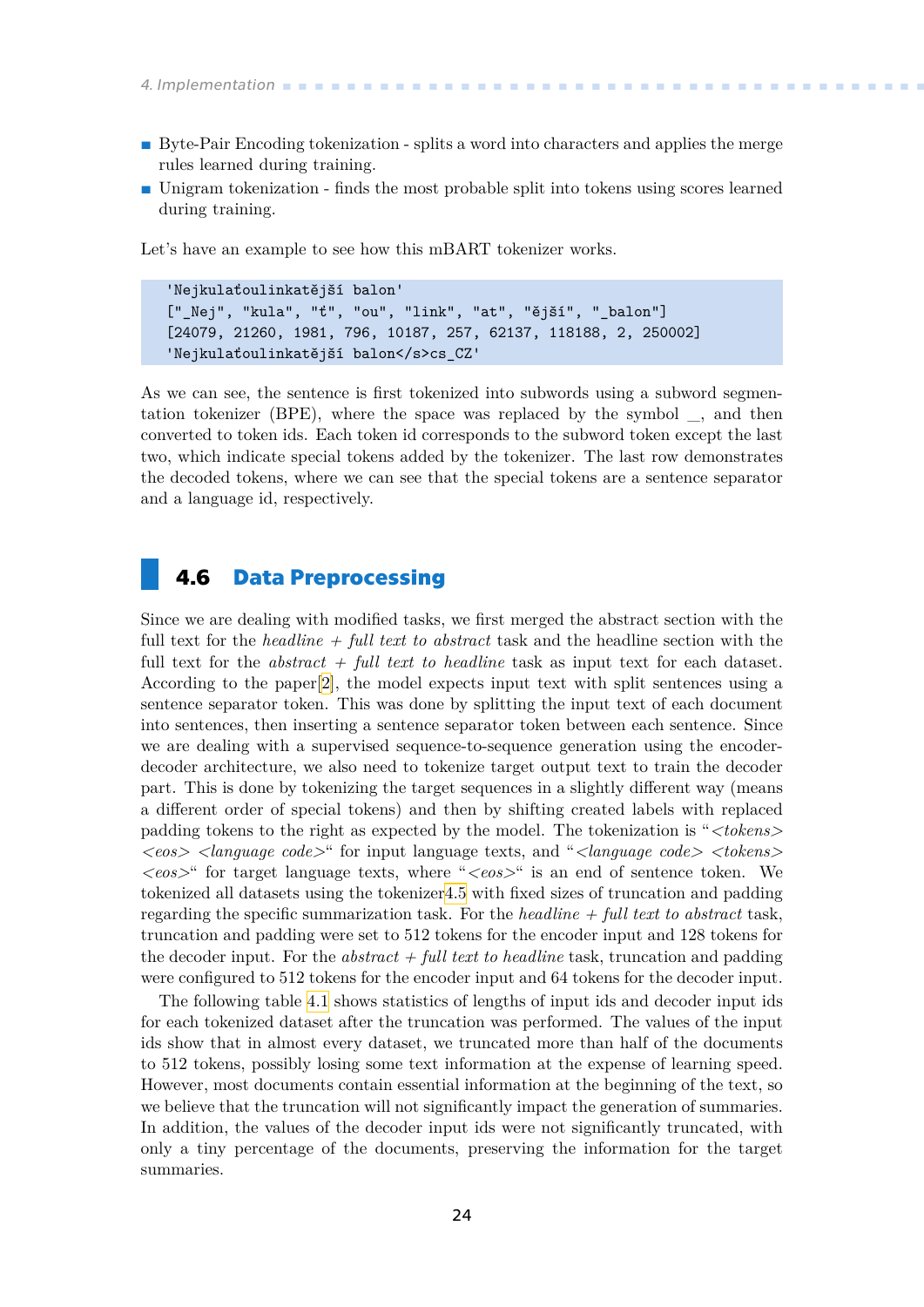<span id="page-32-1"></span>

| SumeCzech  |             | Q1  | Median | Q3  | Mean  | Stddev |
|------------|-------------|-----|--------|-----|-------|--------|
|            | input ids   | 507 | 512    | 512 | 484.9 | 58.6   |
| AT2H       | decoder ids | 16  | 20     | 23  | 19.9  | 4.8    |
|            | input ids   | 454 | 512    | 512 | 471.4 | 72.4   |
| HT2A       | decoder ids | 59  | 74     | 88  | 73.8  | 22.0   |
| <b>CNC</b> |             | Q1  | Median | Q3  | Mean  | Stddev |
|            | input ids   | 366 | 512    | 512 | 437.9 | 103.8  |
| AT2H       | decoder ids | 20  | 23     | 27  | 23.5  | 5.5    |
| HT2A       | input ids   | 309 | 486    | 512 | 410.1 | 123.1  |
|            | decoder ids | 66  | 86     | 109 | 86.9  | 27.1   |
| $CNC-Sum$  |             | Q1  | Median | Q3  | Mean  | Stddev |
| AT2H       | input ids   | 444 | 512    | 512 | 464.3 | 84.8   |
|            | decoder ids | 18  | 21     | 25  | 21.5  | 5.4    |
| HT2A       | input ids   | 389 | 512    | 512 | 444.5 | 102.5  |
|            | decoder ids | 62  | 78     | 96  | 79.6  | 25.2   |

<span id="page-32-3"></span>**Table 4.1.** Quantitative statistics of lengths of input ids and decoder input ids for each tokenized dataset, after truncation. Q1 and Q3 denote the first and the third quartile, respectively. AT2H and HT2A represents the summarization tasks *abstract + full text to headline* and *headline + full text to abstract*, respectively.

## <span id="page-32-0"></span>**4.7 Training**

We applied a Trainer class from the HFT library in the training phase, which contains a pre-programmed optimized training loop. For clarity and visualization of the learning process, we used the Weight and Biases<sup>10</sup> integration, which tracks the learning progress of the models.

We encountered a few problems during the training. We ran out of memory several times. After training all the models dealing with *headline + full text to abstract* task, we also found that when we separated the target texts for the decoder with a sentence token separator, the models tended to generate one max two long sentences connected by commas. So we then separated only the encoder input and left the decoder input only tokenized.

## <span id="page-32-2"></span>**4.8 Inference**

We implemented a Python script that loads the learned model and, according to the inference methods [2.10,](#page-18-0) generates summaries and computes  $ROUGE_{RAW}$  scores on them. For inference methods, we utilized the generate method, which is built into the model class from the HFT library, and different parameters of different inference methods can be tested in various combinations using *ParameterGrid*<sup>11</sup> from the *scikitlearn* library.

 $\overline{10}$  <https://wandb.ai/site>

 $^\mathrm{11}$ [https://scikit-learn.org/stable/modules/generated/sklearn.model\\_selection.ParameterGri](https://scikit-learn.org/stable/modules/generated/sklearn.model_selection.ParameterGrid.html) [d.html](https://scikit-learn.org/stable/modules/generated/sklearn.model_selection.ParameterGrid.html)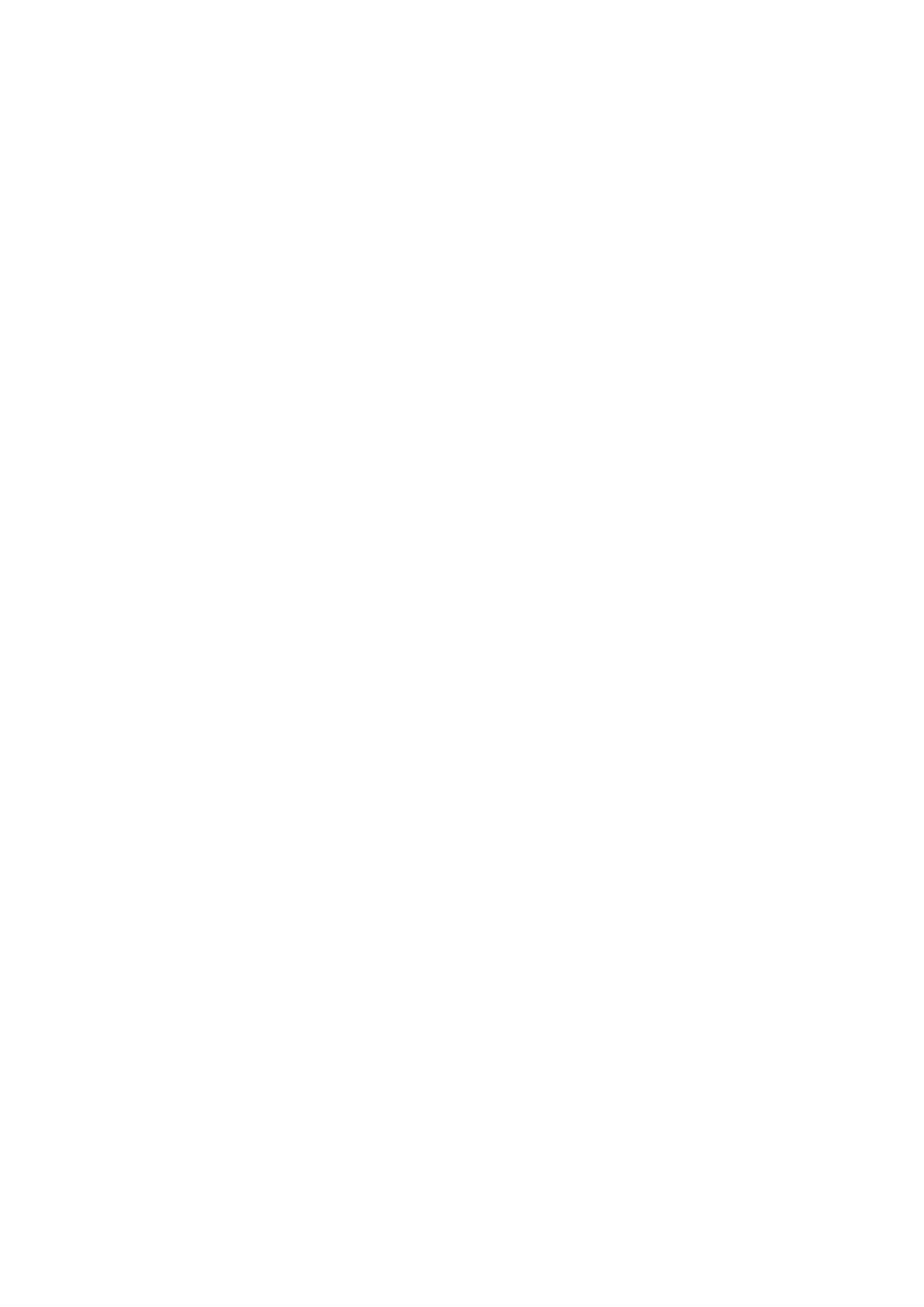# <span id="page-34-1"></span><span id="page-34-0"></span>**Chapter5 Experiments**

The main focus of this chapter is on training the summarization models, testing the parameters of the inference methods, and the final results on the test sets. In the first part, we present experimental settings, followed by the training process of our models. Then, we focus on the effects of various inference method parameters on the resulting summarizations we produced by our models learned on the SumeCzech and CNC validation sets to determine which summarization hyperparameters fit best for each model and dataset. The results of the  $ROUGE_{RAW}$  scores of generated summaries using the various inference hyperparameters are provided in the appendix [B](#page-56-0) to maintain the clarity of this work. The best hyperparameters tested in the experiments on the validation sets were then used to generate summaries on the test sets of each dataset. In addition to validation inference testing, this chapter also presents the ROUGE<sub>RAW</sub> scores on the test sets of all the datasets for the tasks we considered, as well as the results on tasks of the SumeCzech dataset proposed by the authors. At the end of this chapter, we provide some examples of the summaries generated by our models and a discussion regarding the experiments with the summary generation parameters and the results of the work. We use shortcuts for model names based on the name of the summarization task and the dataset the model was learned on, shown in the table [5.1.](#page-34-4)

| Model name | Dataset          | <b>Task</b>                        | Seen docs |
|------------|------------------|------------------------------------|-----------|
| $AT2H-S$   | <b>SumeCzech</b> | $abstract + full Text to headline$ | 2576K     |
| $HT2A-S$   | <b>SumeCzech</b> | $headline + full Text to headline$ | 6928K     |
| $AT2H-C$   | <b>CNC</b>       | $abstract + full Text to headline$ | 5984K     |
| $HT2A-C$   | CNC              | $headline + full Text to headline$ | 3712K     |
| $AT2H-CS$  | $CNC-Sum$        | $abstract + full Text to headline$ | 7936K     |
| HT2A-CS    | $CNC-Sum$        | $headline + full Text to headline$ | 12896K    |

<span id="page-34-4"></span>**Table 5.1.** Summary of the model names. Dataset indicates on which dataset the model was trained, and Task indicates for which task. Seen docs are the number of documents that the model has seen during training. For example, a model AT2H-S means Abstract + Full Text to Headline task performed on the SumeCzech dataset.

## <span id="page-34-2"></span>**5.1 Experimental Settings**

In these sections, we describe how we set up the hyperparameters for training. We then present what parameters of the inference methods [2.10](#page-18-0) we used to generate summaries on the validation set, and finally, we explain how we measured the summaries against each other.

### <span id="page-34-3"></span>**5.1.1 Training settings**

We configured the training arguments as follows. The Adam optimizer with decoupled weight decay (AdamW), introduced in the paper *Decoupled weight decay regulariza-*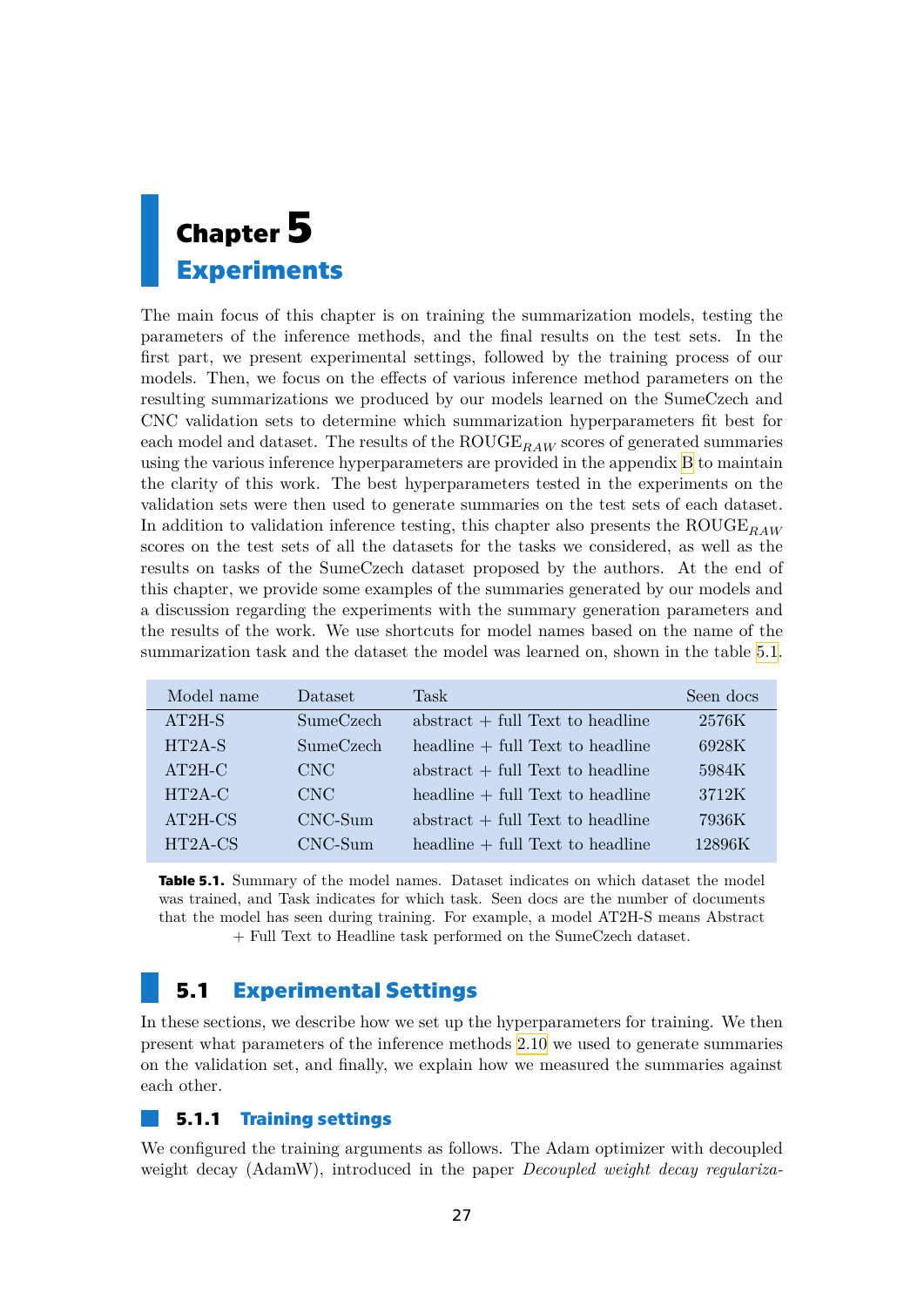<span id="page-35-1"></span>*tion*[[32\]](#page-52-8) by Ilya Loshchilov et al. was set with initial parameters  $\beta_1=0.9$ ,  $\beta_2=0.999$ and  $\epsilon$ =1e-8. The AdamW optimizer is a better variant of the Adam optimizer[[33\]](#page-52-9) modifying the weight decay[\[34](#page-52-10)] implementation by fixing it from the gradient update. Weight decay is a regularization technique that adds a penalty to the loss function by which it attempts to prevent the model from overfitting. We then assigned the batch size to 8 samples. The warm-up phase was established at 5000 steps, and the learning rate was adjusted to 3e-5 with a linear learning rate decay scheduling according to the fine-tuning of mBART25[\[2\]](#page-50-2). Then the model was configured for 16-bit floating-point precision (fp16) to speed up the calculation. Overall, we trained the models based on the cross-entropy loss calculated from the shifted labels and predicted tokens. The best models have been selected according to the lowest loss on the validation set computed after every 2000 steps. In setting the hyperparameters, we mainly followed the advice and settings of the supervisor, and since we are unable to perform the training multiple times and tune the hyperparameters mainly due to time constraints but also due to the carbon footprint, the selection of hyperparameters for training may not be as effective as it could be.

#### <span id="page-35-0"></span>**5.1.2 Inference settings**

We tested the inference methods mentioned in the section [2.10](#page-18-0) and were interested in how they would affect the generation of summaries measured by the  $\text{ROUGE}_{BAW}$ metric. We tried the Beam search with the beam sizes determined to be 1, 4, 6, 8, 12, and 16, both for the generation with and without sampling. We also applied the top-p sampling with  $p$  fixed at 0.28, 0.44, 0.55, 0.74, 0.84, 0.89, 0.92, 0.95, and also we performed the Top-k sampling with  $k$  values adjusted to 0, 20, 40, 50, 70, 80, 100. Each sampling was done with the temperature set to 0.7, 0.85, 0.89, 0.95, 1.1. In addition, we tried repetition penalty configured to 1.2 and 10.0. For each combination of the inference parameters, we generated summaries of 10240 documents from the validation sets, which corresponds to roughly one-third of the validation set of the CNC dataset and one-quarter of the validation set of the SumeCzech dataset.

We attempted to compare the generated summaries with each other using the ROUGE<sub>RAW</sub> metric by assuming the generated summaries of one choice of inference parameters to be the system-generated summaries and calculating the  $ROUGE_{RAW}$ scores with the other generated summaries of other inference parameters that we considered to be the reference summaries. We followed this procedure for all of them. This idea comes from the paper *Texygen: A Benchmarking Platform for Text Generation Models*[\[35](#page-52-11)] introduced by Zhu et al., which presents a Self-BLEU measuring the diversity of documents in translation tasks. Since we use  $\text{ROUGE}_{BAW}$  scores, we have precision, recall, and f1 scores for each. Instead, we focus only on the recall score because the other scores can be easily calculated from recalls. Assuming that we have  $n$  documents with system-generated summaries and we compute recall scores for all documents relative to each other. We obtain an  $n \times n$  matrix with ones on the diagonal, where row  $r$  is a document with summaries considered as system summaries, column c is a document with summaries considered as reference summaries, and cell,  $_c$ contains the three recall scores for ROUGE-1,-2,-L computed relative to  $r$  and  $c$ . When we transpose the matrix, we get precision scores with respect to  $r$  and  $c$ , and the f-scores thus become a symmetric matrix. In the Inference sections [2.10](#page-18-0), we denote it as Self-Rouge.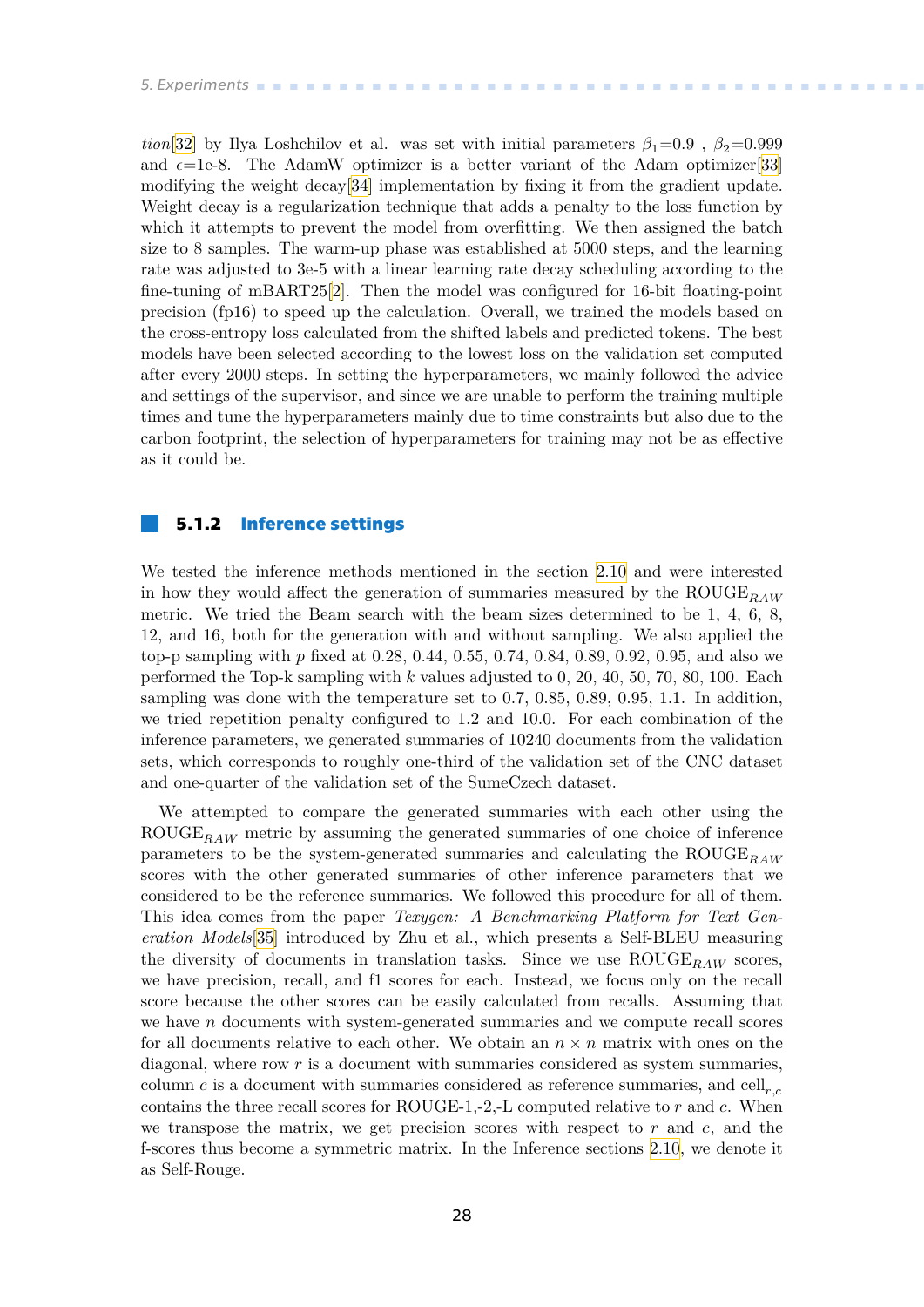## <span id="page-36-1"></span><span id="page-36-0"></span>**5.2 Training**

This section briefly describes the learning process of each model. Models with the suffix -S are trained on the SumeCzech dataset, with the suffix -C on the CNC dataset, and with the suffix -CS on the CNC-Sum dataset as described in the table [5.1](#page-34-4). All models will be available on our website<sup>1</sup>.

### <span id="page-36-2"></span>**5.2.1 Hardware**

We took advantage of the RCI, a center of scientific excellence in computer science and artificial intelligence, which also supports CTU students working on their theses. We used the RCI Cluster, a high-performance computing infrastructure providing CPU, GPU, and SMP nodes for use and data storage with a 100Gbit low-latency network. In this thesis, we primarily worked on GPU nodes, especially on NVIDIA Tesla A100 40GB with NVLink and on NVIDIA Tesla V100 32GB with NVLink, which both substantially accelerated the training of our models.

### <span id="page-36-3"></span>**5.2.2 AT2H-S**

We trained this AT2H model twice for 20 hours on 1x NVIDIA Tesla A100 40GB. The first part of the training with a total step count of 192,000 (192K) ran smoothly, and the loss continuously decreased, while in the second part of the training, the loss started to oscillate after reaching 322K steps. Thus, a total of 322K steps were run, which is equivalent to 3.0 epochs, and the total loss of the validation set reached 1,73 from the initial 2,62.

### <span id="page-36-4"></span>**5.2.3 HT2A-S**

We performed the training of this model once for 20 hours on 1x NVIDIA Tesla A100 40GB, twice for 20 hours on 1x NVIDIA Tesla V100 32GB, and then once for 20 hours on 4x NVIDIA Tesla A100 40GB. During training, we manually tuned the learning rate by decreasing it by a small value between each phase but in accordance with the linear learning rate scheduler. In total, 8 epochs were executed, corresponding to approximately 866K steps, and the final evaluation loss reached a figure of 2.03.

### <span id="page-36-5"></span>**5.2.4 AT2H-C**

We managed to train this AT2H model for 15 hours on 4x NVIDIA Tesla V100 32GB, for 10 hours on 4x NVIDIA Tesla A100 40GB, and an additional 20 hours on 1x NVIDIA Tesla A100 40GB. In addition, we tuned the learning rate during training. Overall, a total of 748K steps were performed, which corresponds to approximately 8.9 epochs. The final evaluation loss was reduced to a number of 1.67. In the final training phase, we observed that the evaluation loss oscillated significantly and tended to increase, which indicated overfitting.

### <span id="page-36-6"></span>**5.2.5 HT2A-C**

We trained this HT2A model three times for 20 hours on  $1 \times$  NVIDIA Tesla A100 40GB. Between individual training phases, we adjusted the learning rate to a lower value to attempt to speed up the convergence while following the learning rate scheduler. In total, the model made 464K steps, which equals 5.5 epochs. The evaluation loss decreased approximately to the value of 1.97. Unfortunately, further attempts at training led to increasing and oscillating evaluation loss.

 $\frac{1}{1}$  <https://huggingface.co/ctu-aic>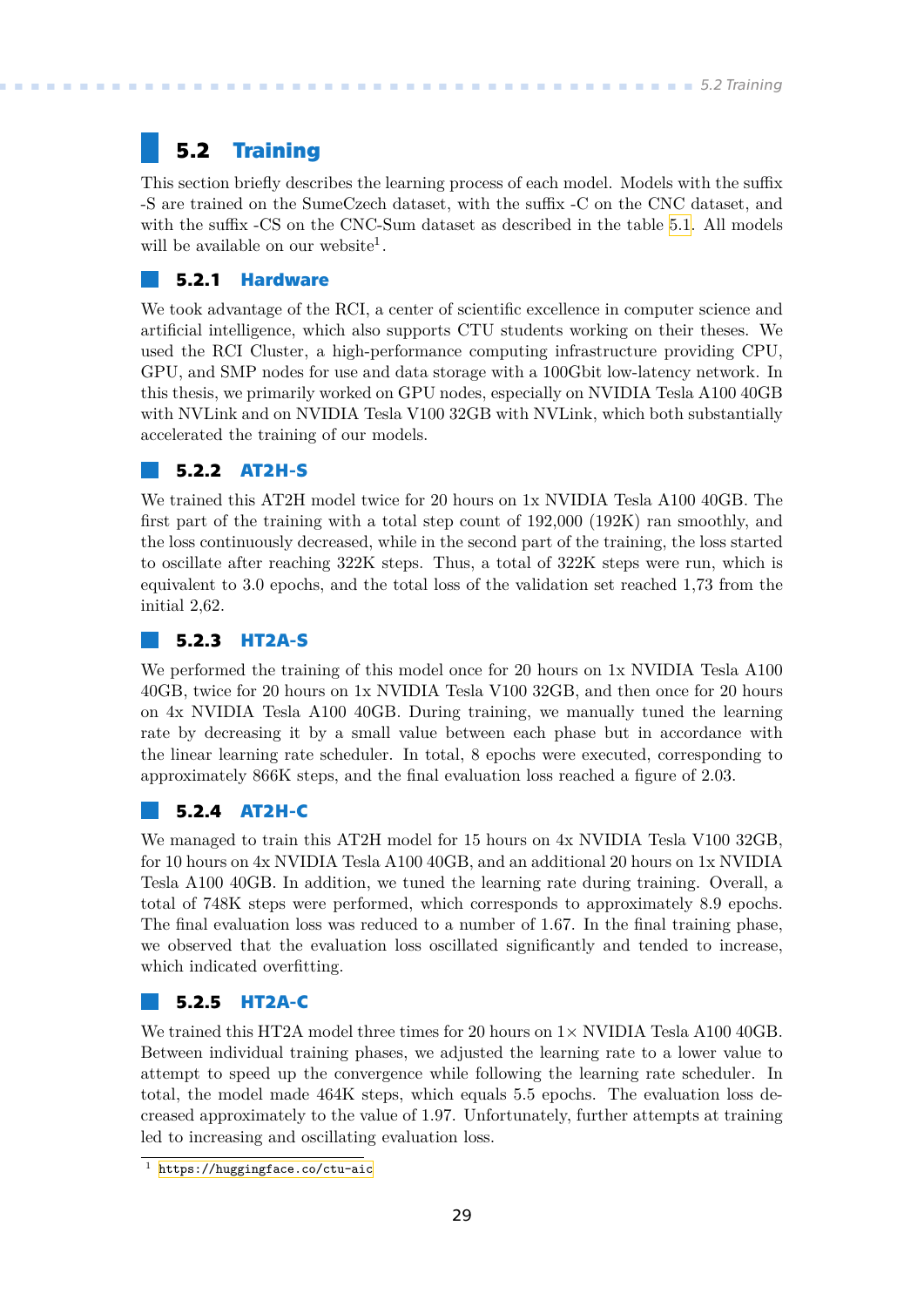### <span id="page-37-1"></span><span id="page-37-0"></span>**5.2.6 AT2H-CS**

This model was first trained for 40 hours on 1x NVIDIA Tesla A100 40GB, then 20 hours on 1x NVIDIA Tesla V100 32GB, and finally 20 hours on 4x NVIDIA Tesla A100 40GB. The model performed 992K steps equivalent to 5.1 epochs, and the evaluation loss decreased to approximately 1.61 from the initial 2.63.

### <span id="page-37-2"></span>**5.2.7 HT2A-CS**

We successfully trained this model first for 60 hours on 1x NVIDIA Tesla A100 40GB and then 40 hours on 4x NVIDIA Tesla A100 40GB. In addition, we tuned the learning rate during training. Overall, the evaluation loss was significantly reduced to roughly 1.96 from the initial 2.65, with the model performing 1 612K steps corresponding to approximately 8.4 epochs.

### <span id="page-37-3"></span>**5.3 Inference**

The following sections describe experiments testing various inference parameters to better generate summaries. We only performed these inference experiments on the validation sets of the SumeCzech and CNC datasets because we assume that models trained on the CNC-Sum dataset will have the same summarization properties as models learned on separate datasets. In addition, we have summarized the results of the ROUGE<sub>RAW</sub> best inference parameters, which are listed in tables from [B.1](#page-56-3) to [B.12](#page-58-4) in the appendix, for clarity of the work, and also because these results are not as important as the results on the test sets.

### <span id="page-37-4"></span>**5.3.1 Inference of AT2H models**

This section tested inference for AT2H-S and AT2H-C models dealing with the AT2H task and compared generated summaries using Self-Rouge. We also provide the best results of AT2H inference parameters for each model in the tables from [B.1](#page-56-3) to [B.6](#page-57-4) in the appendix.

For generating summaries in the generation method, the minimum number of generated tokens is set to 10 by default. However, we also tested higher numbers obtained by subtracting the standard deviation from the average number of heading tokens of the validation sets. Thus, we also experimented with minimum token values of 15 and 18 for the SumeCzech and CNC datasets. By doing this, we aimed to test whether the generation of summaries is either somehow affected by the minimum length or whether the model can estimate the appropriate length based on the data provided. Since we are generating headlines that are intended to be concise, we set the repetition penalty to 10 to reduce the number of repeating tokens occurring in the generated summaries.

We first experimented with the beam search, which showed that a beam size of 4 with a minimum token count of 10 and no sampling produced the best results for both models. However, similar high-performance results were obtained for larger beam sizes demonstrated in the tables [B.1](#page-56-3) and [B.2.](#page-56-4) For the SumeCzech model, the greedy search results (beam size 1) achieve almost the same score as the others. The CNC model, compared to the SumeCzech model, works better for larger beams, and this is also confirmed by its Self-Rouge, which showed significantly low diversity between beams of sizes 4, 12, and 16. Moreover, what we found interesting, the beam size of 6 was slightly different from the other beams in terms of diversity. Next, when examining the Self-Rouge, the results of both models revealed that the mutual recall scores were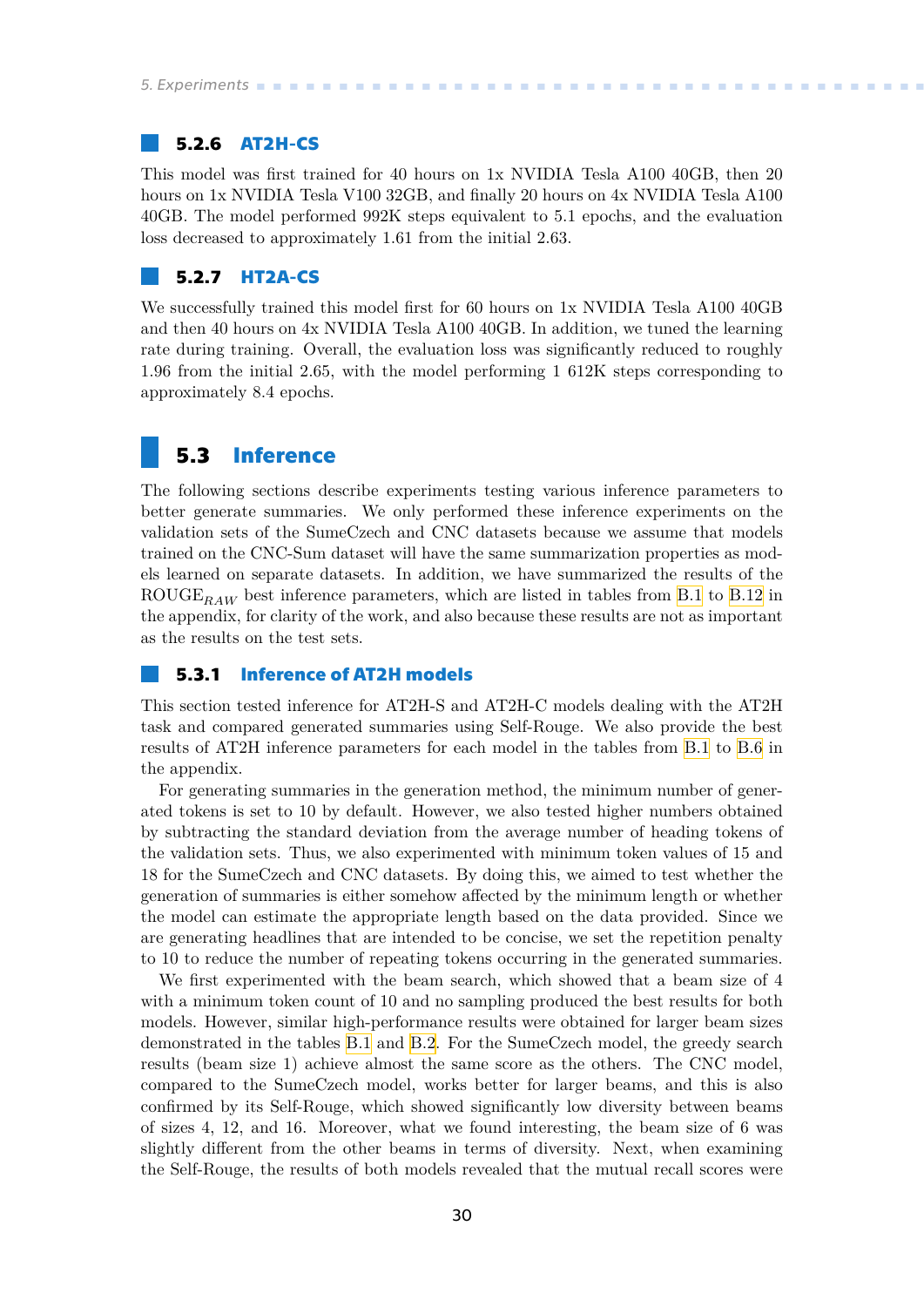<span id="page-38-1"></span>reasonably high between each other, indicating that the generated summaries showed similarity and the different beam sizes produced relatively equal summaries. The greedy search showed considerable diversity from others, and its average recall was roughly 50 30 40 without sampling and 30 20 20 with sampling, but as for the other beam sizes, their recall was above 70 60 60 as well as the precision. Regarding beam size, closer beam sizes were more highly correlated than more distant ones. For example, beam size 16 with beam size 12 achieved recall 91 88 90 and precision 93 90 92, whereas with beam size 8 had recall 87 83 86 and precision 88 84 87, all without sampling. Furthermore, we observed a higher correlation among beam sizes that were produced without sampling, which is to be expected. From this, we can infer that sampling is more creative, but as the beam size increases, the diversity decreases.

We then tested top-k sampling, which performed well for both models, with the best result for  $K = 20$ , a temperature of 0.95, and a minimum token count of 10. Scores are demonstrated in the tables [B.3](#page-56-5) and [B.4](#page-57-2). All scores appeared fairly similar and decreased with increasing temperature and number of  $k$ . We were very surprised by the results of the last rows with a temperature of 1.1, which should flatten the distribution and lead to worse results. Examining this more closely, we found that this setting tended to generate longer sequences, which appeared to be good in recall score but not in precision. By examining the diversity of summaries under different top-k testing parameters, we found out that most lower  $k$  values have a higher recall with larger ones, but not vice versa. With a fixed  $k$  value, we can say that those with smaller temperatures show less diversity in contrast to the larger ones. We can also say that the difference in the minimum number of tokens does not play a role here. We just noticed that a smaller count with a large one exhibits higher recall than vice versa and hence has a larger recall than precision. Furthermore, with an established value of the temperature, we observed that the recalls are essentially similar regardless of the  $k$ values.

Finally, we experimented with top-p sampling, which yielded the best results for the SumeCzech model with p=1.0, a temperature of 0.89, and a minimum token count of 10, and for the CNC model with  $p = 0.92$ , a temperature of 0.89, and a minimum token count of 10, which are shown in the tables [B.5](#page-57-3) and [B.6.](#page-57-4) We observed that top-p behaves the same as top-k in terms of Self-Rouge, except that lower values of  $p$  are more correlated with each other independently of the temperature value.

### <span id="page-38-0"></span>**5.3.2 Inference of HT2A models**

This section provides an overview of our experiments with the HT2A task, in which we tested inference for the HT2A-S and HT2A-C models, as well as a comparison of produced summaries. We collected the best inference results, which are demonstrated in the tables from [B.7](#page-57-5) to [B.12](#page-58-4) in the appendix.

We ran some experiments and found that the models often repeat tokens when generating summaries, so we tried adjusting the repetition penalty to 10 and 1.2 to see if this could affect the score. From previous experiments held on the AT2H problem, the default size of the minimum number of tokens worked out better because the model was probably able to estimate the required size of the summary from the given output; therefore, we left the minimum number of tokens set to the default value of 10.

Experimenting with beam search of various sizes, it turned out that a beam of size 4 without sampling was the best choice for both models, which is shown in the tables [B.7](#page-57-5) and [B.8.](#page-57-6) Other beam sizes without sampling performed similarly well, while with sampling, the results only improved for larger beam size numbers. When considering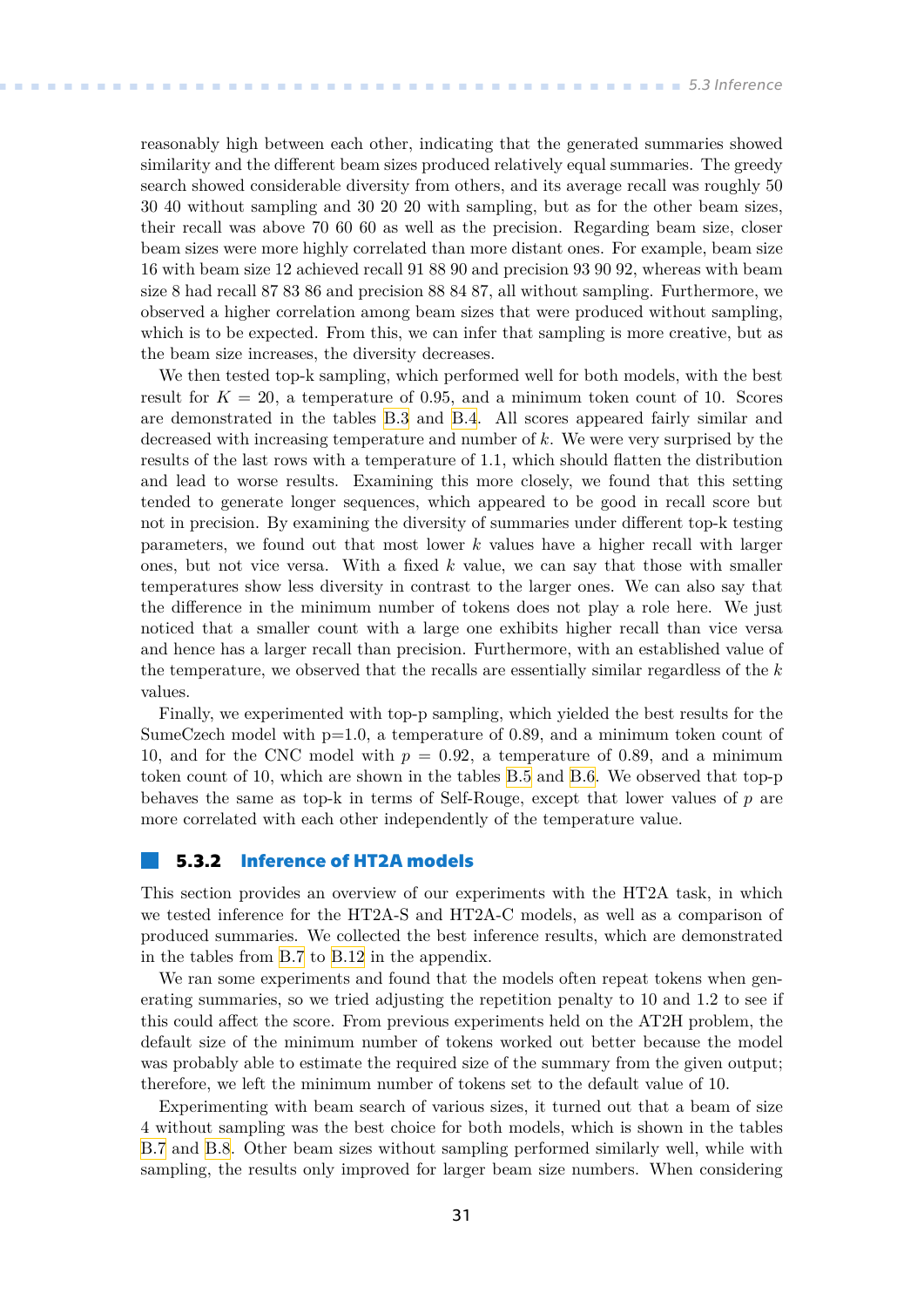<span id="page-39-1"></span>the repetition penalty, again, both models showed the best results for 4 beams. Nevertheless, the higher penalty did not allow essential words that were crucial to the topic to be repeated, resulting in a worse score. When investigated using Self-Rouge, we observed similar characteristics as described in the above section with a few differences. The greedy search showed significantly higher diversity than the others, for both with and without sampling. Also, the more extensive beam sizes had lower average recall among themselves. In addition, we observed that the precision of larger beam sizes with smaller ones is greater than their recall and vice versa.

As the next, we applied top-k sampling, which produced only one best result for both models shown in the tables [B.9](#page-58-0) and [B.10](#page-58-2) with set parameters to  $k = 20$  and the temperature of 0.7, indicating that the models behaved mostly greedy. Overall, scores decreased as the temperature increased; also, for each temperature, better scores were obtained with the smaller  $k$ . Now the temperature of 1.1 showed a low score. When we examined diversity using Self-Rouge, we found that it behaves similarly to the behavior described in the section above, with a few differences. Here we observed that lower values of  $k$  have low diversity at a fixed temperature but start to become more diverse as the temperature increases. Furthermore, we observed that the overall recall is much smaller between each other compared to the AT2H models, most likely due to the greater length of the generated summaries.

Testing of top-p sampling performed the following best results shown in the tables [B.11](#page-58-3) and [B.12.](#page-58-4) As can be deduced, the best results come for  $p = 0.28$  with a low temperature of 0.75 that behaves mostly greedy. The value of  $p$  mainly influenced the scores, and thus temperature hardly mattered.

## <span id="page-39-0"></span>**5.4 Test settings**

From experiments conducted to investigate the best inference hyperparameters for generating summaries on the validation set, we derived which hyperparameters best fit each model. Now is the time to test our models on test sets to see how they perform, as demonstrated in the following sections [5.5](#page-40-0) and [5.6](#page-41-0). The evaluation focuses only on the SumeCzech test and out-of-domain test sets and the CNC test set, which contain 44 567, 44 976, and 35 000 documents, respectively. When evaluating SumeCzech tasks, we kept the same settings for generating summaries as for our tasks. We set the inference parameters for each model as follows.

For the AT2H models, we set temperature 0.89, beam size 4, top-k 80, and repetition penalty 10. Only the top-p values differed, which we adjusted to 0.92 or 1.0 for the CNC model and the SumeCzech model, respectively. We tried to configure these parameters according to their best results; however, we had to make a compromise between top-k and top-p values when we set the temperature according to the best results of top-p, and thus the value of  $k$  was adjusted to 80 for both regarding the selected temperature, which of course also does not yield bad results. For the AT2H-CS model, we set the hyperparameters to always generate according to the model learned on the dataset of the test set it was currently dealing with, which is not perfect. Nevertheless, we aimed to have the best performance for each test set separately.

The HT2A models were all tuned to top-p 0.92, temperature 0.95, beam size 4, top-k 40, and repetition penalty 1.2. Neither the temperature, p-value, nor k-value matched the previously mentioned best-fit values from the experiments run, and the reason for this is that the program was unable to run, most likely due to an implementation error on the HuggingFace side, as they use a deprecated function from PyTorch that causes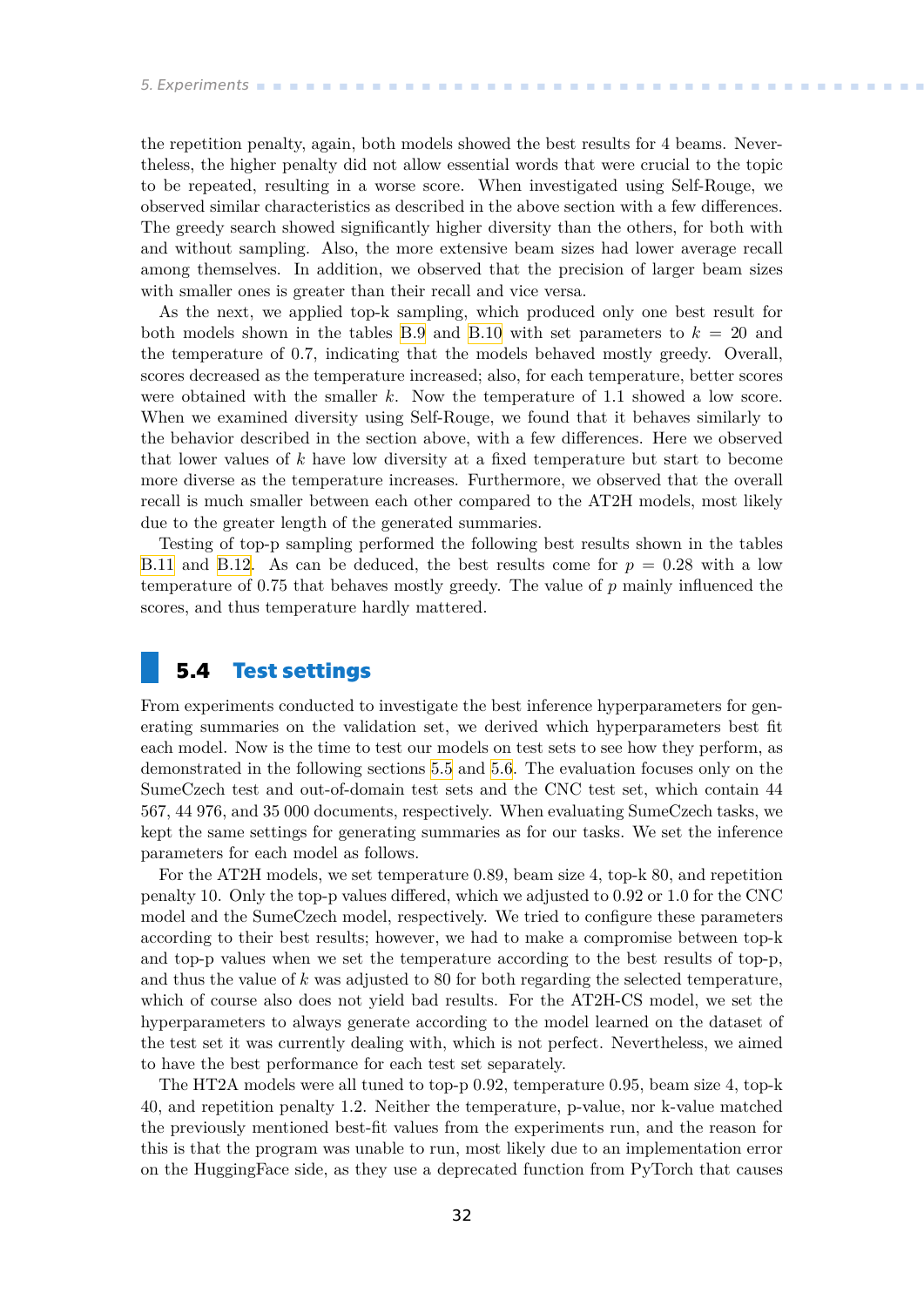<span id="page-40-1"></span>an error "*RuntimeError: probability tensor contains either 'inf', 'nan' or element < 0*". So we tried to set the smallest possible values without errors.

We defined the minimum number of generated tokens as 10 and enabled sampling in all cases. In addition, an effect of the individual hyperparameters on a validation set can be seen in the tables from [B.1](#page-56-3) to [B.12.](#page-58-4)

### <span id="page-40-0"></span>**5.5 Results**

This section presents the results of the  $ROUGE_{RAW}$  scores based on the evaluation of the summaries generated using our learned models. For each test set of both datasets, we produced summaries using all the models for a given task to compare their results with each other. We first analyze the models dealing with the *Abstract + Full Text to Headline* (AT2H) task, whose results are shown in the following table [5.2](#page-40-2).

| SumeCzech              |                                        | $\overline{\mathrm{ROUGE}}_{RAW}^{-1}$ |              |       | $\overline{\mathrm{ROUGE}}_{RAW}^{-2}$ |             | $\overline{\mathrm{ROUGE}}_{RAW}$ L |                          |              |
|------------------------|----------------------------------------|----------------------------------------|--------------|-------|----------------------------------------|-------------|-------------------------------------|--------------------------|--------------|
| test set               | $\mathbf{P}$                           | R                                      | $\mathbf F$  | P     | $_{\rm R}$                             | $\mathbf F$ | P                                   | R                        | $\mathbf{F}$ |
| $AT2H-S$               | 27.44                                  | 25.43                                  | 25.77        | 11.27 | 10.46                                  | 10.54       | 24.97                               | 23.15                    | 23.44        |
| $AT2H-C$               | 22.73                                  | 25.78                                  | 23.45        | 8.41  | 9.65                                   | 8.67        | 20.28                               | 23.05                    | 20.93        |
| AT2H-CS                | 28.49                                  | 25.96                                  | 26.53        | 11.95 | 10.89                                  | 11.07       | 25.95                               | 23.65                    | 24.16        |
|                        | $\overline{\mathrm{ROUGE}}_{RAW^{-1}}$ |                                        |              |       |                                        |             |                                     |                          |              |
|                        |                                        |                                        |              |       | $\text{ROUGE}_{RAW}$ <sup>2</sup>      |             |                                     | $\mathrm{ROUGE}_{RAW}$ L |              |
| <b>CNC</b><br>test set | P                                      | $\rm R$                                | $\mathbf{F}$ | P     | $_{\rm R}$                             | $\mathbf F$ | P                                   | R                        | $\mathbf{F}$ |
| $AT2H-S$               | 29.86                                  | 24.45                                  | 26.02        | 11.82 | 9.92                                   | 10.38       | 26.88                               | 22.04                    | 23.42        |
| $AT2H-C$               | 33.13                                  | 33.05                                  | 32.46        | 14.32 | 14.46                                  | 14.08       | 29.52                               | 29.46                    | 28.92        |

<span id="page-40-2"></span>**Table 5.2.** ROUGE<sub>RAW</sub> results on test sets of both datasets for  $Abstract + Full Text to$ *Headline* task (AT2H). The suffix after AT2H indicates the dataset on which the model is learned. S, C, and CS denote SumeCzech, CNC, and CNC-Sum datasets, respectively. P, R, and F denote precision, recall, and F1 scores. Scores in bold are the highest.

As can be inferred from the results, the model learned on the CNC-Sum dataset, which was developed by concatenating the two datasets, exhibits the best  $\text{ROUGE}_{RAM}$ scores in both cases. In the case of the SumeCzech test set, this model outperforms even the one that was learned only on documents from the SumeCzech dataset. It can be argued that we only trained the ATH2-S model (trained on SumeCzech) for 2576K documents, and therefore it does not achieve acceptable results. However, this fact is disproved by the other case, where testing is conducted on the CNC dataset because there, the model AT2H-C has been trained for roughly 5794K documents, which is more CNC documents than AT2H-CS performed, but its scores were again outperformed by the model AT2H-CS. It can also be noticed that the result of the model AT2H-C on the SumeCzech dataset is significantly lower than the score obtained by the model AT2H-S, which was learned on it, this is also true in reverse, but the model AT2H-CS is the opposite of this. Hence, for this task, we can argue that training the model on both datasets' concatenation helped it utilize the important textual information from both datasets.

Next, we discuss the results of the models for the *Headline + Full Text to Abstract* task. The following table [5.3](#page-41-2) shows the evaluation of the individual model on both test domains. From the table, we can notice that the HT2A-CS model trained on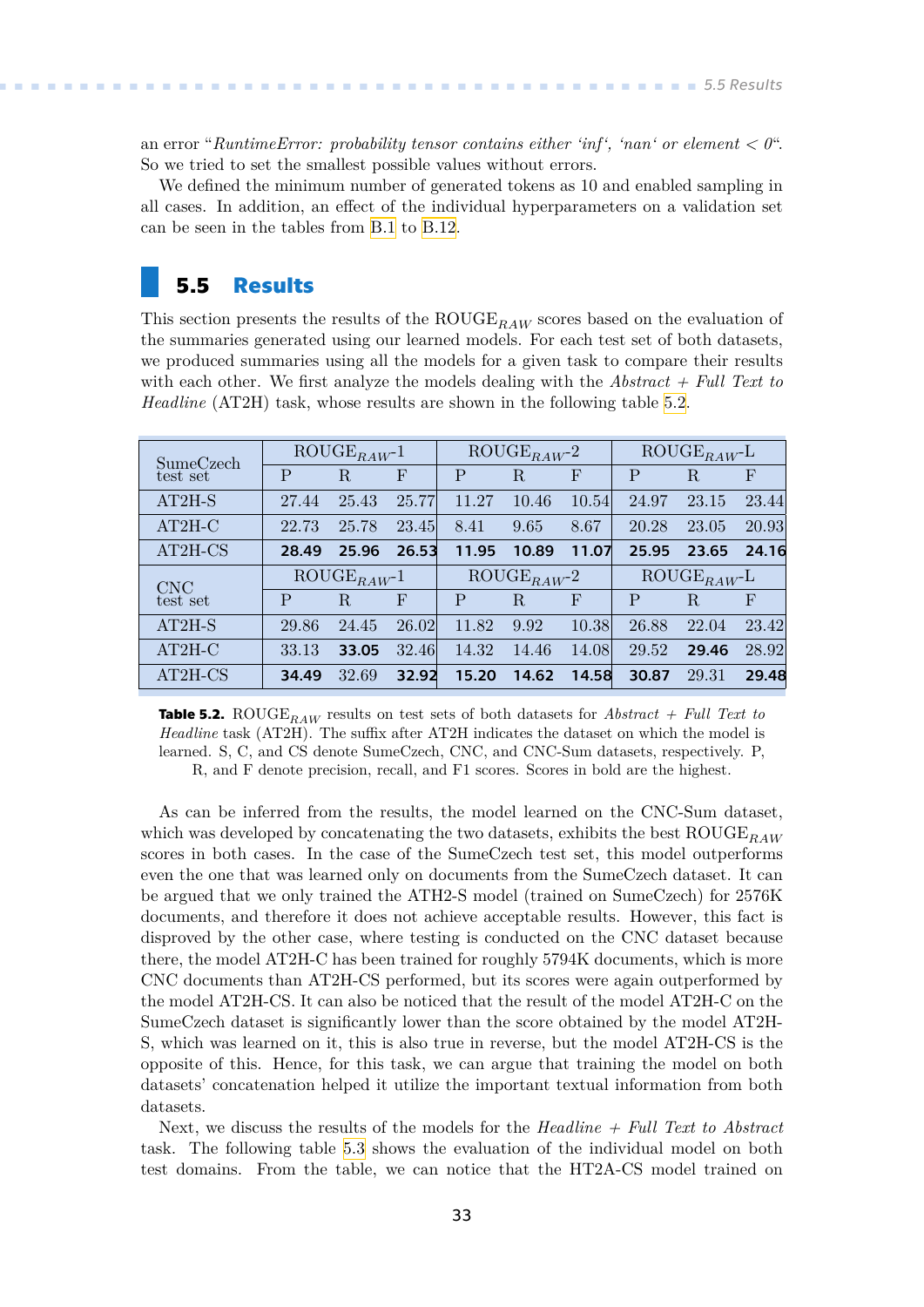<span id="page-41-1"></span>the CNC-Sum dataset again achieves good quality scores for both datasets. For the SumeCzech documents, the results of the HT2A-CS and HT2A-S models are relatively similar, but the HT2A-CS model performs better again, probably due to the training on a large dataset and using features and dependencies learned especially from the CNC data. Whereas for the CNC dataset, the model that is trained on this dataset performs better, but only by a small percentage. This behavior is possibly caused by the fact that the input sequences were not excessively truncated during tokenization in contrast to the SumeCzech data, as shown in the table [4.1,](#page-32-3) and most of the textual information was retained. The CNC model achieves the best overall f-score on its data, while the SumeCzech model performs similarly there in terms of precision, even though it was trained on a different dataset.

| SumeCzech              |              | $\overline{\mathrm{ROUGE}}_{RAW^{-1}}$ |              |              | $\text{ROUGE}_{RAW}$ -2 |                           | $\overline{\mathrm{ROUGE}}_{RAW}$ L |                                     |              |
|------------------------|--------------|----------------------------------------|--------------|--------------|-------------------------|---------------------------|-------------------------------------|-------------------------------------|--------------|
| test set               | $\mathbf{P}$ | $\rm R$                                | $\mathbf{F}$ | $\mathbf{P}$ | $_{\rm R}$              | $\mathbf{F}$              | P                                   | R.                                  | $\mathbf{F}$ |
| $HT2A-S$               | 26.89        | 19.26                                  | 21.81        | 8.02         | 5.82                    | 6.56                      | 20.09                               | 14.45                               | 16.34        |
| HT2A-C                 | 24.52        | 20.18                                  | 21.01        | 6.83         | 5.80                    | 5.96                      | 17.94                               | 14.77                               | 15.37        |
| HT2A-CS                | 28.73        | 18.40                                  | 21.76        | 8.97         | 5.83                    | 6.86                      | 21.73                               | 13.99                               | 16.51        |
|                        |              |                                        |              |              |                         |                           |                                     |                                     |              |
|                        |              | $\text{ROUGE}_{RAW}$ -1                |              |              | $\text{ROUGE}_{RAW}$ -2 |                           |                                     | $\overline{\mathrm{ROUGE}}_{RAW}$ L |              |
| <b>CNC</b><br>test set | P            | R.                                     | $\mathbf F$  | P            | R.                      | $\boldsymbol{\mathrm{F}}$ | P                                   | R.                                  | $\mathbf{F}$ |
| HT2A-S                 | 30.73        | 18.16                                  | 22.10        | 9.51         | 5.57                    | 6.81                      | 22.78                               | 13.52                               | 16.43        |
| $HT2A-C$               | 30.36        | 22.84                                  | 25.35        | 10.57        | 8.12                    | 8.95                      | 22.62                               | 17.08                               | 18.93        |

<span id="page-41-2"></span>**Table 5.3.** ROUGE<sub>RAW</sub> results on test sets of both datasets for *Headline + Full Text to Abstract* task (HT2A). The suffix after HT2A indicates the dataset on which the model is learned. S, C, and CS denote SumeCzech, CNC, and CNC-Sum datasets, respectively. P, R, and F denote precision, recall, and F1 scores. Scores in bold are the highest.

In addition, both tables show that models learned on the CNC dataset yield relatively high recall when tested on SumeCzech documents, which means that the produced summaries are more relevant to the reference summaries than vice versa for SumeCzech models.

### <span id="page-41-0"></span>**5.6 Results on SumeCzech tasks**

This section demonstrates the results of our learned models on tasks designed by the authors of SumeCzech. Thus, we consider the tasks *Text to Abstract* (T2A), *Abstract to Headline* (A2H), and *Text to Headline* (T2H). Intuitively, the models learned on our HT2A task deal with the T2A task and the AT2H models with the A2H and T2H tasks. We evaluated our models on both test and out-of-domain test sets of SumeCzech, whose ROUGE<sub>RAW</sub> scores are shown in the following table [5.4](#page-43-0), which also displays the best results of models designed by the authors of SumeCzech[\[3\]](#page-50-3) and the author of the bachelor thesis, Štěpán Műller<sup>[[36\]](#page-52-12)</sup>, which we obtained from their website<sup>2</sup>. Brief description of their models:

**.** first - by SumeCzech, takes one or three first sentences as a summary regarding the task.

<sup>2</sup> <https://ufal.mff.cuni.cz/sumeczech>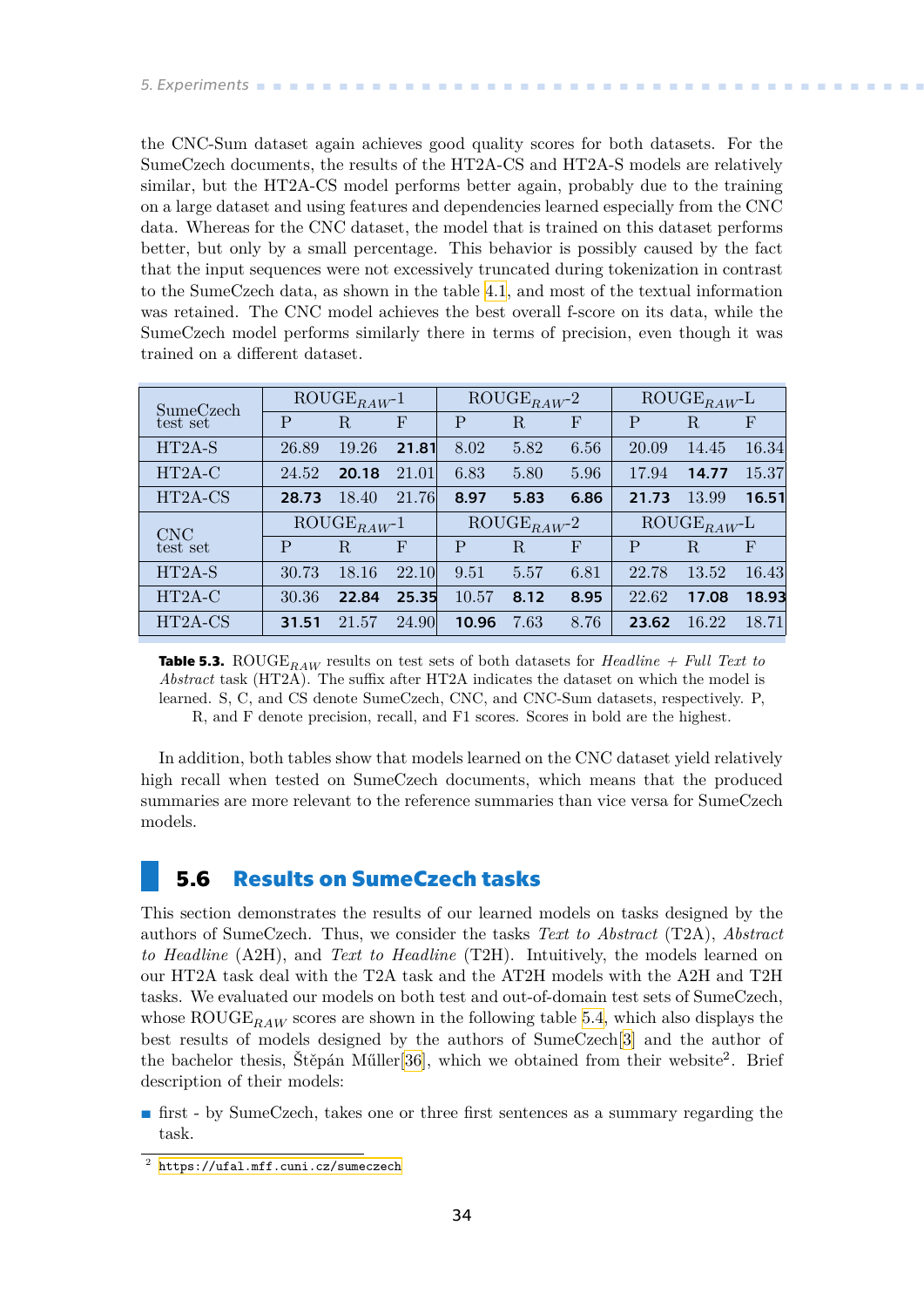- **.** textrank[\[37](#page-53-0)] by SumeCzech, selects one or three sentences based on the representation of the text as a network of sentences based on their similarity.
- **.** tensor2tensor by SumeCzech, an abstractive fine-tuned neural machine translation model of Vaswani et al.[[1](#page-50-1)].
- **.** Seq2seq-FT by Műller, a seq2seq (bi-directional GRU as an encoder and a regular GRU as a decoder)[\[38](#page-53-1)] model with global attention and FastText embeddings
- **.** Seq2seq-FT-NER by Műller, a seq2seq (bi-directional GRU as an encoder and a regular GRU as a decoder)[[38\]](#page-53-1) model with global attention and FastText embeddings based on named entity recognition.

We should mention that our models were engaged in slightly different tasks that may have benefited their understanding of textual information by learning headlines when generating an abstract or also abstracts when producing a headline. On the other hand, these features may have disadvantaged them when they relied only on that particular part of the text.

We first present [5.4](#page-43-0) an evaluation of the T2A task, where our SumeCzech model (HT2A-S) achieved good results and outperformed the models of the SumeCzech authors. It shows significantly higher f-scores in both test sets and up to twice as high in the ROUGE<sub>RAW</sub>-2. However, the results also suggest that the model had a problem with the recall value in  $ROUGE_{RAW}$ -1 and  $ROUGE_{RAW}$ -L, which the textrank model significantly beat. This can be explained by the fact that the textrank model is extractive and chooses sentences directly from the input text, in contrast to our abstractive model building new ones. In comparison with our other models, they perform similarly, achieving a higher recall for the CNC model and a relatively overall higher f-score for the CNC-Sum model in the out-of-domain test set, probably caused by training on the CNC documents.

Next, we present [5.4](#page-43-0) the results of the A2H task with the best f-score obtained by our SumeCzech model, which again shows a weakness in the recall values in all rouge scores. What is most likely evident here is that our model was used to generate a headline from a combination of abstract and text, which is missing in this task. At the same time, the best recall score was achieved by the first model selecting the first sentence as a summary, indicating that the extractive approach has a considerable effect on recall for this task. On the other hand, our SumeCzech model achieves the best precision in all cases. Our other models follow similar scores and are also likely affected by the smaller input in the test set.

In the T2H task [5.4,](#page-43-0) the feature of learning on larger documents composed of abstract and text and a better understanding of textual information is likely to be beneficial, as our models outperform all others in all the  $\text{ROUGE}_{RAW}$  scores by several times in some places. The CNC-Sum model is the best in this task on both test sets, followed by the SumeCzech model and then the CNC model. However, the overall  $ROUGE_{RAW}$  scores are lower than in the A2H task inferring that the abstract captures the headline more than the text. The SumeCzech model also has greater precision than recall indicating more concise summaries.

The CNC model results are the worst relative to the performance of our other models, but still outperforming the other models despite the CNC model has never seen the SumeCzech dataset. The CNC-Sum model is comparable, if not better, to the performance of the SumeCzech model, proving once again that the size and diversity of the dataset it was learned on is indeed crucial.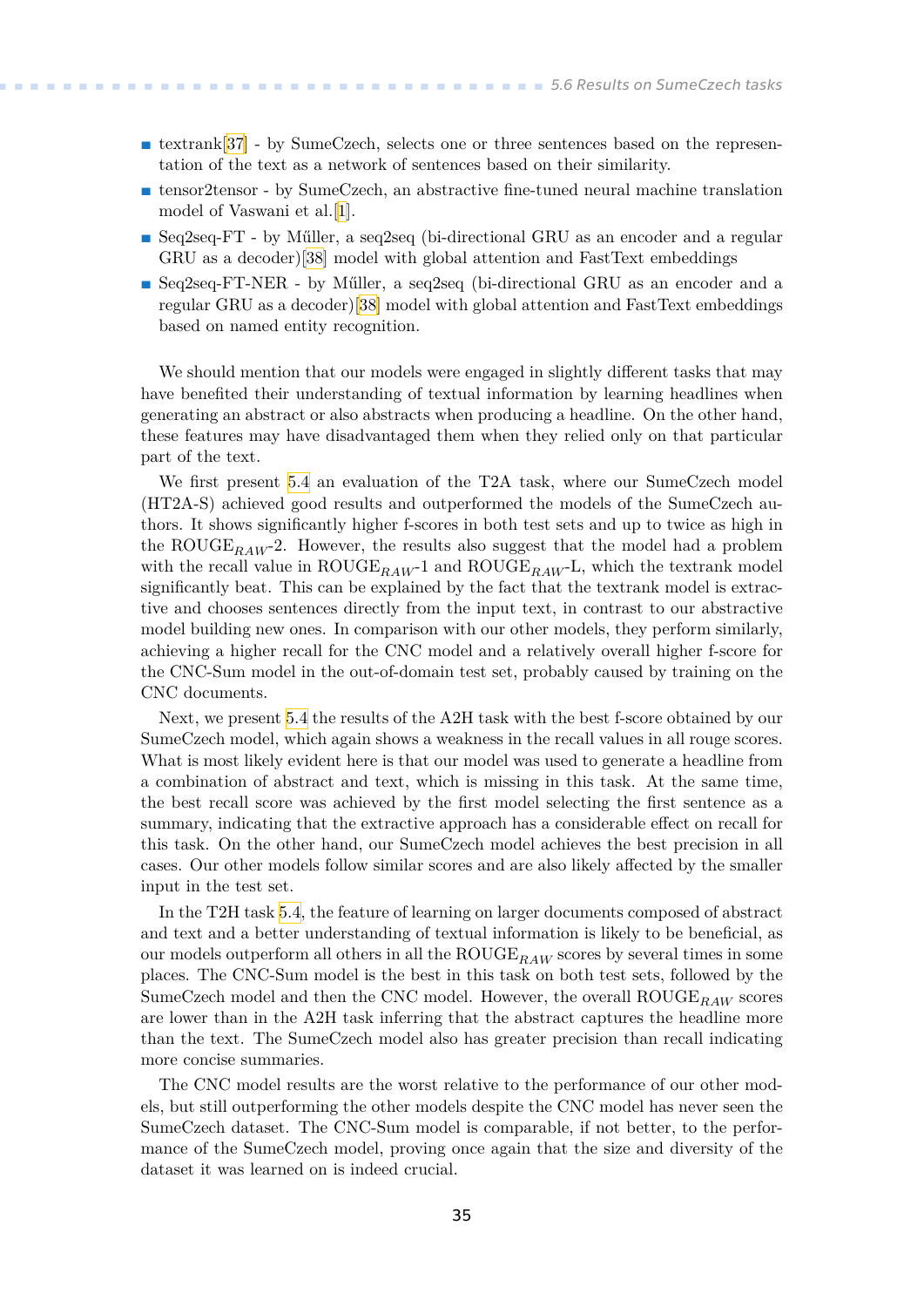#### <span id="page-43-1"></span>*5. Experiments* **..........................................**

|                                             |                   | $\text{Rouge}_{RAW}$ <sup>1</sup>      |                   |                         | $\text{Rouge}_{RAW}$ -2                |                  | $\overline{\text{Rouge}_{RAW}}$ L |                                                         |                         |
|---------------------------------------------|-------------------|----------------------------------------|-------------------|-------------------------|----------------------------------------|------------------|-----------------------------------|---------------------------------------------------------|-------------------------|
| $\text{{\bf T2A}}_{\rm test}$               | $\mathbf{P}$      | $\mathbf R$                            | F                 | $\overline{P}$          | ${\bf R}$                              | $\mathbf F$      | $\overline{P}$                    | ${\bf R}$                                               | F                       |
| first                                       | $13.1\,$          | 17.9                                   | 14.4              | $1.9\,$                 | $2.8\,$                                | $2.1\,$          | $8.8\,$                           | $12.0\,$                                                | $9.6\,$                 |
| textrank                                    | $11.1\,$          | 20.8                                   | 13.8              | $1.6\,$                 | $3.1\,$                                | $\overline{2.0}$ | 7.1                               | 13.4                                                    | $\ \ 8.9$               |
| tensor2tensor                               | $\overline{13.2}$ | $10.5\,$                               | $11.3\,$          | $1.2\,$                 | $0.9\,$                                | $1.0\,$          | $10.2\,$                          | 8.1                                                     | 8.7                     |
| $HT2A-S$                                    | $\overline{22.9}$ | 16.0                                   | 18.2              | 5.7                     | 4.0                                    | 4.6              | 16.9                              | 11.9                                                    | 13.5                    |
| $HT2A-C$                                    | 20.7              | 17.1                                   | 17.7              | 4.8                     | $4.1\,$                                | 4.2              | $15.0\,$                          | $12.4\,$                                                | 12.8                    |
| $HT2A-CS$                                   | 24.0              | $15.0\,$                               | 17.9              | $6.2\,$                 | $4.0\,$                                | $4.7\,$          | $18.0\,$                          | $11.3\,$                                                | 13.4                    |
|                                             |                   | $\text{Rouge}_{RAW}1$                  |                   |                         | $\text{Rouge}_{RAW}$ -2                |                  |                                   | $\text{Rouge}_{RAW}$ L                                  |                         |
| $T2A$ set                                   | ${\bf P}$         | $\mathbf R$                            | ${\bf F}$         | ${\bf P}$               | ${\bf R}$                              | $\mathbf F$      | ${\bf P}$                         | ${\bf R}$                                               | $\mathbf F$             |
| first                                       | 11.1              | 17.1                                   | 12.7              | $1.6\,$                 | $2.7\,$                                | $1.9\,$          | $7.6\,$                           | 11.7                                                    | 8.7                     |
| textrank                                    | 09.8              | 19.9                                   | 12.5              | $1.5\,$                 | $3.3\,$                                | $2.0\,$          | $6.6\,$                           | 13.3                                                    | 8.4                     |
| tensor2tensor                               | $12.5\,$          | $\rm 9.4$                              | $10.3\,$          | $0.8\,$                 | $0.6\,$                                | $0.6\,$          | 9.8                               | 7.5                                                     | $8.1\,$                 |
| HT2A-S                                      | 23.0              | 15.6                                   | 17.9              | 6.1                     | 4.2                                    | 4.8              | 17.1                              | 11.6                                                    | 13.3                    |
| $HT2A-C$                                    | $20.4\,$          | 18.3                                   | $18.2\,$          | $5.3\,$                 | $4.7\,$                                | 4.7              | 14.8                              | $13.2\,$                                                | 13.2                    |
| HT2A-CS                                     | $24.5\,$          | $15.6\,$                               | 18.3              | $6.9\,$                 | $4.4\,$                                | $5.2\,$          | 18.3                              | $11.7\,$                                                | 13.7                    |
|                                             |                   | $\text{Rouge}_{RAW}$ -1                |                   |                         | $\text{Rouge}_{RAW}$ -2                |                  |                                   | $\overline{\mathrm{Rouge}_{RAW}}$ L                     |                         |
| $\underset{\text{test}}{\mathrm{A2H}}$ set  | ${\bf P}$         | ${\bf R}$                              | $\mathbf F$       | $\overline{\mathbf{P}}$ | ${\bf R}$                              | $\mathbf F$      | $\mathbf P$                       | ${\bf R}$                                               | $\mathbf F$             |
| first                                       | 13.9              | 23.6                                   | 16.5              | 4.1                     | 7.4                                    | $5.0\,$          | 12.2                              | 20.7                                                    | 14.5                    |
| tensor2tensor                               | $20.2\,$          | $15.9\,$                               | $17.2\,$          | 6.7                     | $\overline{5.1}$                       | $5.6\,$          | 18.6                              | 14.7                                                    | 15.8                    |
| $AT2H-S$                                    | 25.9              | 18.6                                   | 20.9              | 10.3                    | $\overline{7.3}$                       | 8.2              | 24.1                              | 17.3                                                    | 19.4                    |
| $AT2H-C$                                    | 22.1              | 17.9                                   | $19.0\,$          | $8.0\,$                 | $\overline{6.5}$                       | $6.8\,$          | 20.3                              | $\overline{16.5}$                                       | $17.4\,$                |
| $AT2H-CS$                                   | $\overline{24.8}$ | $\overline{18.0}$                      | $\overline{20.1}$ | $\overline{9.7}$        | $\overline{6.9}$                       | 7.7              | $\overline{23.1}$                 | $\overline{16.8}$                                       | 18.7                    |
|                                             |                   |                                        |                   |                         |                                        |                  |                                   |                                                         |                         |
|                                             |                   |                                        |                   |                         |                                        |                  |                                   |                                                         |                         |
| $\underset{\mathrm{ood}}{\mathrm{A2H}}$ set | ${\bf P}$         | $\text{Rouge}_{RAW}$ -1<br>$\mathbf R$ | $\mathbf F$       | $\overline{P}$          | $\text{Rouge}_{RAW}$ -2<br>${\bf R}$   | $\overline{F}$   | $\overline{P}$                    | $\text{Rouge}_{RAW}$ -L<br>${\bf R}$                    | $\overline{\mathrm{F}}$ |
| first                                       | 13.3              | 26.5                                   | 16.7              | 4.7                     | 10.0                                   | $6.0\,$          | 11.6                              | 23.3                                                    | 14.7                    |
| tensor2tensor                               | $19.4\,$          | 15.1                                   | $16.3\,$          | 7.1                     | $5.2\,$                                | $5.7\,$          | 18.1                              | 14.1                                                    | $15.2\,$                |
| $AT2H-S$                                    | 29.4              | $21.3\,$                               | 23.8              | 13.8                    | 9.7                                    | 10.9             | 27.4                              | $19.8\,$                                                | 22.2                    |
| $\overline{\text{AT2H-C}}$                  | $24.6\,$          | 22.1                                   | $22.4\,$          | 10.8                    | 9.6                                    | $9.6\,$          | 22.7                              | $20.4\,$                                                | $20.6\,$                |
| $\overline{\text{AT2H-CS}}$                 | 28.7              | $21.9\,$                               | $23.8\,$          | 13.4                    | $10.0$                                 | $10.9\,$         | $\overline{26.7}$                 | $20.4\,$                                                | $\overline{22.2}$       |
|                                             |                   | $\text{Rouge}_{RAW}$ -1                |                   |                         |                                        |                  |                                   |                                                         |                         |
| $\underset{\text{test}}{\text{T2H}}$ set    | ${\bf P}$         | ${\bf R}$                              | F                 | $\overline{P}$          | $\mathrm{Rouge}_{RAW}$ -2<br>${\bf R}$ | $\mathbf F$      | ${\bf P}$                         | $\overline{\mathrm{Rouge}_{RAW}}\text{-L}$<br>${\bf R}$ | F                       |
| textrank                                    | $6.0\,$           | $16.5\,$                               | 8.3               | $0.8\,$                 | $2.3\,$                                | $1.1\,$          | $5.0\,$                           | $13.8\,$                                                | $6.9\,$                 |
| Seq2seq-FT                                  | $15.4\,$          | 13.7                                   | 14.1              | 2.4                     | $2.1\,$                                | $2.1\,$          | 13.9                              | 12.4                                                    | 12.8                    |
| $\rm Seq2seq\text{-}FT\text{-}NER$          | $15.3\,$          | $13.6\,$                               | 14.0              | $2.4\,$                 | $2.0\,$                                | $2.1\,$          | $13.9\,$                          | $12.4\,$                                                | 12.7                    |
| $AT2H-S$                                    | 19.4              | 17.1                                   | 17.7              | 6.1                     | 5.4                                    | 5.5              | 17.7                              | 15.6                                                    | 16.1                    |
| $AT2H-C$                                    | $16.0\,$          | $17.3\,$                               | $16.0\,$          | $4.2\,$                 | $\overline{4.6}$                       | $\overline{4.2}$ | $14.3\,$                          | $15.4\,$                                                | $14.3\,$                |
| AT2H-CS                                     | 20.4              | 17.6                                   | 18.3              | 6.6                     | 5.6                                    | $5.9\,$          | 18.6                              | 16.0                                                    | 16.7                    |
|                                             |                   | $\text{Rouge}_{RAW}$ -1                |                   |                         | $\text{Rouge}_{RAW}$ -2                |                  |                                   | $\text{Rouge}_{RAW}$ L                                  |                         |
| T <sub>2</sub> H<br>$\overline{ood}$ set    | ${\bf P}$         | $\mathbf R$                            | $\mathbf F$       | ${\bf P}$               | $\rm R$                                | $\mathbf F$      | ${\bf P}$                         | $\rm R$                                                 | $\mathbf{F}$            |
| textrank                                    | $5.8\,$           | 16.9                                   | $8.1\,$           | 1.1                     | $3.4\,$                                | $1.5\,$          | 5.0                               | 14.5                                                    | 6.9                     |
| Seq2seq-FT                                  | $12.6\,$          | 11.4                                   | 11.6              | $1.9\,$                 | 1.6                                    | 1.7              | 11.7                              | 10.7                                                    | 10.8                    |
| $Seq2seq-FT-NER$                            | $13.0\,$          | 11.6                                   | 11.9              | 1.9                     | 1.7                                    | $1.7\,$          | $12.0\,$                          | 10.8                                                    | 11.0                    |
| AT2H-S                                      | 20.8              | 18.8                                   | 19.2              | 8.0                     | 7.2                                    | 7.3              | 19.2                              | 17.4                                                    | 17.7                    |
| $AT2H-C$                                    | 17.2              | 18.2                                   | 17.0              | 6.0                     | 6.4                                    | $5.9\,$          | 15.7                              | 16.6                                                    | 15.5                    |

<span id="page-43-0"></span>**Table 5.4.** ROUGE $_{RAW}$  scores for SumeCzech tasks. Along with our models, the ones with the best scores are shown here, which were designed by the authors of the SumeCzech paper and Štěpán Műller. The suffix after HT2A or AT2H indicates the dataset on which the model is learned. S, C, and CS denote SumeCzech, CNC, and CNC-Sum datasets, respectively. P, R, and F denote precision, recall, and F1 scores, respectively. T2A, A2H, and T2H stand for *Text to Abstract*, *Abstract to Text*, and *Text to Headline*, respectively. The bold scores are the highest, but considering models learned only on the SumeCzeh dataset.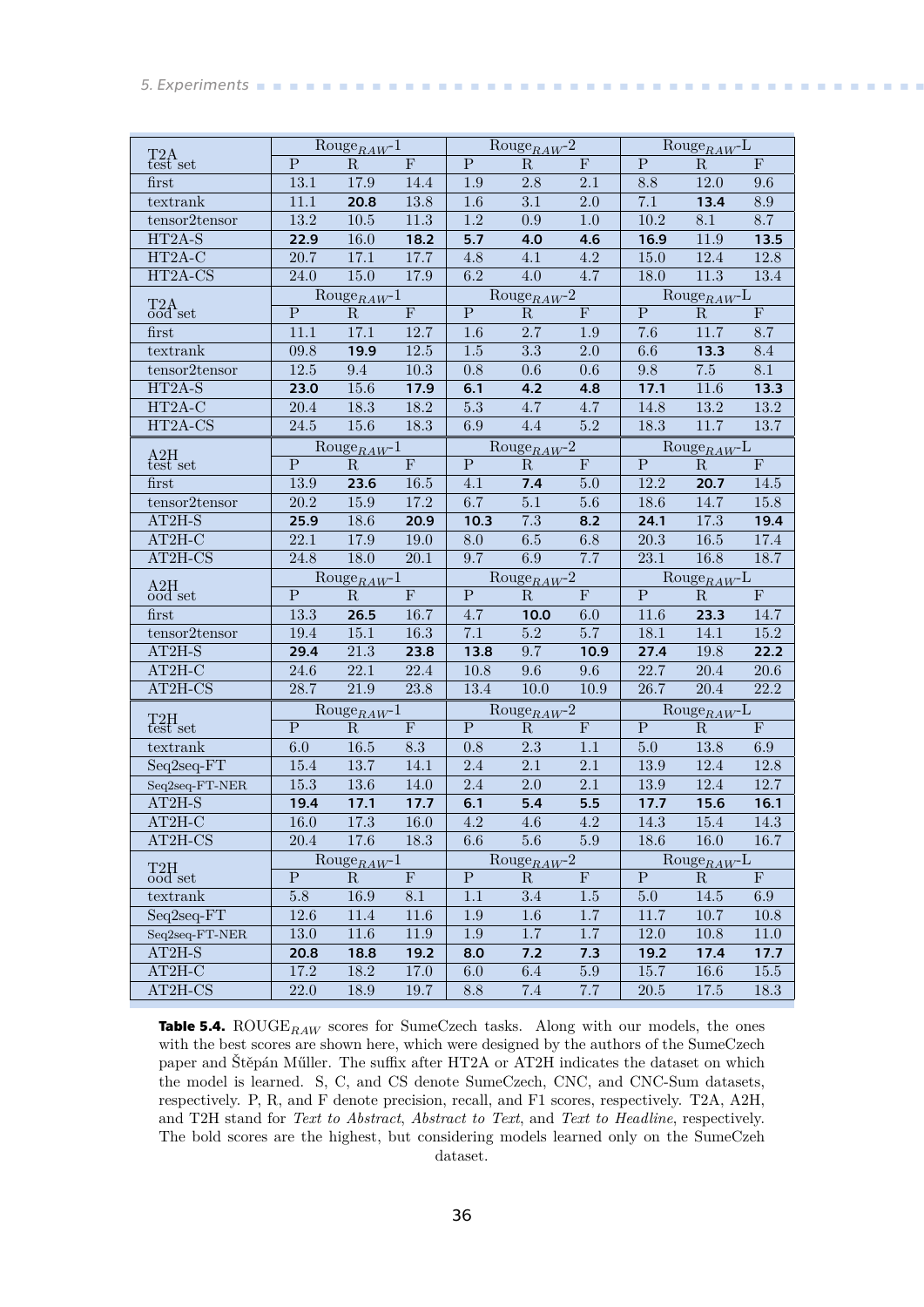## <span id="page-44-1"></span><span id="page-44-0"></span>**5.7 Summaries**

We provide a few examples of summaries from CNC and SumeCzech test sets generated by our models to see how they perform. The reference summarizations marked as "GOLD" are shown at the beginning, followed by summaries generated using our models, which we have translated into English for non-Czech speakers. More summaries are provided in the attached files [C](#page-60-0).

We present two shorter examples of summaries from the CNC test set for the *Headline + Full Text to Abstract* task in the following table [5.5.](#page-44-2) In the first example, all models captured the reference summarization reasonably well. Whereas the second example demonstrates a case where the reference text is trying to engage the reader and thus cannot be considered as a full-text summary and is more of a news text generation. However, in this case, our models summarized the text comparatively well with respect to what was written in the input text, but elsewhere they also generated engaging interrogative sentences with a question mark.

| <b>GOLD</b> | Pátek se stal šťastným dnem pro Slováka z Košického kraje. V loterii Euro-<br>jackpot vyhrál neuvěřitelných 58 807 427,70 eur (1,6 miliardy Kč)! Stal se tak<br>prvním Slovákem, který Eurojackpot vyhrál.<br>Friday was a lucky day for a Slovak from the Košice district. He won a whopping $\epsilon$ 58<br>807 427.70 (CZK 1.6 billion) in the Eurojackpot lottery! He became the first Slovak,<br>who won the Eurojackpot. |
|-------------|---------------------------------------------------------------------------------------------------------------------------------------------------------------------------------------------------------------------------------------------------------------------------------------------------------------------------------------------------------------------------------------------------------------------------------|
| $HT2A-C$    | Slovák vyhrál v pátečním losování Eurojackpotu 58 807 427,40 eur (1,6 mil-<br>jardy Kč). Stal se tak prvním Slovákem, který vyhrál v loterii.                                                                                                                                                                                                                                                                                   |
|             | A Slovak won $\epsilon$ 58 807 427.40 (CZK 1.6 billion) in Friday's EuroJackpot draw. He<br>became the first Slovak, who won in the lottery.                                                                                                                                                                                                                                                                                    |
| $HT2A-S$    | Slovák, který vsadil na Eurojackpot, vyhrál při losování 58 807 427,40 eur (1,6<br>miliardy Kč)!                                                                                                                                                                                                                                                                                                                                |
|             | A Slovak who bet on the Eurojackpot won $\text{\textsterling}58 807 427.40$ (CZK 1.6 billion)!                                                                                                                                                                                                                                                                                                                                  |
| $HT2A-CS$   | V pátek se stal prvním Slovákem, který vyhrál v Eurojackpotu více než 1,6<br>miliardy korun!                                                                                                                                                                                                                                                                                                                                    |
|             | On Friday, he became the first Slovak, who won more than CZK 1.6 billion in Euro-<br>Jackpot!                                                                                                                                                                                                                                                                                                                                   |
| <b>GOLD</b> | Jeden z nejlepších hráčů Counter-Strike: Global Offensive Oleksandr "s1mple"<br>Kostyliev, měl zabanovaný účet v konkurenční hře Valorant. Čím si to za-<br>sloužil?                                                                                                                                                                                                                                                            |
|             | One of the best Counter-Strike: Global Offensive players, Oleksandr "s1mple"<br>Kostyliev, had his account banned in the competitive game Valorant. What did he<br>do to deserve it?                                                                                                                                                                                                                                            |
| $HT2A-C$    | S1mple je ukrajinský hráč, který se proslavil svými kontroverzními výroky o<br>Valorantu.                                                                                                                                                                                                                                                                                                                                       |
|             | S1mple is a Ukrainian player who became famous for his controversial statements<br>about Valorant.                                                                                                                                                                                                                                                                                                                              |
| $HT2A-S$    | S1mple byl jedním z nejpopulárnějších hráčů Counter-Strike: Global Offen-<br>sive (CS:GO). Na streamu Valorant válcoval protihráčům a předvedl několik<br>skvělých herních momentů.                                                                                                                                                                                                                                             |
|             | S1mple was one of the most popular players of Counter-Strike: Global Offensive<br>(CS:GO). On the Valorant stream, he rolled his opponents and showed off some<br>great gameplay moments.                                                                                                                                                                                                                                       |
| $HT2A-CS$   | S1 mple je jedním z nejpopulárnějších hráčů Counter-Strike: Global Offensive.<br>Na streamu slmple tvrdil, že je pro něj Valorant až moc snadný.                                                                                                                                                                                                                                                                                |
|             | S1mple is one of the most popular players of Counter-Strike: Global Offensive. On<br>the stream, s1mple claimed that Valorant is too easy for him.                                                                                                                                                                                                                                                                              |

<span id="page-44-2"></span>**Table 5.5.** Two examples of CNC test summarizations. GOLD indicates the reference summary, rows with summaries under the GOLD are generated using the appropriate model. The suffix after HT2A denotes the dataset on which the model is learned. S, C, and CS denote SumeCzech, CNC, and CNC-Sum datasets, respectively.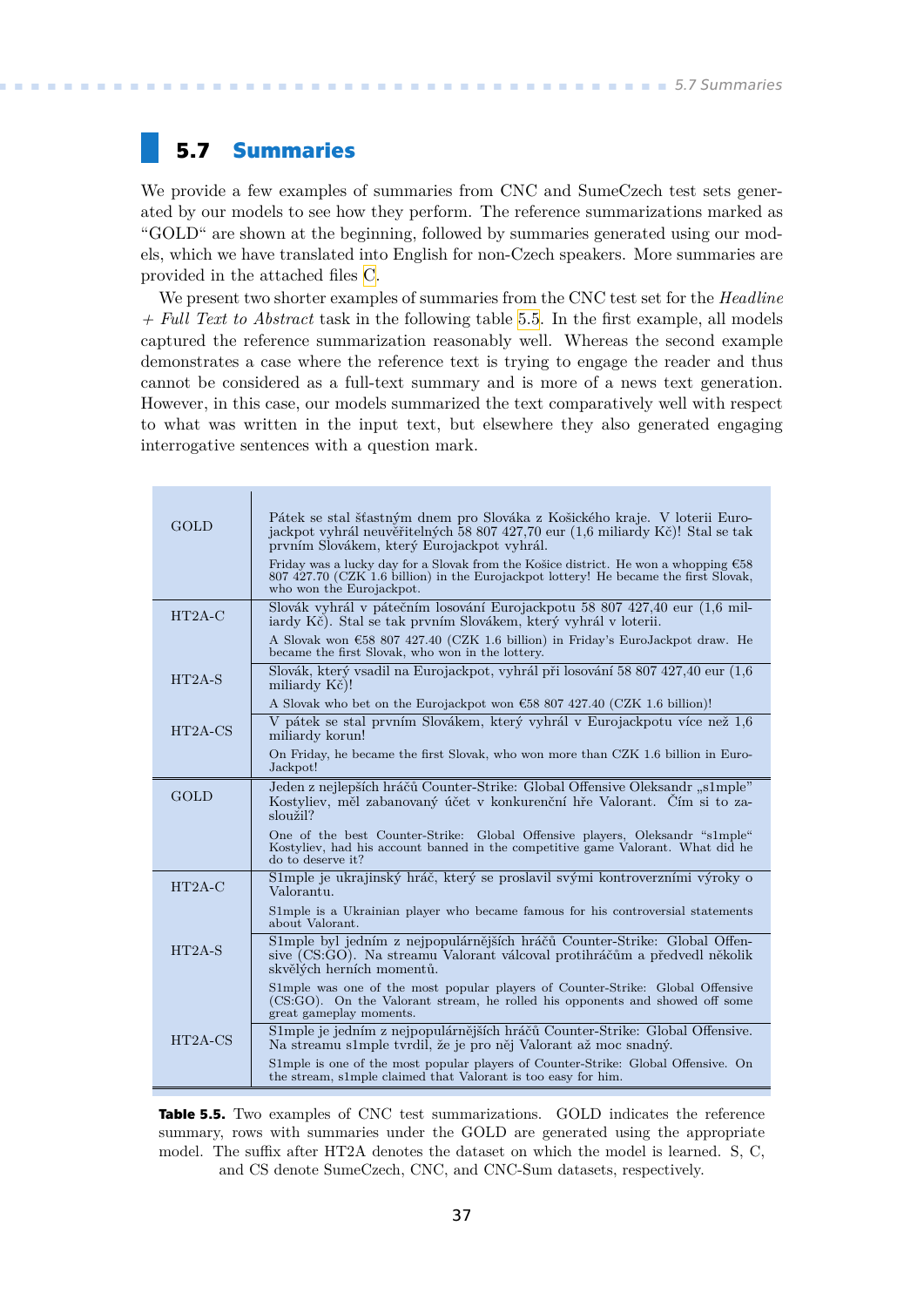<span id="page-45-1"></span>The following table [5.6](#page-45-0) contains our summaries from the SumeCzech test set considering the *Abstract + Full Text to Headline* task. The first example shows that the models' summaries captured the reference text reasonably well, except for the event's location, even though it occurred in the input text. The next example shows that the CNC model produced a headline that was as eye-catching as the reference one. The other models also produced essentially creative texts. And in the last example, it can be seen that all the models started with the name of the country Sri Lanka, which probably had a considerably high probability, and then proceeded generatively, except the SumeCzech model, which copied the rest of the sentence from the text.

| <b>GOLD</b> | Tým studentů ČVUT představil svou novou formuli úspěšnou na Hockenheimu                                                        |
|-------------|--------------------------------------------------------------------------------------------------------------------------------|
|             | A team of CTU students introduced their new formula successful at Hockenheim                                                   |
| $AT2H-C$    | Tým CTU CarTech představil svou formuli FS.02                                                                                  |
|             | CTU CarTech team introduced its formula FS.02                                                                                  |
| $AT2H-S$    | ČVUT představil formuli, která byla nejlepší na světě                                                                          |
|             | CTU introduced a formula, which was the best in the world                                                                      |
| $AT2H-CS$   | Studenti ČVUT představili svou novou formuli                                                                                   |
|             | CTU students introduced their new formula                                                                                      |
| <b>GOLD</b> | Kde je umění za půl miliardy dolarů z loupeže století? Ani na smrtelné posteli<br>to nechce mafián říct                        |
|             | Where's the half-billion-dollar art from the heist of the century? Even on his<br>deathbed, the mobster doesn't want to say it |
| $AT2H-C$    | Kdo je muž podezřelý z největší krádeže umění v Americe?                                                                       |
|             | Who is the man suspected of the biggest art theft in America?                                                                  |
| $AT2H-S$    | Ukradené umění je záhadou. Policie tápe, kdo ho ukradl                                                                         |
|             | Stolen art is a mystery. Police wonder who stole it                                                                            |
| $AT2H-CS$   | Krádež umění za miliardy. Muž, který prodal zbraň vrahovi, nepromluví                                                          |
|             | The ft of art of billions. The man who sold the gun to the killer won't talk                                                   |
| <b>GOLD</b> | Srí Lanka – exotika za rohem                                                                                                   |
|             | Sri Lanka - exotic round the corner                                                                                            |
| $AT2H-C$    | Srí Lanka: Toulky exotickými skvosty indického ostrova                                                                         |
|             | Sri Lanka: Tours of the exotic gems of the Indian island                                                                       |
|             | Srí Lanka: Požehnaná zářící země                                                                                               |
| $AT2H-S$    | Sri Lanka: Blessed shining land                                                                                                |
|             | Srí Lanka: ostrov, který vypadá jako z Indie                                                                                   |
| $AT2H-CS$   | Sri Lanka: island that looks like from India                                                                                   |

<span id="page-45-0"></span>**Table 5.6.** Three examples of SumeCzech test summarizations. GOLD indicates the reference summary, rows with summaries under the GOLD are generated using the appropriate model. The suffix after AT2H denotes the dataset on which the model is learned. S, C, and CS denote SumeCzech, CNC, and CNC-Sum datasets, respectively.

During the examination of the produced summaries, we observed factual errors more often than grammatical ones. The models mainly had a problem when generating sports scores, ages, percentages, or any other numbers, which they often mixed up. For instance, when generating sports scores, the model was not able to assign the correct score to the right team, so the summaries often showed that the team that actually lost won. We also detected that the models often mixed up the names of people in articles, creating nonsensical names of non-existent people, or even, for example, in reports from police investigations, they sometimes swapped the participants with the leading actor, resulting in giving false information. In practical use, these errors could become fatal and seriously misinform readers. Unfortunately, the ROUGE<sub>RAW</sub> metric does not address these defects, and thus a new metric should be designed that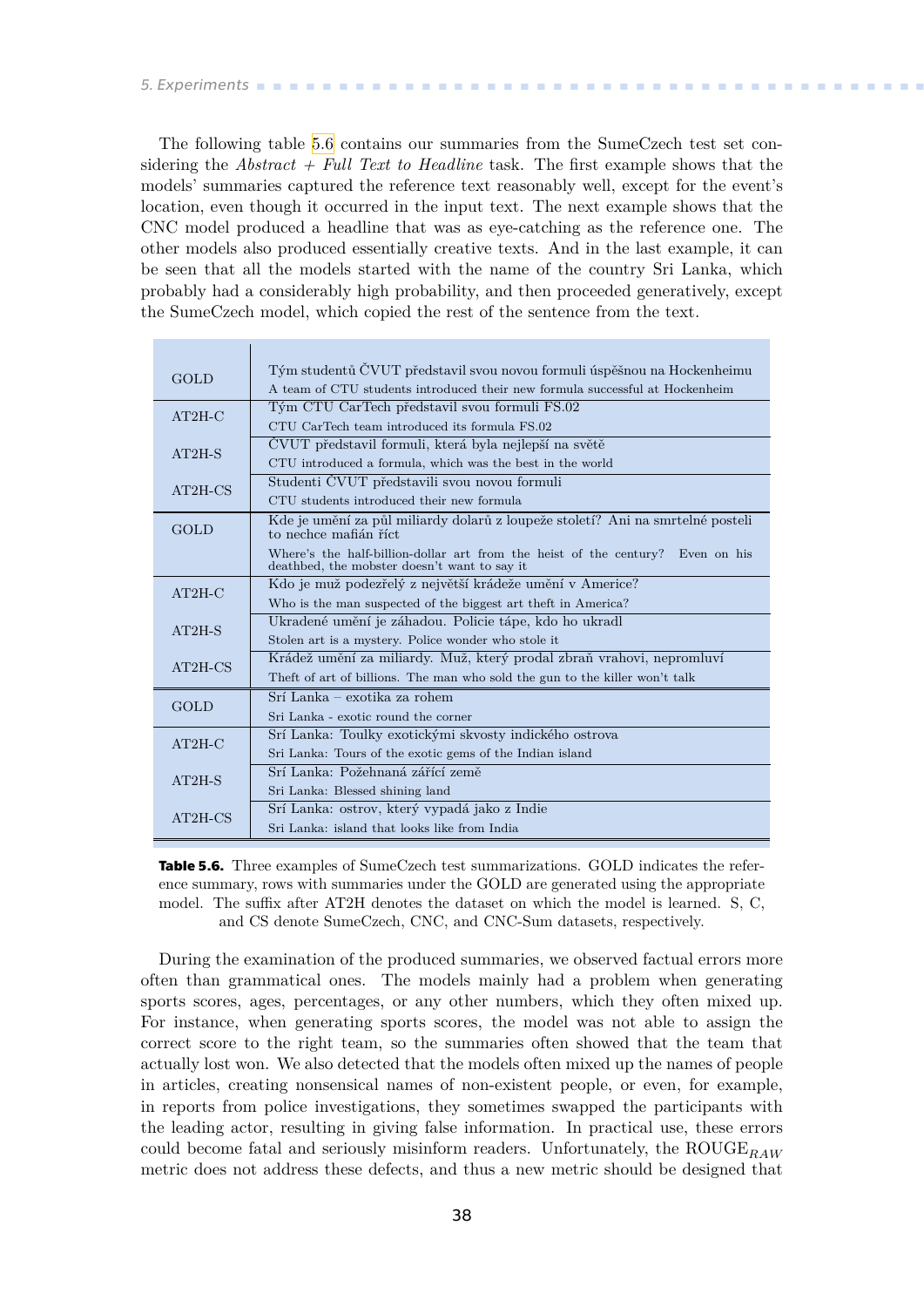<span id="page-46-1"></span>would take factuality into account. For future work that would focus on the factuality, the paper[[39\]](#page-53-2), which addresses the shortcomings of the ROUGE metric and suggests possible solutions for measuring consistency, could provide a good starting point.

### <span id="page-46-0"></span>**5.8 Discussion**

By experimenting with different inference methods and their parameters, we were able to derive which summary generation hyperparameters work best on our datasets. We found that the model is capable of estimating the minimum length of the summary by itself. Furthermore, excellent results were obtained from beam size 4 and estimated up to beam size 8. While we did not test all beam sizes in this range, it appeared that larger beam sizes tend to generate similar if not worse summarizations, varying only in a few words. A beam search of size one (greedy search) may not be a bad choice to quickly see how a model produces, but its  $ROUGE_{RAW}$ -2 scores are fundamentally smaller. Generally, summaries produced using the beam search algorithm seem to be more human-written and not as convoluted. Concerning top-k and top-p sampling, the summaries generated using these methods are more creative but often syntactically and grammatically incorrect, unlike the beam search algorithm. For top-k, we found that the summarizations generated by  $k$  values differing by tens are considerably similar when we use a low temperature. Higher values of  $k$  could affect the resulting summarizations, but we did not test this. When we utilized top-p sampling, lower values of  $p$  produced similar summaries in terms of diversity but independent of the temperature value. It would be worth testing top-p and top-k sampling together with a higher number of beams because beam search looks for the most likely summary, whereas top samplings select the most likely word at a given step.

Focusing on our tasks, the models performing on the test set of a dataset on which they were trained produced high-quality results in terms of  $\text{ROUGE}_{RAW}$  scores. However, they had lower but similar scores on the opposite dataset. The SumeCzech model mainly produced higher precision than the recall, and for the CNC model vice versa. Whereas the CNC-Sum model learned on both datasets performed best on test sets of both tasks showing that it was able to learn the textual information of both datasets.

For SumeCzech tasks, our models outperformed most of the best results to date, leading to state-of-the-art results on the SumeCzech dataset. For the *Text to Abstract* and *Abstract to Headline* tasks, we achieved the best results for all ROUGE scores except recall, where we were beaten by the extractive first and textrank models. However, for the *Text to Headline* task, we achieved state-of-the-art results with all models for all  $\text{ROUGE}_{RAW}$  scores. It also appears that the utilized pre-trained mBART model and its architecture indeed contributed to understanding the dependencies of textual information because our model, which had never seen the SumeCzech data and was only trained on documents from the CNC dataset, also achieved state-of-the-art results. Furthermore, it showed that the model learned on both datasets performed considerably well on  $\text{ROUGE}_{RAW}$  scores and achieved better scores than the model learned only on the SumeCzech dataset, and this also proves that having a large dataset is crucial for such a large model.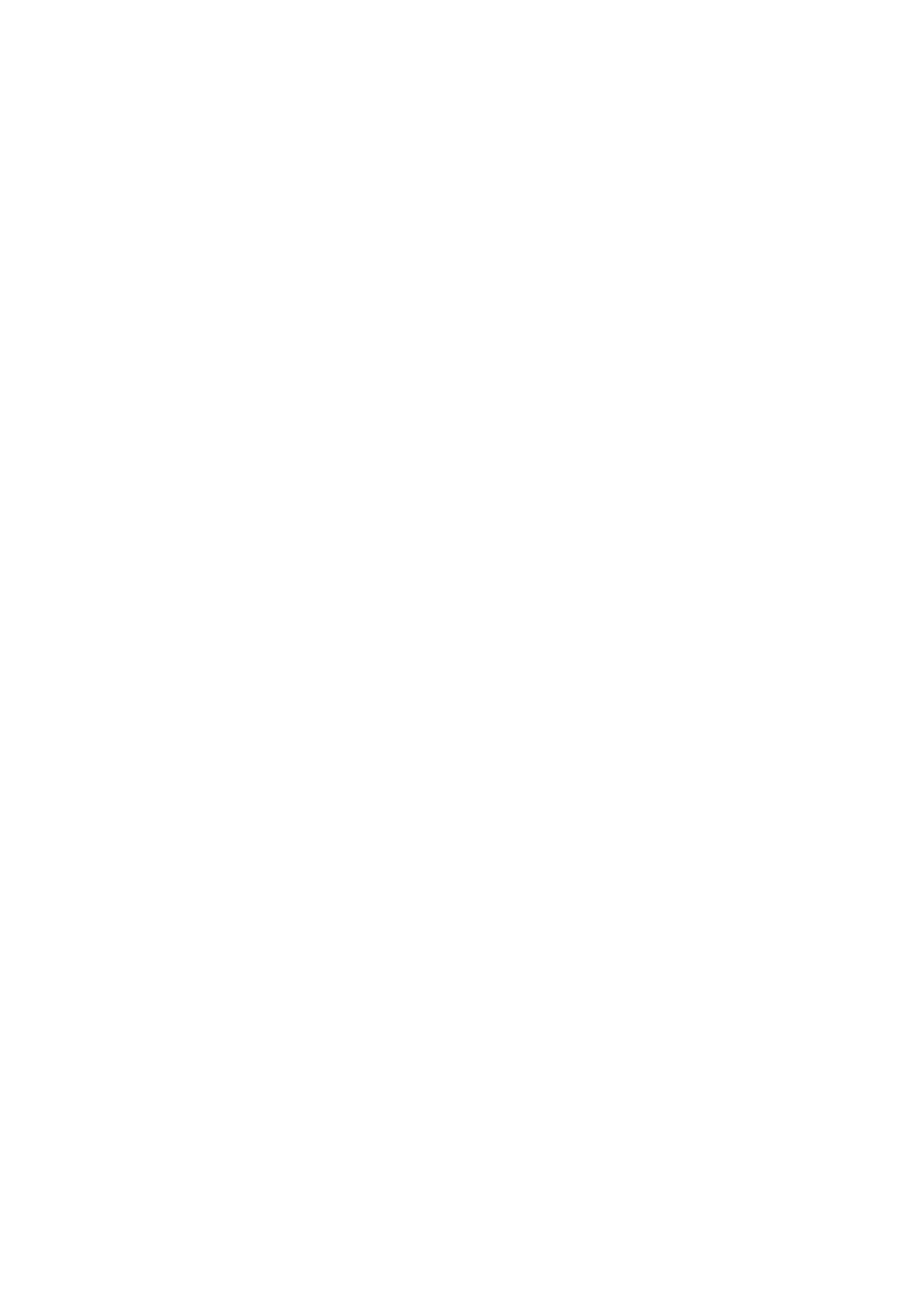<span id="page-48-1"></span><span id="page-48-0"></span>

In this work, we have presented recently published models derived from the Transformer architecture. Subsequently, we described the three Czech news datasets we used during the experiments. We have cleaned the private CNC dataset from textual inconsistencies that could have affected the training of the models. Furthermore, we have presented a large dataset CNC-Sum, which was developed by concatenating the CNC dataset and the SumeCzech dataset. This was aimed to test whether model learning is affected by the dataset size, which has been shown to be crucial. In addition, we trained a total of six pre-trained multilingual encoder-decoder Transformer-based models, mBART, on our datasets for two tasks. With the trained models, we studied the impact of different inference method parameters on the generated summaries, which were then compared with each other using the diversity measured by the  $\text{ROUGE}_{RAW}$  metric. We selected the best inference hyperparameters and applied our models to the test data, achieving state-of-the-art results on all tasks of the SumeCzech dataset. Experiments showed that the model architecture helped to improve text understanding and the model learned on both datasets significantly dominated the others. For our tasks, this model again proved best, followed by the model learned on the dataset of the current test set. We found that, with few exceptions, the summaries produced were legible and resembled human writing but contained occasional factual errors.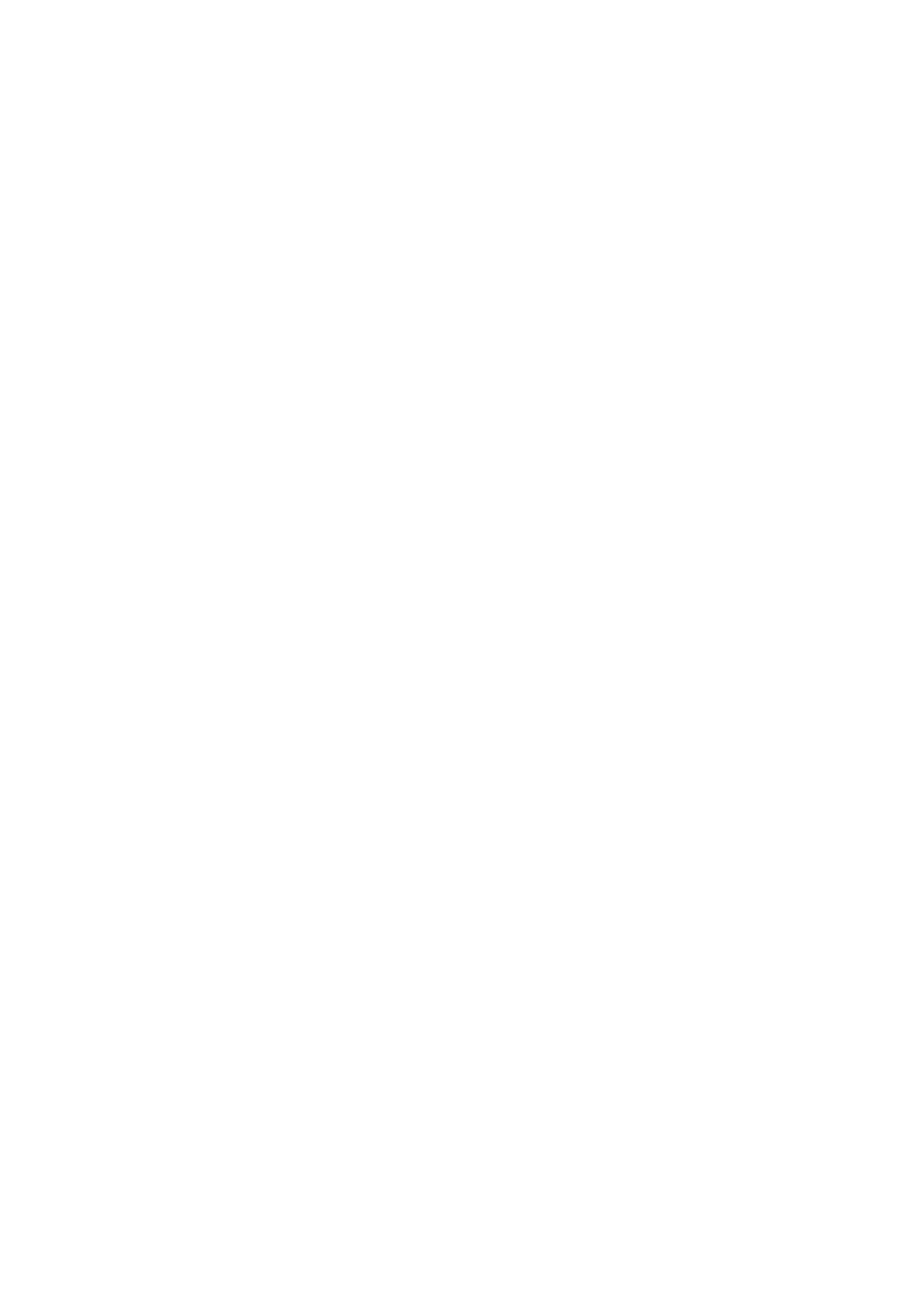## <span id="page-50-0"></span>**References**

- <span id="page-50-1"></span>[1] Vaswani, Ashish, Noam Shazeer, Niki Parmar, Jakob Uszkoreit, Llion Jones, Aidan N Gomez, ukasz Kaiser, and Illia Polosukhin. *Attention is All you Need*. Available from [https://proceedings.neurips.cc/paper/2017/](https://proceedings.neurips.cc/paper/2017/file/3f5ee243547dee91fbd053c1c4a845aa-Paper.pdf) [file/3f5ee243547dee91fbd053c1c4a845aa-Paper.pdf](https://proceedings.neurips.cc/paper/2017/file/3f5ee243547dee91fbd053c1c4a845aa-Paper.pdf).
- <span id="page-50-2"></span>[2] Liu, Yinhan, Jiatao Gu, Naman Goyal, Xian Li, Sergey Edunov, Marjan Ghazvininejad, Mike Lewis, and Luke Zettlemoyer. *Multilingual denoising pre-training for neural machine translation. Transactions of the Association for Computational Linguistics*. Available from <https://arxiv.org/pdf/2001.08210.pdf>.
- <span id="page-50-3"></span>[3] Straka, Milan, Nikita Mediankin, Tom Kocmi, Zdeněk Žabokrtský, Vojtěch Hudeček, and Jan Hajič. *SumeCzech: Large Czech News-Based Summarization Dataset. In Proceedings of the Eleventh International Conference on Language Resources and Evaluation (LREC 2018).* Available from [https://www.aclweb.](https://www.aclweb.org/anthology/L18-1551.pdf) [org/anthology/L18-1551.pdf](https://www.aclweb.org/anthology/L18-1551.pdf).
- <span id="page-50-4"></span>[4] a.s., CZECH NEWS CENTER. *Czech News Center, O nás*. Available from [http](https://www.cncenter.cz/o-nas) [s://www.cncenter.cz/o-nas](https://www.cncenter.cz/o-nas).
- <span id="page-50-5"></span>[5] Hopfield, John. *Neural Networks and Physical Systems with Emergent Collective Computational Abilities*. Available from DOI [10.1073/pnas.79.8.2554](http://dx.doi.org/10.1073/pnas.79.8.2554).
- <span id="page-50-6"></span>[6] Bahdanau, Dzmitry, Kyunghyun Cho, and Yoshua Bengio. *Neural Machine Translation by Jointly Learning to Align and Translate*. Available from DOI [10.48550/ARXIV.1409.0473](http://dx.doi.org/10.48550/ARXIV.1409.0473). Available from <https://arxiv.org/abs/1409.0473>.
- <span id="page-50-7"></span>[7] Luong, Minh-Thang, Hieu Pham, and Christopher D. Manning. *Effective Approaches to Attention-based Neural Machine Translation*. Available from DOI [10.48550/ARXIV.1508.04025](http://dx.doi.org/10.48550/ARXIV.1508.04025). Available from <https://arxiv.org/abs/1508.04025>.
- <span id="page-50-8"></span>[8] He, Kaiming, Xiangyu Zhang, Shaoqing Ren, and Jian Sun. *Deep Residual Learning for Image Recognition*. Available from DOI [10.1109/CVPR.2016.90.](http://dx.doi.org/10.1109/CVPR.2016.90) Available from <https://ieeexplore.ieee.org/document/7780459>.
- <span id="page-50-9"></span>[9] Ba, Jimmy Lei, Jamie Ryan Kiros, and Geoffrey E. Hinton. *Layer Normalization*. Available from DOI [10.48550/ARXIV.1607.06450](http://dx.doi.org/10.48550/ARXIV.1607.06450). Available from [https://](https://arxiv.org/abs/1607.06450) [arxiv.org/abs/1607.06450](https://arxiv.org/abs/1607.06450).
- <span id="page-50-10"></span>[10] Devlin, Jacob, Ming-Wei Chang, Kenton Lee, and Kristina Toutanova. *BERT: Pre-training of Deep Bidirectional Transformers for Language Understanding*. Available from DOI [10.48550/ARXIV.1810.04805](http://dx.doi.org/10.48550/ARXIV.1810.04805). Available from <https://arxiv.org/abs/1810.04805>.
- <span id="page-50-11"></span>[11] Li, Junyi, Tianyi Tang, Wayne Xin Zhao, Jian-Yun Nie, and Ji-Rong Wen. *A Survey of Pretrained Language Models Based Text Generation*. Available from DOI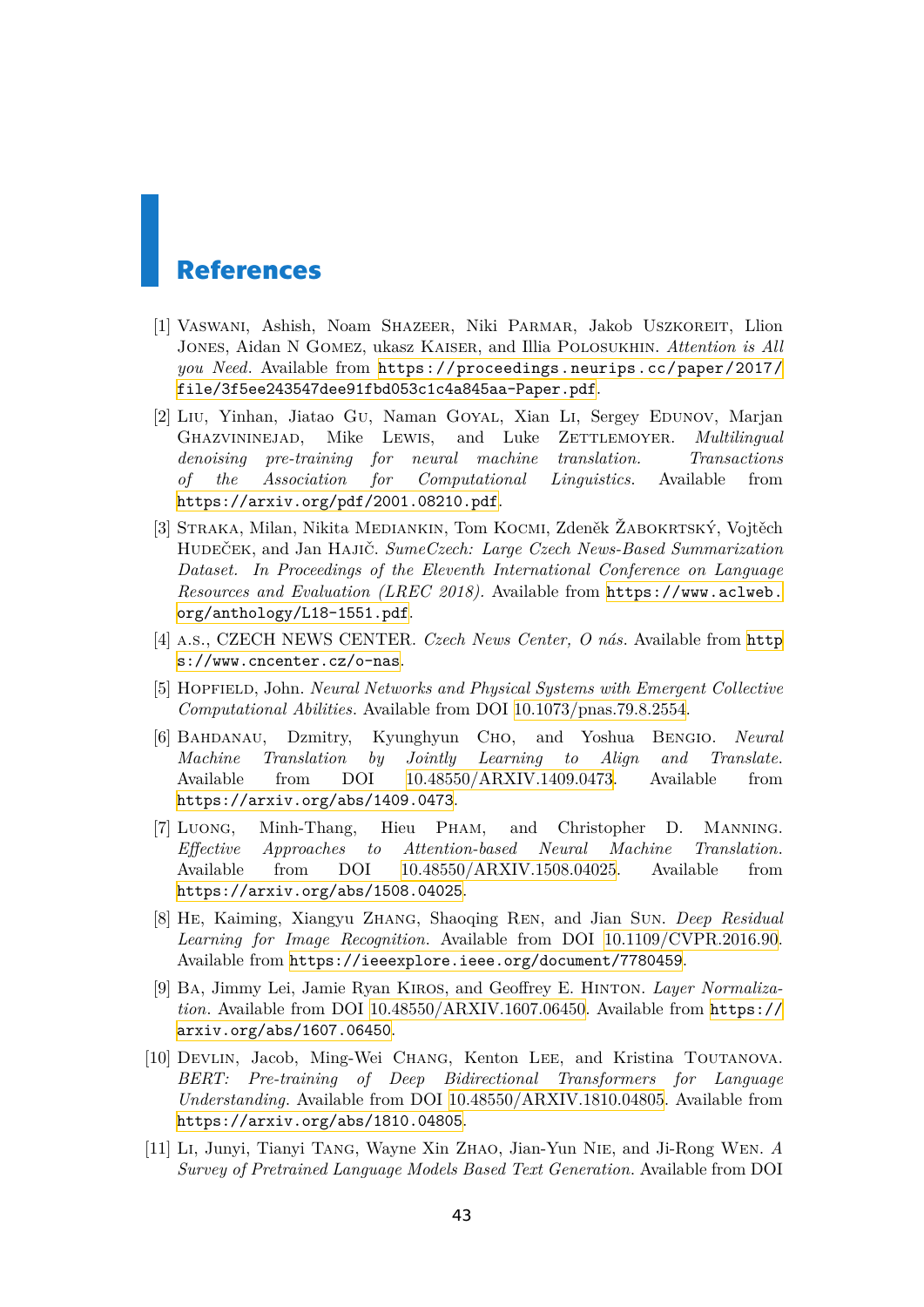[10.48550/ARXIV.2201.05273.](http://dx.doi.org/10.48550/ARXIV.2201.05273) Available from [https://arxiv.org/abs/2201.](https://arxiv.org/abs/2201.05273) [05273](https://arxiv.org/abs/2201.05273).

- <span id="page-51-0"></span>[12] Liu, Yang, and Mirella Lapata. *Text Summarization with Pretrained Encoders*. Available from DOI [10.48550/ARXIV.1908.08345](http://dx.doi.org/10.48550/ARXIV.1908.08345). Available from [https://arxiv.](https://arxiv.org/abs/1908.08345) [org/abs/1908.08345](https://arxiv.org/abs/1908.08345).
- <span id="page-51-1"></span>[13] Liu, Yinhan, Myle OTT, Naman GOYAL, Jingfei Du, Mandar JOSHI, Dangi CHEN, Omer LEVY, Mike LEWIS, Luke ZETTLEMOYER, and Veselin Stoyanov. *RoBERTa: A Robustly Optimized BERT Pretraining Approach*. Available from DOI [10.48550/ARXIV.1907.11692.](http://dx.doi.org/10.48550/ARXIV.1907.11692) Available from <https://arxiv.org/abs/1907.11692>.
- <span id="page-51-2"></span>[14] SENNRICH, Rico, Barry HADDOW, and Alexandra BIRCH. *Neural Machine Translation of Rare Words with Subword Units*. Available from DOI [10.18653/v1/P16-](http://dx.doi.org/10.18653/v1/P16-1162) [1162.](http://dx.doi.org/10.18653/v1/P16-1162) Available from <https://aclanthology.org/P16-1162>.
- <span id="page-51-3"></span>[15] Radford, Alec, Karthik Narasimhan, Tim Salimans, and Ilya Sutskever. *Improving language understanding by generative pre-training (2018)*.
- <span id="page-51-4"></span>[16] Raffel, Colin, Noam Shazeer, Adam Roberts, Katherine Lee, Sharan Narang, Michael Matena, Yanqi Zhou, Wei Li, and Peter J. Liu. *Exploring the Limits of Transfer Learning with a Unified Text-to-Text Transformer*. Available from DOI [10.48550/ARXIV.1910.10683.](http://dx.doi.org/10.48550/ARXIV.1910.10683) Available from <https://arxiv.org/abs/1910.10683>.
- <span id="page-51-5"></span>[17] Zhang, Jingqing, Yao Zhao, Mohammad Saleh, and Peter J. Liu. *PEGASUS: Pre-training with Extracted Gap-sentences for Abstractive Summarization*. Available from DOI [10.48550/ARXIV.1912.08777.](http://dx.doi.org/10.48550/ARXIV.1912.08777) Available from [https://arxiv.org/](https://arxiv.org/abs/1912.08777) [abs/1912.08777](https://arxiv.org/abs/1912.08777).
- <span id="page-51-6"></span>[18] Lewis, Mike, Yinhan Liu, Naman Goyal, Marjan Ghazvininejad, Abdelrahman Mohamed, Omer Levy, Ves Stoyanov, and Luke Zettlemoyer. *BART: Denoising Sequence-to-Sequence Pre-training for Natural Language Generation, Translation, and Comprehension*. Available from DOI [10.48550/ARXIV.1910.13461](http://dx.doi.org/10.48550/ARXIV.1910.13461). Available from <https://arxiv.org/abs/1910.13461>.
- <span id="page-51-7"></span>[19] Qi, Weizhen, Yu Yan, Yeyun Gong, Dayiheng Liu, Nan Duan, Jiusheng Chen, Ruofei Zhang, and Ming Zhou. *ProphetNet: Predicting Future N-gram for Sequence-to-Sequence Pre-training*. Available from DOI [10.48550/ARXIV.2001.04063](http://dx.doi.org/10.48550/ARXIV.2001.04063). Available from <https://arxiv.org/abs/2001.04063>.
- <span id="page-51-8"></span>[20] Puspitaningrum, Diyah. *A Survey of Recent Abstract Summarization Techniques*. Available from DOI [10.48550/ARXIV.2105.00824](http://dx.doi.org/10.48550/ARXIV.2105.00824). Available from [https://arxiv.](https://arxiv.org/abs/2105.00824) [org/abs/2105.00824](https://arxiv.org/abs/2105.00824).
- <span id="page-51-9"></span>[21] Hendrycks, Dan, and Kevin Gimpel. *Gaussian Error Linear Units (GELUs)*. Available from DOI [10.48550/ARXIV.1606.08415](http://dx.doi.org/10.48550/ARXIV.1606.08415). Available from [https://arxiv.](https://arxiv.org/abs/1606.08415) [org/abs/1606.08415](https://arxiv.org/abs/1606.08415).
- <span id="page-51-10"></span>[22] Radford, Alec, Jeffrey Wu, Rewon Child, David Luan, Dario Amodei, Ilya Sutskever, and others. Language models are unsupervised multitask learners. *OpenAI blog*. 2019, Vol. 1, No. 8, pp. 9.
- <span id="page-51-11"></span>[23] KUDO, Taku, and John RICHARDSON. *SentencePiece: A simple and language independent subword tokenizer and detokenizer for Neural Text Processing*. Available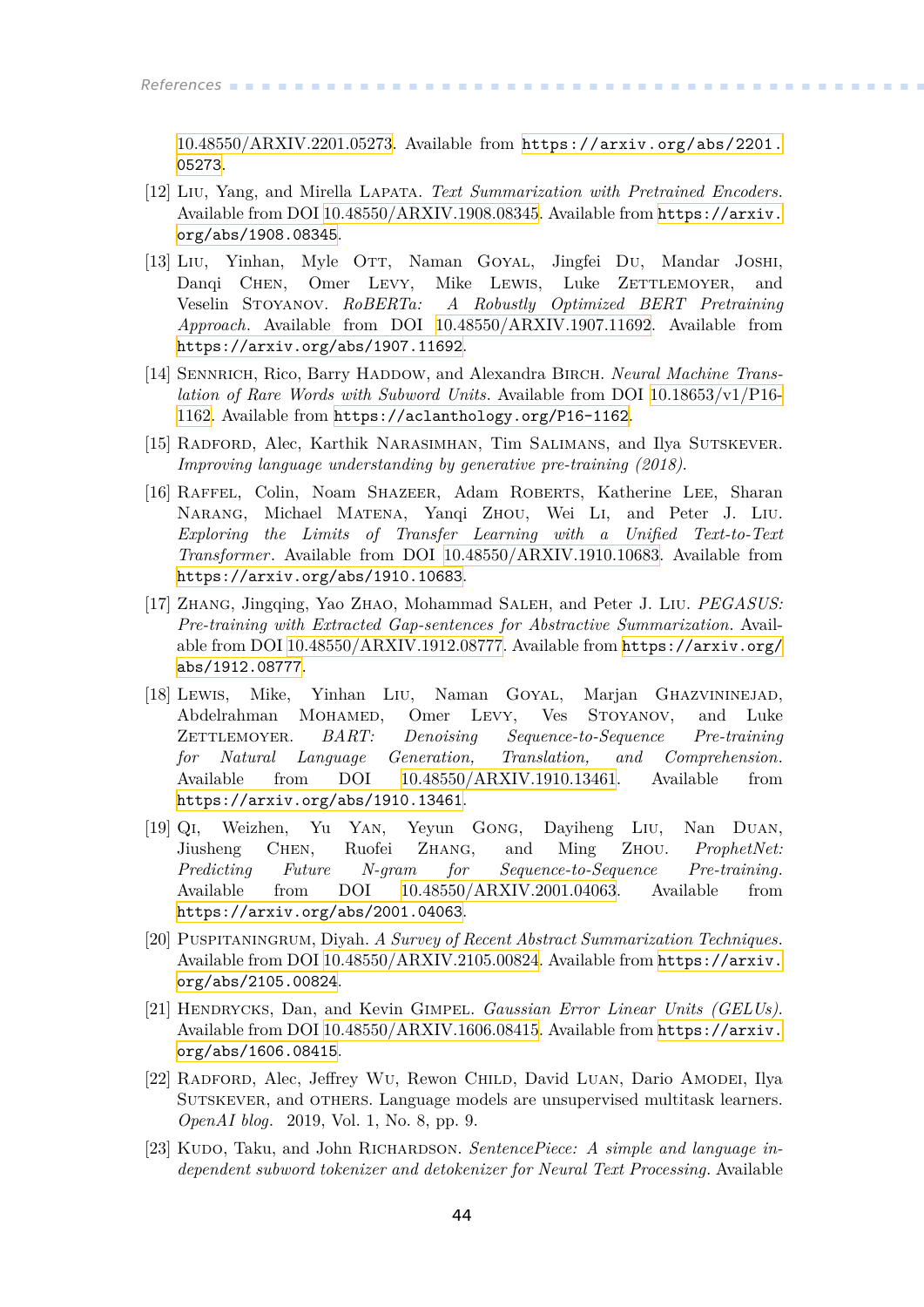from DOI [10.48550/ARXIV.1808.06226](http://dx.doi.org/10.48550/ARXIV.1808.06226). Available from [https://arxiv.org/abs/](https://arxiv.org/abs/1808.06226) [1808.06226](https://arxiv.org/abs/1808.06226).

<span id="page-52-0"></span>[24] Freitag, Markus, and Yaser Al-Onaizan. *Beam Search Strategies for Neural Machine Translation*. Available from DOI [10.18653/v1/w17-3207.](http://dx.doi.org/10.18653/v1/w17-3207) Available from <https://doi.org/10.18653%2Fv1%2Fw17-3207>.

**.................................................**

- <span id="page-52-1"></span>[25] Keskar, Nitish Shirish, Bryan McCann, Lav R. Varshney, Caiming Xiong, and Richard Socher. *CTRL: A Conditional Transformer Language Model for Controllable Generation*. Available from DOI [10.48550/ARXIV.1909.05858.](http://dx.doi.org/10.48550/ARXIV.1909.05858) Available from <https://arxiv.org/abs/1909.05858>.
- <span id="page-52-2"></span>[26] Ackley, David H., Geoffrey E. Hinton, and Terrence J. Sejnowski. *A learning algorithm for boltzmann machines*. Available from DOI [https://doi.org/10.1016/S0364-0213\(85\)80012-4](http://dx.doi.org/https://doi.org/10.1016/S0364-0213(85)80012-4). Available from <https://www.sciencedirect.com/science/article/pii/S0364021385800124>.
- <span id="page-52-3"></span>[27] Fan, Angela, Mike Lewis, and Yann Dauphin. *Hierarchical neural story generation*. Available from <https://arxiv.org/pdf/1805.04833.pdf>.
- <span id="page-52-4"></span>[28] Holtzman, Ari, Jan Buys, Li Du, Maxwell Forbes, and Yejin Choi. *The Curious Case of Neural Text Degeneration*. Available from DOI [10.48550/ARXIV.1904.09751](http://dx.doi.org/10.48550/ARXIV.1904.09751). Available from <https://arxiv.org/abs/1904.09751>.
- <span id="page-52-5"></span>[29] Lin, Chin-Yew. *ROUGE: A Package for Automatic Evaluation of Summaries. In Text summarization branches out*. Available from [https://aclanthology.org/](https://aclanthology.org/W04-1013.pdf) [W04-1013.pdf](https://aclanthology.org/W04-1013.pdf).
- <span id="page-52-6"></span>[30] Wolf, Thomas, Lysandre Debut, Victor Sanh, Julien Chaumond, Clement Delangue, Anthony Moi, Pierric Cistac, Tim Rault, Remi Louf, Morgan Funtowicz, Joe Davison, Sam Shleifer, Patrick von PLATEN, Clara MA, Yacine JERNITE, Julien PLU, Canwen XU, Teven Le Scao, Sylvain Gugger, Mariama DRAME, Quentin LHOEST, and Alexander Rush. *Transformers: State-of-the-Art Natural Language Processing*. Available from DOI [10.18653/v1/2020.emnlp-demos.6.](http://dx.doi.org/10.18653/v1/2020.emnlp-demos.6) Available from <https://aclanthology.org/2020.emnlp-demos.6>.
- <span id="page-52-7"></span>[31] Kupo, Taku. *Subword Regularization: Improving Neural Network Translation Models with Multiple Subword Candidates*. Available from DOI [10.48550/ARXIV.1804.10959](http://dx.doi.org/10.48550/ARXIV.1804.10959). Available from <https://arxiv.org/abs/1804.10959>.
- <span id="page-52-8"></span>[32] LOSHCHILOV, Ilya, and Frank HUTTER. *Decoupled weight decay regularization*. Available from <https://arxiv.org/abs/1711.05101.pdf>.
- <span id="page-52-9"></span>[33] Kingma, Diederik P, and Jimmy Ba. *Adam: A method for stochastic optimization*. Available from <https://arxiv.org/abs/1412.6980.pdf>.
- <span id="page-52-10"></span>[34] Loshchilov, Ilya, and Frank Hutter. *Fixing Weight Decay Regularization in Adam*. Available from <https://openreview.net/forum?id=rk6qdGgCZ>.
- <span id="page-52-11"></span>[35] Zhu, Yaoming, Sidi Lu, Lei Zheng, Jiaxian Guo, Weinan Zhang, Jun Wang, and Yong Yu. *Texygen: A Benchmarking Platform for Text Generation Models*. Available from DOI [10.48550/ARXIV.1802.01886](http://dx.doi.org/10.48550/ARXIV.1802.01886). Available from [https://arxiv.](https://arxiv.org/abs/1802.01886) [org/abs/1802.01886](https://arxiv.org/abs/1802.01886).
- <span id="page-52-12"></span>[36] Műller, Štěpán. *Text Summarization Using Named Entity Recognition*. Available from <https://dspace.cvut.cz/handle/10467/87671>.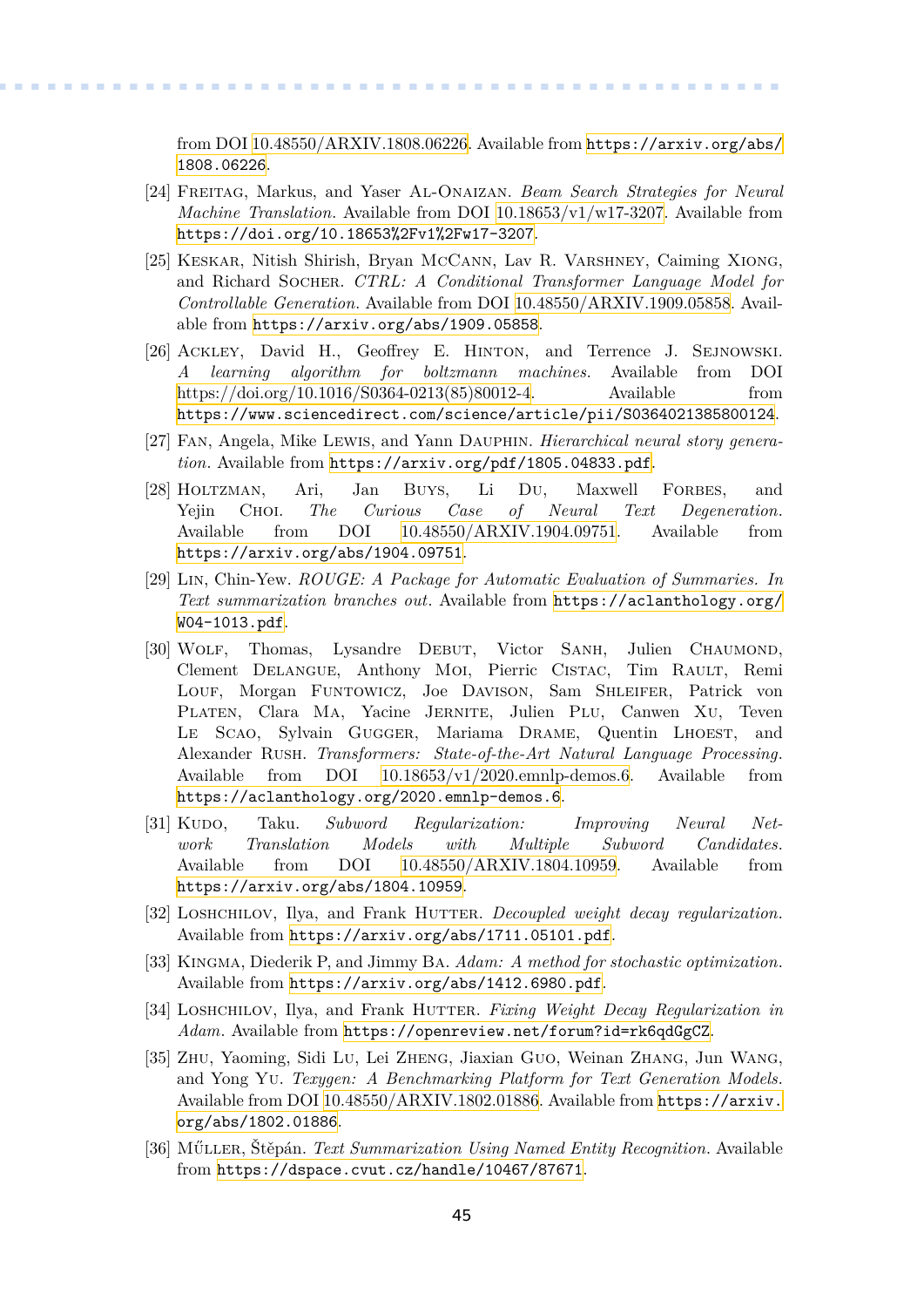*References* **............................................**

- <span id="page-53-0"></span>[37] Mihalcea, Rada, and Paul Tarau. *TextRank: Bringing Order into Text*. Available from <https://aclanthology.org/W04-3252>.
- <span id="page-53-1"></span>[38] Cho, Kyunghyun, Bart van Merrienboer, Caglar Gulcehre, Dzmitry Bahdanau, Fethi Bougares, Holger Schwenk, and Yoshua Bengio. *Learning Phrase Representations using RNN Encoder-Decoder for Statistical Machine Translation*. Available from DOI [10.48550/ARXIV.1406.1078](http://dx.doi.org/10.48550/ARXIV.1406.1078). Available from <https://arxiv.org/abs/1406.1078>.
- <span id="page-53-2"></span>[39] Fabbri, Alexander R., Wojciech Kryściński, Bryan McCann, Caiming Xiong, Richard Socher, and Dragomir Radev. *SummEval: Re-evaluating Summarization Evaluation*. Available from DOI [10.48550/ARXIV.2007.12626](http://dx.doi.org/10.48550/ARXIV.2007.12626). Available from <https://arxiv.org/abs/2007.12626>.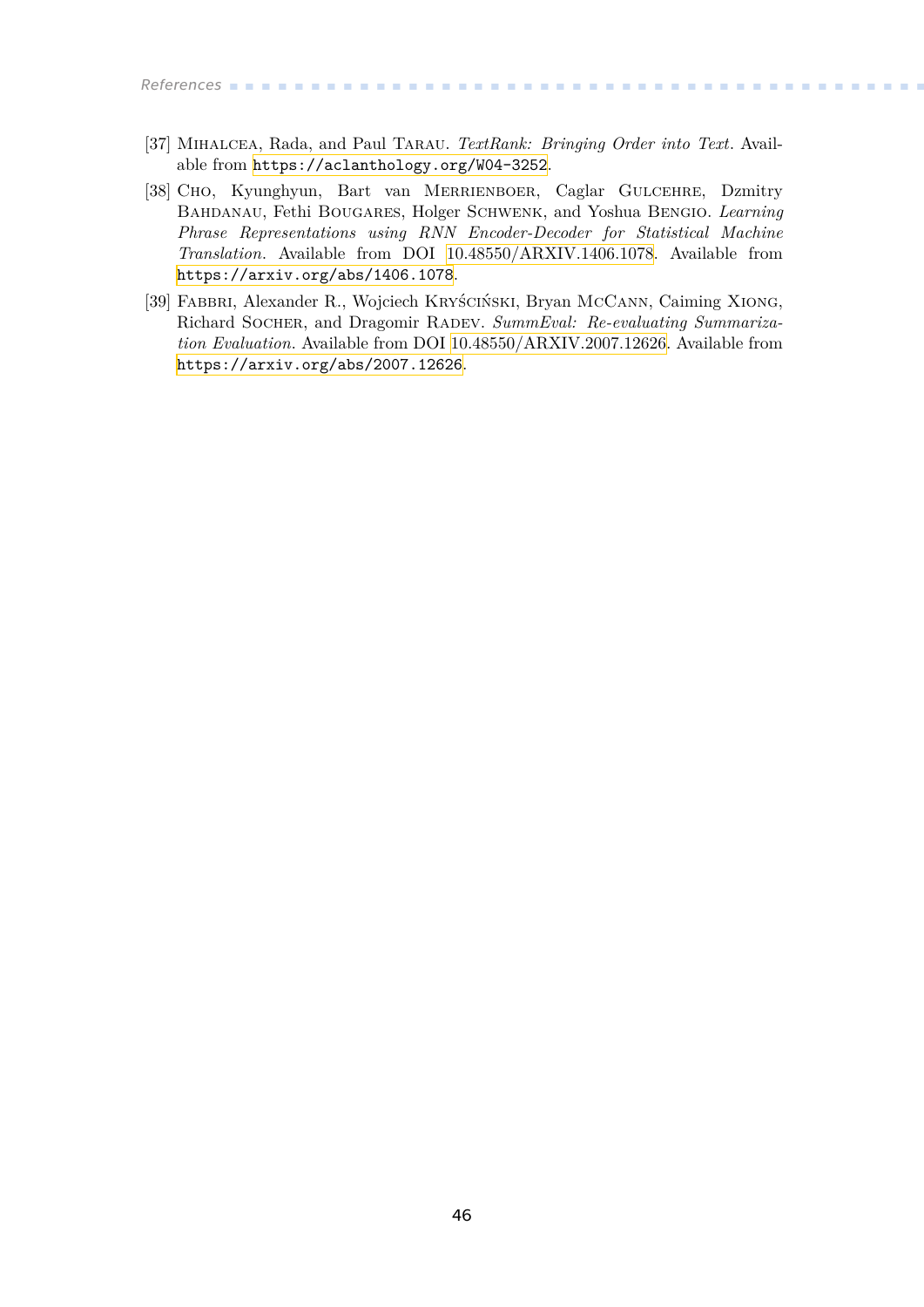# <span id="page-54-1"></span><span id="page-54-0"></span>**AppendixA**

### **Acronyms**

- NLP Natural Language Processing
- NLG Natural Language Generation
- RNN Recurrent neural networks
- BERT Bidirectional Encoder Representations from Transformers
- GPT Generative Pre-trained Transformer
- BART Bidirectional Auto-Regressive Transformers
- mBART Multilingual Bidirectional Auto-Regressive Transformers
	- GeLU Gaussian Error Linear Unit
	- ReLU Leaky Rectified Linear Unit
- ROUGE Recall-Oriented Understudy for Gisting Evaluation
	- CNC Czech News Center
	- OOD Out-of-domain test set
- CNC-Sum A dataset concatenated from CNC and SumeCzech datasets
	- HFT HuggingFace Transformers
	- BPE Byte-Pair Encoding
	- AT2H Abstract + Full Text to Headline task
	- HT2A Headline + Full Text to Abstract task
	- A2H Abstract to Headline task
	- T2H Text to Headline task
	- T2A Text to Abstract task
	- AT2H-S A model learned on the SumeCzech dataset for the AT2H task
	- HT2A-S A model learned on the SumeCzech dataset for the HT2A task
	- AT2H-C A model learned on the CNC dataset for the AT2H task
- HT2A-C A model learned on the CNC dataset for the HT2A task
- AT2H-CS A model learned on the CNC-Sum dataset for the AT2H task
- HT2A-CS A model learned on the CNC-Sum dataset for the HT2A task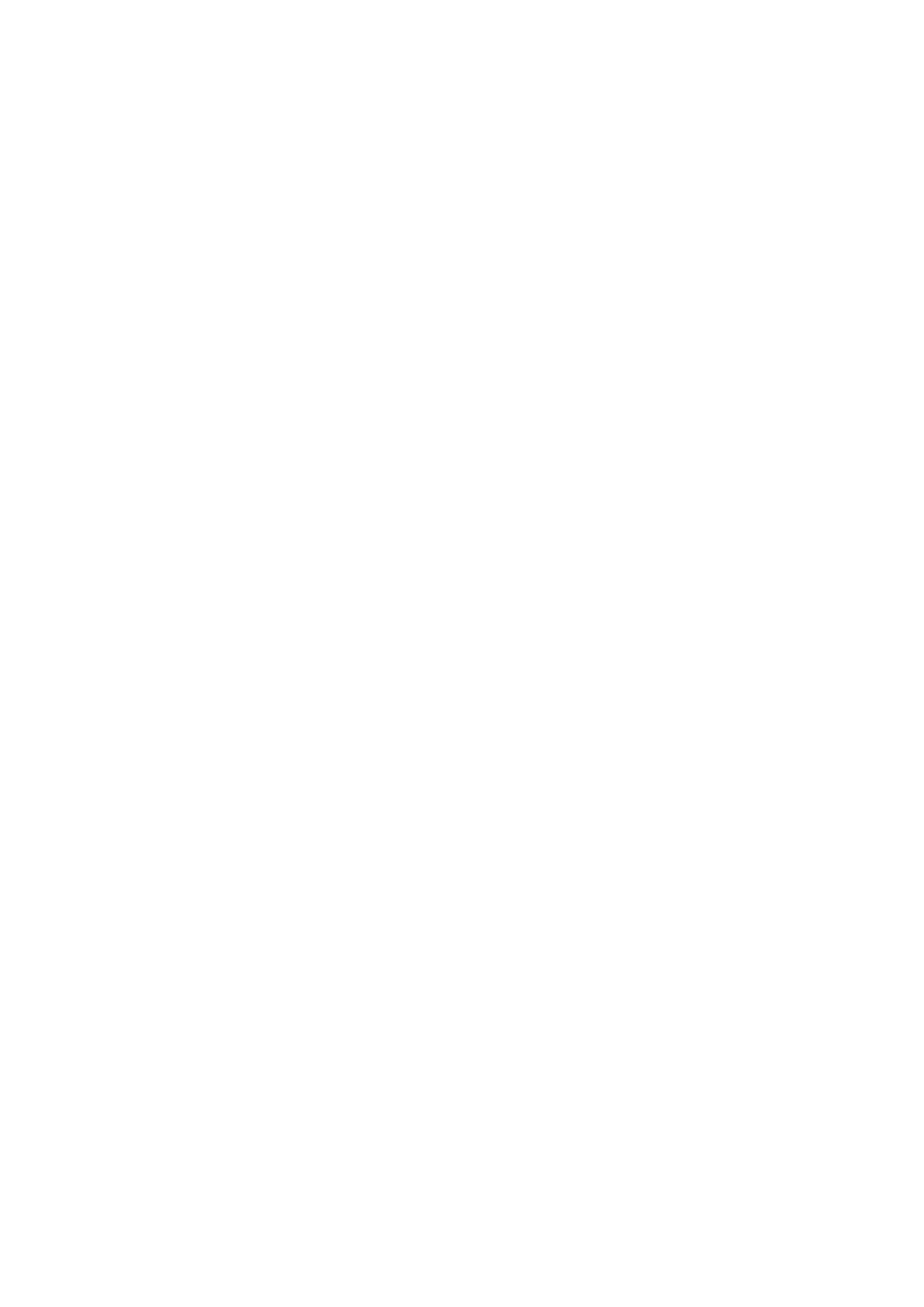## <span id="page-56-1"></span><span id="page-56-0"></span>**AppendixB Inference results**

In this section, several tables of the best inference parameter testing validation results are presented. Explanatory notes: L denotes a minimum number of tokens, B indicates the beam size, S stands for the sampling  $(F=False, T=True)$ , K is the value of k in the top-k sampling, and P is the value of p in the top-p sampling. P, R, and F denote precision, recall and F1 scores, respectively. Scores in bold are the highest.

| Inference               |       | $\text{Rouge}_{RAW}$ <sup>1</sup> |       | Rouge <sub>RAW</sub> -2 |       |       | $\text{Rouge}_{RAW}$ -L |       |       |
|-------------------------|-------|-----------------------------------|-------|-------------------------|-------|-------|-------------------------|-------|-------|
| param                   | Ρ     | R.                                | F     | P                       | R.    | F     | P                       | R     | F     |
| $S = F, L = 10, B = 1$  | 24.98 | 27.11                             | 25.40 | 9.18                    | 10.00 | 9.30  | 22.12                   | 24.01 | 22.48 |
| $S = F, L = 10, B = 4$  | 26.26 | 28.13                             | 26.53 | 10.71                   | 11.47 | 10.77 | 23.61                   | 25.31 | 23.85 |
| $S=F,L=15,B=6$          | 24.31 | 28.97                             | 25.84 | 9.49                    | 11.57 | 10.14 | 21.64                   | 25.93 | 23.05 |
| $S = F, L = 10, B = 12$ | 25.85 | 28.00                             | 26.26 | 10.63                   | 11.54 | 10.77 | 23.26                   | 25.23 | 23.64 |
| $S=T,L=10,B=4,$         | 26.05 | 27.94                             | 26.32 | 10.42                   | 11.19 | 10.49 | 23.30                   | 24.98 | 23.52 |
| $S=T,L=15,B=6$          | 24.05 | 29.19                             | 25.76 | 9.25                    | 11.55 | 9.98  | 21.33                   | 26.03 | 22.89 |

## <span id="page-56-2"></span>**B.1 Inference results of AT2H models**

<span id="page-56-3"></span>**Table B.1.** Rouge scores with the different beam sizes for the SumeCzech AT2H-S model.

| Inference              |       | $\text{Rouge}_{RAW}$ <sup>1</sup> |       |       | Rouge <sub>RAW</sub> -2 |       | Rouge <sub>RAW</sub> -L |       |       |
|------------------------|-------|-----------------------------------|-------|-------|-------------------------|-------|-------------------------|-------|-------|
| param                  | P     | R                                 |       | P     | R                       | F     | $\mathbf{P}$            | R.    |       |
| $S = F, L = 10, B = 4$ | 32.27 | 35.47                             | 33.15 | 14.25 | 15.60                   | 14.59 | 28.60                   | 31.42 | 29.37 |
| $S = F, L = 10, B = 6$ | 32.11 | 35.52                             | 33.09 | 14.25 | 15.70                   | 14.64 | 28.48                   | 31.48 | 29.33 |
| $S = F,L = 10,B = 16$  | 31.81 | 35.38                             | 32.89 | 14.17 | 15.70                   | 14.60 | 28.21                   | 31.38 | 29.16 |
| $S=T,L=10,B=4$         | 31.97 | 32.33                             | 32.89 | 13.85 | 15.27                   | 14.20 | 28.26                   | 31.22 | 29.05 |
| $S=T,L=18,B=12$        | 30.94 | 35.95                             | 32.63 | 13.25 | 15.63                   | 14.03 | 27.22                   | 31.71 | 28.73 |

<span id="page-56-4"></span>**Table B.2.** Rouge scores with the different beam sizes for the CNC AT2H-C model.

| Inference                                              |       | $\text{Rouge}_{RAW^{-1}}$ |       |       | Rouge <sub>RAW</sub> -2 |       |       | $\text{Rouge}_{RAW}$ |       |  |  |
|--------------------------------------------------------|-------|---------------------------|-------|-------|-------------------------|-------|-------|----------------------|-------|--|--|
| param                                                  | Р     | R.                        | F     | P     | R                       |       | P     | R                    |       |  |  |
| L <sub>10</sub> , T <sub>0</sub> .89, K <sub>100</sub> | 27.75 | 25.51                     | 25.96 | 11.18 | 10.28                   | 10.41 | 25.11 | 23.10                | 23.49 |  |  |
| L <sub>10</sub> , T <sub>0</sub> .89, K <sub>80</sub>  | 27.69 | 25.56                     | 25.95 | 11.21 | 10.36                   | 10.46 | 25.14 | 23.21                | 23.55 |  |  |
| L10, T0.95, K20                                        | 27.43 | 26.43                     | 26.29 | 11.09 | 10.74                   | 10.60 | 24.81 | 23.94                | 23.78 |  |  |
| L15, T1.1, K20                                         | 23.91 | 29.33                     | 25.73 | 9.09  | 11.39                   | 9.83  | 21.08 | 25.96                | 22.70 |  |  |
| L15, T1.1, K50                                         | 23.90 | 29.36                     | 25.74 | 9.01  | 11.32                   | 9.76  | 21.12 | 26.06                | 22.78 |  |  |

<span id="page-56-5"></span>**Table B.3.** Rouge scores with the different values of k for the SumeCzech AT2H-S model.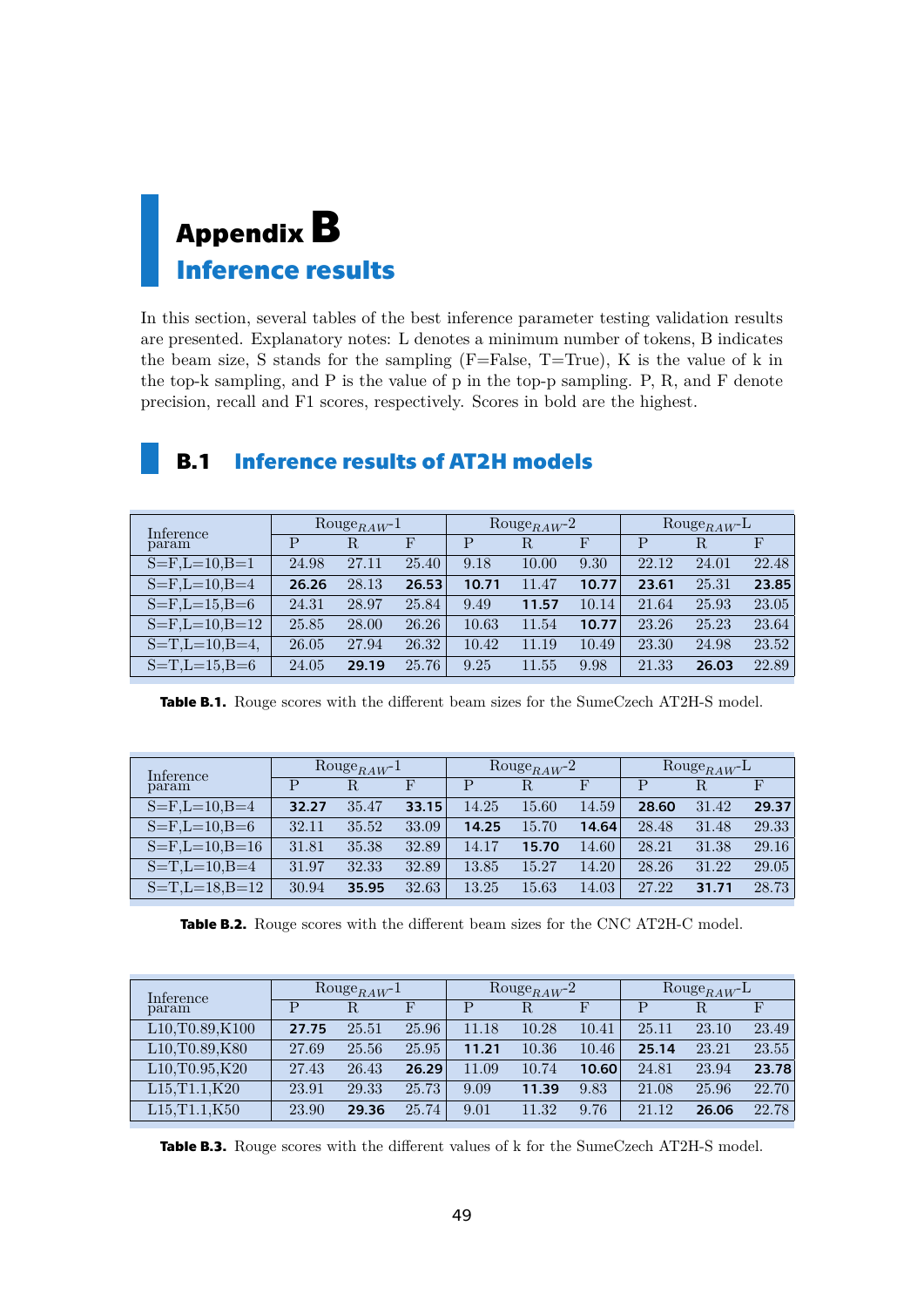<span id="page-57-1"></span>

| Inference                                              |       | $\text{Rouge}_{RAW^{-1}}$ |       |       | Rouge <sub>RAW</sub> -2 |       | $\text{Rouge}_{RAW}$ |       |       |
|--------------------------------------------------------|-------|---------------------------|-------|-------|-------------------------|-------|----------------------|-------|-------|
| param                                                  | P     |                           |       | P     | R                       | F     | Р                    | R     |       |
| L <sub>10</sub> , T <sub>0</sub> .89, K <sub>100</sub> | 33.60 | 33.26                     | 32.77 | 14.74 | 14.68                   | 14.40 | 29.90                | 29.60 | 29.15 |
| L <sub>10</sub> , T <sub>0</sub> .89, K <sub>80</sub>  | 33.61 | 33.17                     | 32.72 | 14.69 | 14.59                   | 14.32 | 29.98                | 29.61 | 29.19 |
| L10, T0.95, K20                                        | 33.45 | 34.03                     | 33.08 | 14.61 | 14.96                   | 14.47 | 29.73                | 30.27 | 29.40 |
| L18, T1.1, K40                                         | 29.75 | 36.50                     | 32.16 | 12.46 | 15.49                   | 13.51 | 25.94                | 31.90 | 28.05 |
| L18.T1.1.K50                                           | 29.63 | 36.46                     | 32.06 | 12.45 | 15.43                   | 13.49 | 25.88                | 31.92 | 28.02 |

<span id="page-57-2"></span>**Table B.4.** Rouge scores with the different values of k for the CNC AT2H-C model.

| Inference                                            |       | $\text{Rouge}_{RAW^{-1}}$ |       |           | Rouge <sub>RAW</sub> -2 |       | $\text{Rouge}_{RAW}$ |       |       |
|------------------------------------------------------|-------|---------------------------|-------|-----------|-------------------------|-------|----------------------|-------|-------|
| param                                                | D     |                           | F     |           |                         |       | р                    | R     |       |
| L10, T0.89, P1.0                                     | 27.65 | 25.47                     | 25.88 | 11.18     | 10.29                   | 10.41 | 25.09                | 23.13 | 23.49 |
| L10, T0.95, P1.0                                     | 27.25 | 26.30                     | 26.13 | .03<br>11 | 10.70                   | 10.56 | 24.70                | 23.85 | 23.68 |
| L10, T1.0, P1.0                                      | 26.06 | 27.99                     | 26.34 | 10.43     | 11.19                   | 10.48 | 23.31                | 25.03 | 23.54 |
| L <sub>10</sub> ,T <sub>1</sub> .1,P <sub>0.74</sub> | 24.70 | 29.13                     | 26.11 | 9.51      | 11.31                   | 10.04 | 21.85                | 25.81 | 23.10 |

<span id="page-57-3"></span>

| Inference                                               |       | $\text{Rouge}_{RAW}$ |       |       | Rouge <sub>RAW</sub> -2 |       | $\text{Rouge}_{RAW}$ |       |       |  |  |
|---------------------------------------------------------|-------|----------------------|-------|-------|-------------------------|-------|----------------------|-------|-------|--|--|
| param                                                   | P     | R                    | F     | P     | R                       | F     | P                    | R.    | F     |  |  |
| L <sub>10</sub> , T <sub>0.89</sub> , P <sub>0.92</sub> | 33.57 | 33.50                | 32.87 | 14.64 | 14.72                   | 14.36 | 29.90                | 29.84 | 29.27 |  |  |
| L <sub>10</sub> ,T <sub>0.95</sub> ,P <sub>0.92</sub>   | 33.32 | 34.01                | 33.00 | 14.54 | 14.95                   | 14.42 | 29.57                | 30.23 | 29.30 |  |  |
| L10, T1.0, P1.0                                         | 32.07 | 35.46                | 33.01 | 13.87 | 15.35                   | 14.26 | 28.27                | 31.28 | 29.10 |  |  |
| L18, T1.1, P0.74                                        | 29.69 | 36.44                | 32.09 | 12.39 | 15.38                   | 13.42 | 25.88                | 31.84 | 28.00 |  |  |
| L <sub>18</sub> ,T <sub>1.1</sub> ,P <sub>0.84</sub>    | 29.72 | 36.46                | 32.12 | 12.38 | 15.36                   | 13.41 | 25.92                | 31.87 | 28.03 |  |  |

<span id="page-57-4"></span>**Table B.6.** Rouge scores with the different values of p for the CNC AT2H-C model.

## <span id="page-57-0"></span>**B.2 Inference results of HT2A models**

| $\text{Rouge}_{RAW^{-}}$<br>Inference |       |       |       | Rouge <sub>RAW</sub> -2 |      | Rouge <sub>RAW</sub> -L |       |       |       |
|---------------------------------------|-------|-------|-------|-------------------------|------|-------------------------|-------|-------|-------|
| param                                 | D     |       |       |                         |      |                         | р     | R     |       |
| $S = F, L = 10, B = 4$                | 24.22 | 22.14 | 22.25 | 7.37                    | 6.59 | 6.70                    | 17.75 | 16.18 | 16.28 |
| $S=T,L=10,B=4$                        | 24.12 | 22.10 | 22.21 | 7.12                    | 6.42 | 6.51                    | 17.54 | 16.03 | 16.12 |
| $S=T.L=10.B=12$                       | 22.73 | 22.83 | 21.75 | 6.94                    | 6.71 | 6.52                    | 16.63 | 16.55 | 15.84 |
| $S=T.L=10.B=16$                       | 22.19 | 22.96 | 21.56 | 6.77                    | 6.68 | 6.42                    | 16.19 | 16.61 | 15.66 |

<span id="page-57-5"></span>**Table B.7.** Rouge scores with the different beam sizes for the SumeCzech HT2A-S model.

| Inference        | $\text{Rouge}_{RAW^{-1}}$ |       |       | $\text{Rouge}_{RAW}$ -2 |      |      | $\text{Rouge}_{RAW}$ |       |       |
|------------------|---------------------------|-------|-------|-------------------------|------|------|----------------------|-------|-------|
| param            | D                         |       |       |                         | R    |      |                      |       |       |
| $S=F,L=10,B=1$ , | 23.94                     | 24.07 | 23.07 | 6.50                    | 6.74 | 6.38 | 16.33                | 16.43 | 15.75 |
| $S=F,L=10,B=4$   | 28.10                     | 24.97 | 25.65 | 9.88                    | 8.72 | 9.01 | 20.76                | 18.43 | 18.94 |
| $S=T.L=10.B=4$   | 27.92                     | 24.96 | 25.58 | 9.69                    | 8.63 | 8.88 | 20.58                | 18.38 | 18.85 |
| $S=T.L=10.B=8.$  | 27.65                     | 25.11 | 25.45 | 9.83                    | 8.74 | 8.98 | 20.51                | 18.54 | 18.84 |

<span id="page-57-6"></span>**Table B.8.** Rouge scores with the different beam sizes for the CNC HT2A-C model.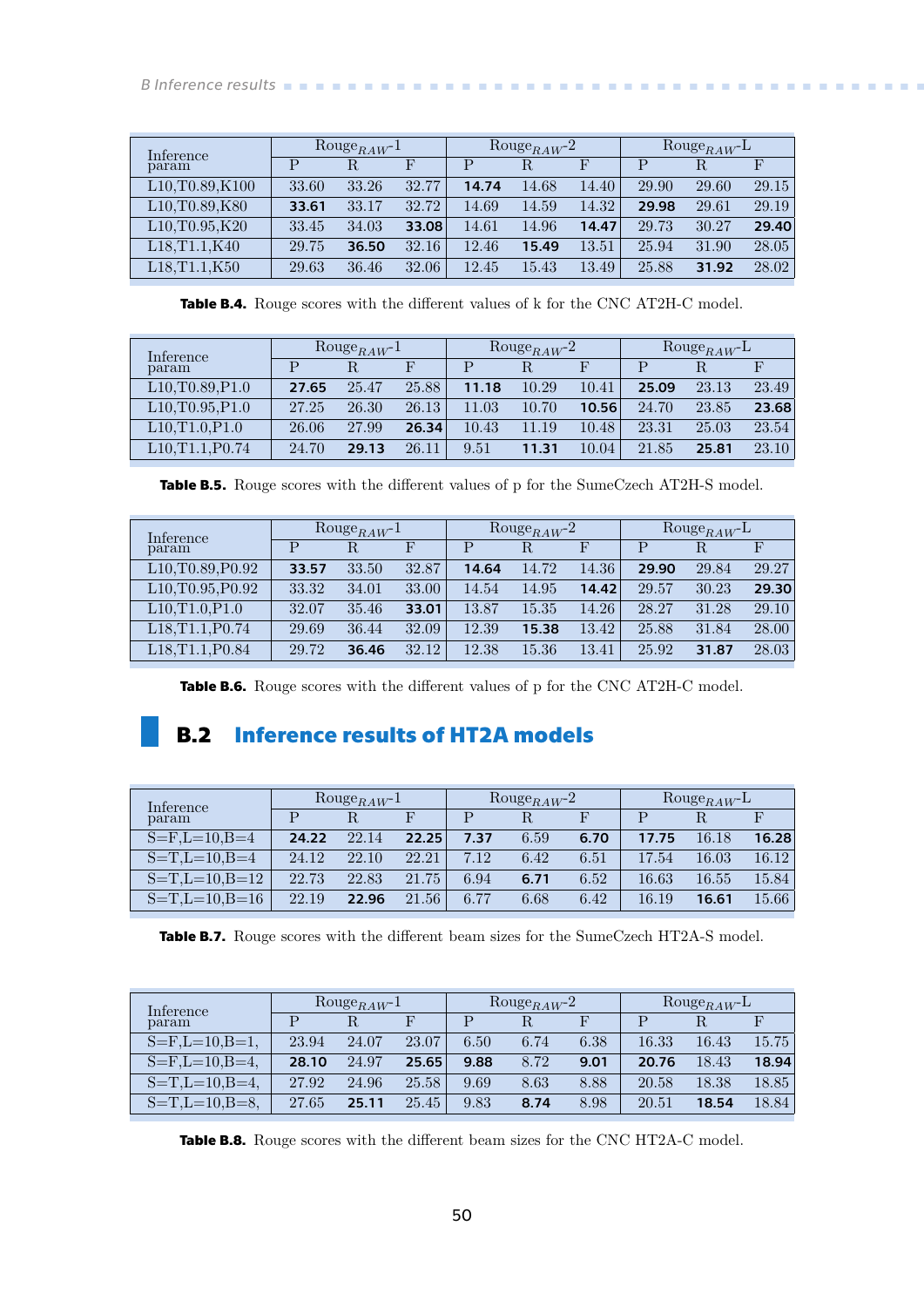<span id="page-58-1"></span>

| Inference     | Rouge <sub>RAW</sub> -1 |       |       |      | Rouge <sub>RAW</sub> -2 |      | $\text{Rouge}_{RAW}$ |       |       |
|---------------|-------------------------|-------|-------|------|-------------------------|------|----------------------|-------|-------|
| param         |                         |       |       |      |                         |      |                      |       |       |
| L10.T0.75,K20 | 18.26                   | 20.92 | 18.77 | 3.56 | 4.06                    | 3.65 | 12.13                | 13.77 | 12.40 |
| L10.T0.95.K40 | 15.95                   | 19.79 | 16.98 |      | 3.38                    | 2.88 | 10.42                | 12.81 | 1.03  |

<span id="page-58-0"></span>**Table B.9.** Rouge scores with the different values of k for the SumeCzech HT2A-S model.

| Interence                                                  | $\text{Rouge}_{RAW}$ -1 |       |       | Rouge <sub>RAW</sub> -2 |      |      | $\text{Rouge}_{RAW}$ |       |       |
|------------------------------------------------------------|-------------------------|-------|-------|-------------------------|------|------|----------------------|-------|-------|
| param                                                      |                         |       |       |                         |      |      |                      |       |       |
| L10, T0.75, K20                                            | 20.33                   | 22.92 | 20.61 | 4.95                    | 5.66 | 5.07 | 13.66                | 15.29 | 13.81 |
| $\text{\emph{L}}10.\text{\emph{T}}0.95.\text{\emph{K}}40.$ | 17.97                   | 22.05 | 18.93 | 4.06                    | 4.95 | 4.27 | .92                  | 14.44 | 12.48 |

<span id="page-58-2"></span>**Table B.10.** Rouge scores with the different values of k for the CNC HT2A-C model.

| Inference                                               | $\text{Rouge}_{RAW^{-1}}$ |       |       |      | $\text{Rouge}_{RAW}$ <sup>-2</sup> |      | Rouge <sub>RAW</sub> -L |       |       |
|---------------------------------------------------------|---------------------------|-------|-------|------|------------------------------------|------|-------------------------|-------|-------|
| param                                                   |                           |       |       |      |                                    |      |                         |       |       |
| L10, T0.7, P0.28                                        | 21.47                     | 22.10 | 20.98 | 4.94 | 5.11                               | 4.83 | 14.55                   | 14.86 | 14.15 |
| L10, T0.85, P0.28                                       | 21.14                     | 22.19 | 20.85 | 4.79 | 5.06                               | 4.73 | 14.31                   | 14.90 | 14.04 |
| L <sub>10</sub> , T <sub>0.95</sub> , P <sub>0.92</sub> | 15.19                     | 19.49 | 16.43 | 2.64 | 3.38                               | 2.85 | 9.99                    | 12.70 | 10.75 |

<span id="page-58-3"></span>**Table B.11.** Rouge scores with the different values of p for the SumeCzech HT2A-S model.

| $\text{Rouge}_{RAW^{-1}}$<br>Inference |       |       | $\text{Rouge}_{RAW}$ -2 |      | Rouge <sub>RAW</sub> -L |      |       |       |           |
|----------------------------------------|-------|-------|-------------------------|------|-------------------------|------|-------|-------|-----------|
| param                                  |       |       |                         |      |                         |      |       |       |           |
| L10.T0.7.P0.28                         | 23.76 | 24.02 | 22.95                   | 6.46 | 6.72                    | 6.35 | 16.22 | 16.37 | 15.66     |
| L10, T0.85, P0.28                      | 23.65 | 24.11 | 22.94                   | 6.45 | 6.74                    | 6.34 | 16.12 | 16.37 | $15.61\,$ |
| L10, T0.95, P0.92                      | 18.62 | 22.29 | 19.38                   | 4.25 | 5.15                    | 4.46 | 12.41 | 14.70 | 12.85     |

<span id="page-58-4"></span>**Table B.12.** Rouge scores with the different values of p for the CNC HT2A-C model.